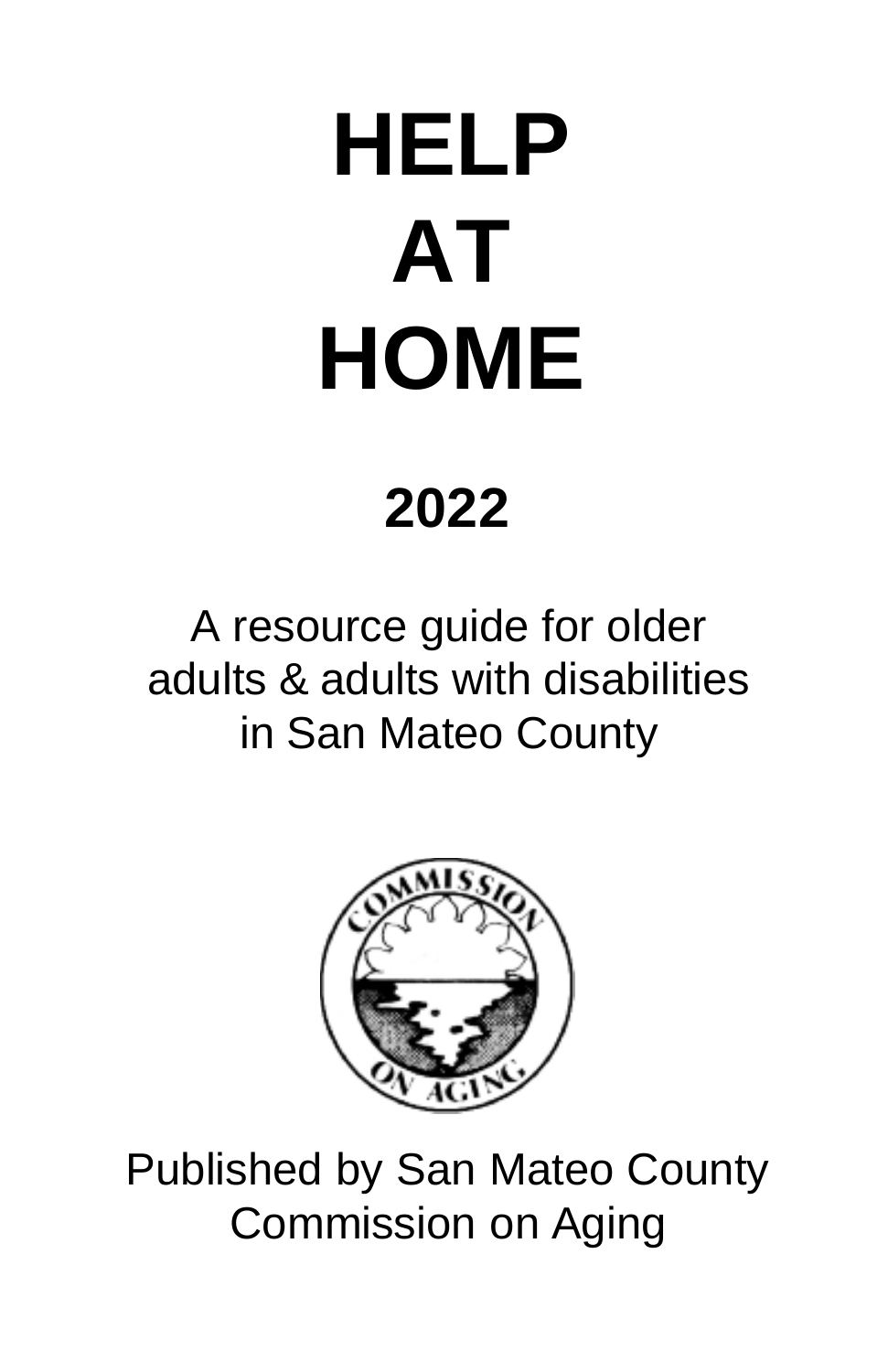# **HELP AT HOME**

This directory is a mini-reference guide to assist San Mateo County adults of all incomes to access resources and to remain safely in their own homes. A listing in this guide does not imply endorsement of any particular agency or service, nor does omission reflect on the value or quality of a service. Information in Help at Home is subject to change.

**[www.smchealth.org/helpathome](http://www.smchealth.org/helpathome)**

# **NETWORK OF CARE**

This comprehensive internet-based resource is for older adults and adults with disabilities, as well as their caregivers, service providersand families. This website provides an extensive service directory toput people in touch with the right services at the right time. It also offers vital information about assistive devices, caregiving, diseases, day-to-day challenges and support, as well as daily news concerning aging and disabilities. [www.sanmateo.networkofcare.org/aging](http://www.sanmateo.networkofcare.org/aging)

# **THE HOTLINE**

**The Hotline**. . . . . . .**24-hours:** 1-800-675-8437 or 1-844-868-0938 [www.smchealth.org/TIES.](http://www.smchealth.org/TIES) . . . . . . .**(California Relay Service)** 711 The Hotline serves as the main entry point for Aging and Adult Services, including Adult Protective Services. Social Workers answer questions about the variety of services available through the County and in the community. Hotline staff also provides phone support and counseling on issues of concern to older and dependent adults with disabilities and their families.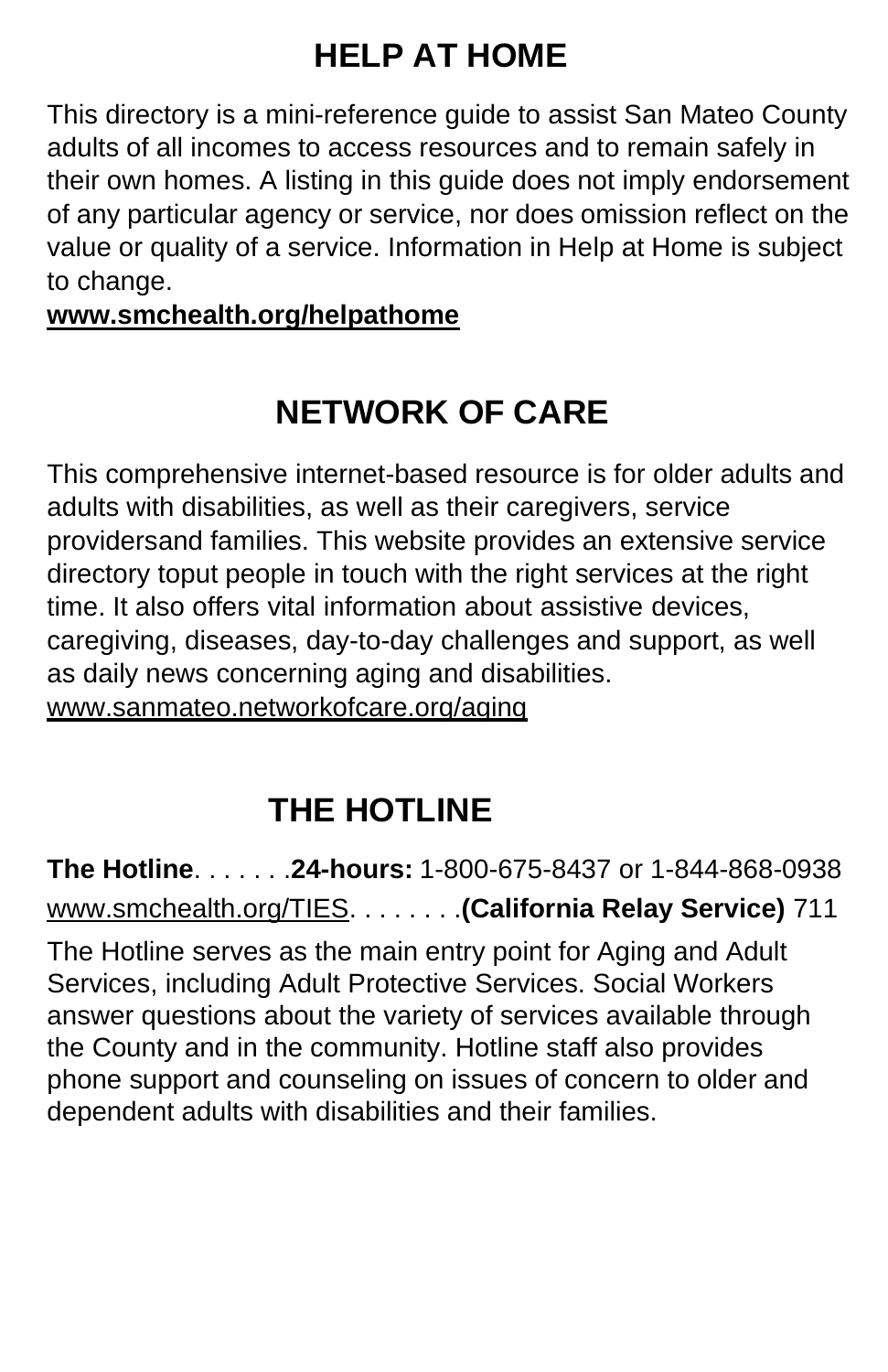| <b>Table of Contents</b>                                  |  |
|-----------------------------------------------------------|--|
|                                                           |  |
|                                                           |  |
|                                                           |  |
|                                                           |  |
|                                                           |  |
|                                                           |  |
| FAMILY CAREGIVER SUPPORT SERVICES 12                      |  |
| FINANCIAL ASSISTANCE, GOVERNMENT PROGRAMS &               |  |
| FOOD, CLOTHING & OTHER SERVICES 15                        |  |
| <b>HOME SAFETY &amp; MEDICAL EQUIPMENT 19</b>             |  |
| HOME MODIFICATION & ADAPTIVE EQUIPMENT 20                 |  |
| <b>HOME SAFETY &amp; MEDICAL EMERGENCY RESPONSE 21</b>    |  |
|                                                           |  |
|                                                           |  |
|                                                           |  |
| <b>INFORMATION, REFERRAL, ASSISTANCE &amp; ADVOCACY26</b> |  |
|                                                           |  |
| LESBIAN, GAY, BISEXUAL & TRANSGENDER COMMUNITY            |  |
|                                                           |  |
|                                                           |  |
|                                                           |  |
|                                                           |  |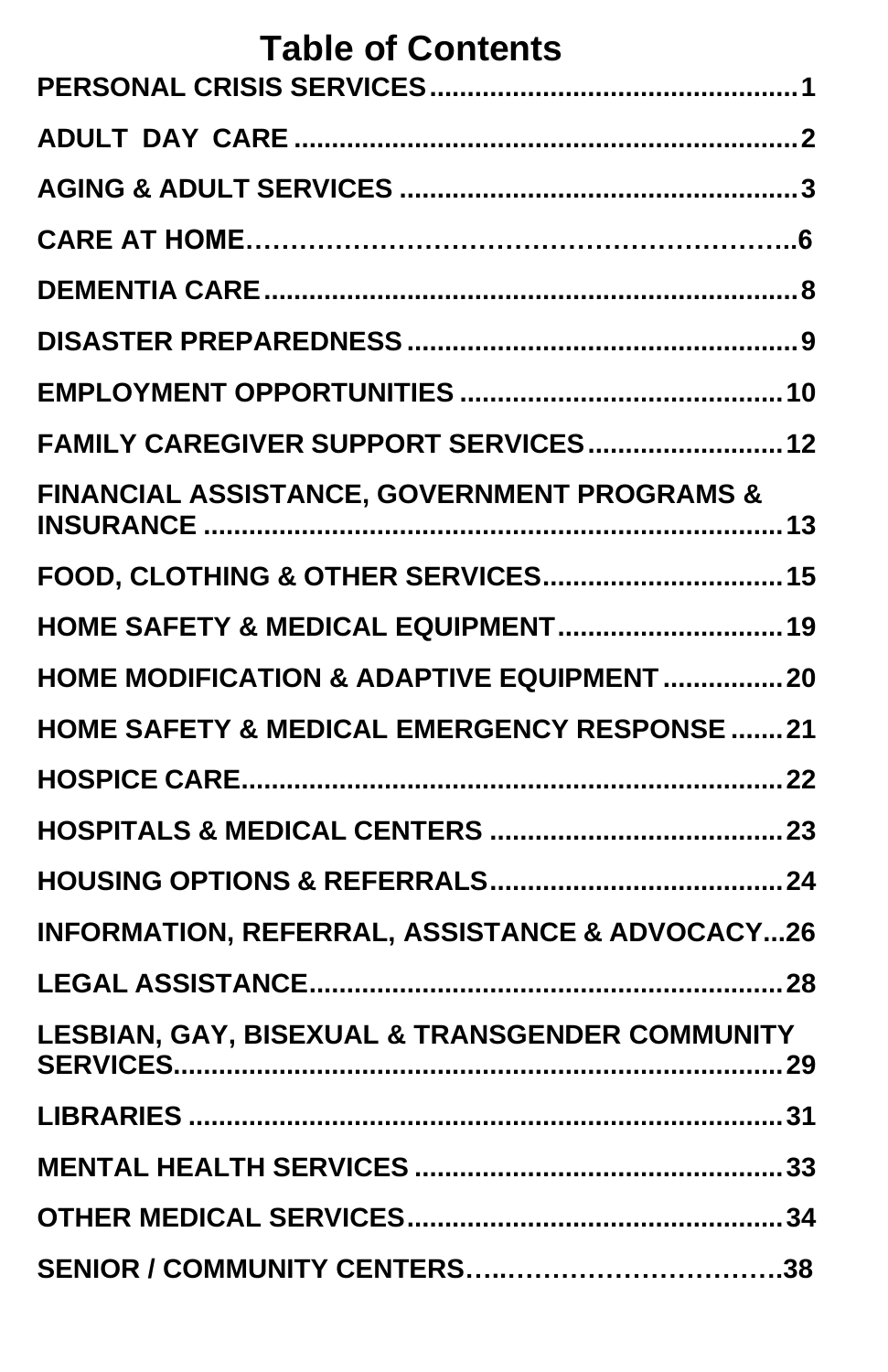| <b>VACCINATIONS &amp; COVID-19 TESTING49</b> |  |
|----------------------------------------------|--|
|                                              |  |
|                                              |  |

# **LANGUAGE ASSISTANCE**

| Chinese: 安老自助處                                             |  |
|------------------------------------------------------------|--|
|                                                            |  |
| <b>Peninsula Family Service</b>                            |  |
| Senior Peer Counseling. 650-403-4300 x 4392                |  |
|                                                            |  |
| Japanese: サンマテオ日系市民協会コミュニティ・センター                           |  |
| San Mateo Japanese American Community Center. 650-343-2793 |  |
| Spanish / Espanol:                                         |  |
|                                                            |  |
|                                                            |  |
| <b>Peninsula Family Service</b>                            |  |
| Fair Oaks Adult Activity Center. 650-780-7525              |  |
|                                                            |  |
|                                                            |  |
| Tagalog / Sa Tagalog:                                      |  |
|                                                            |  |
| <b>Peninsula Family Service</b>                            |  |
|                                                            |  |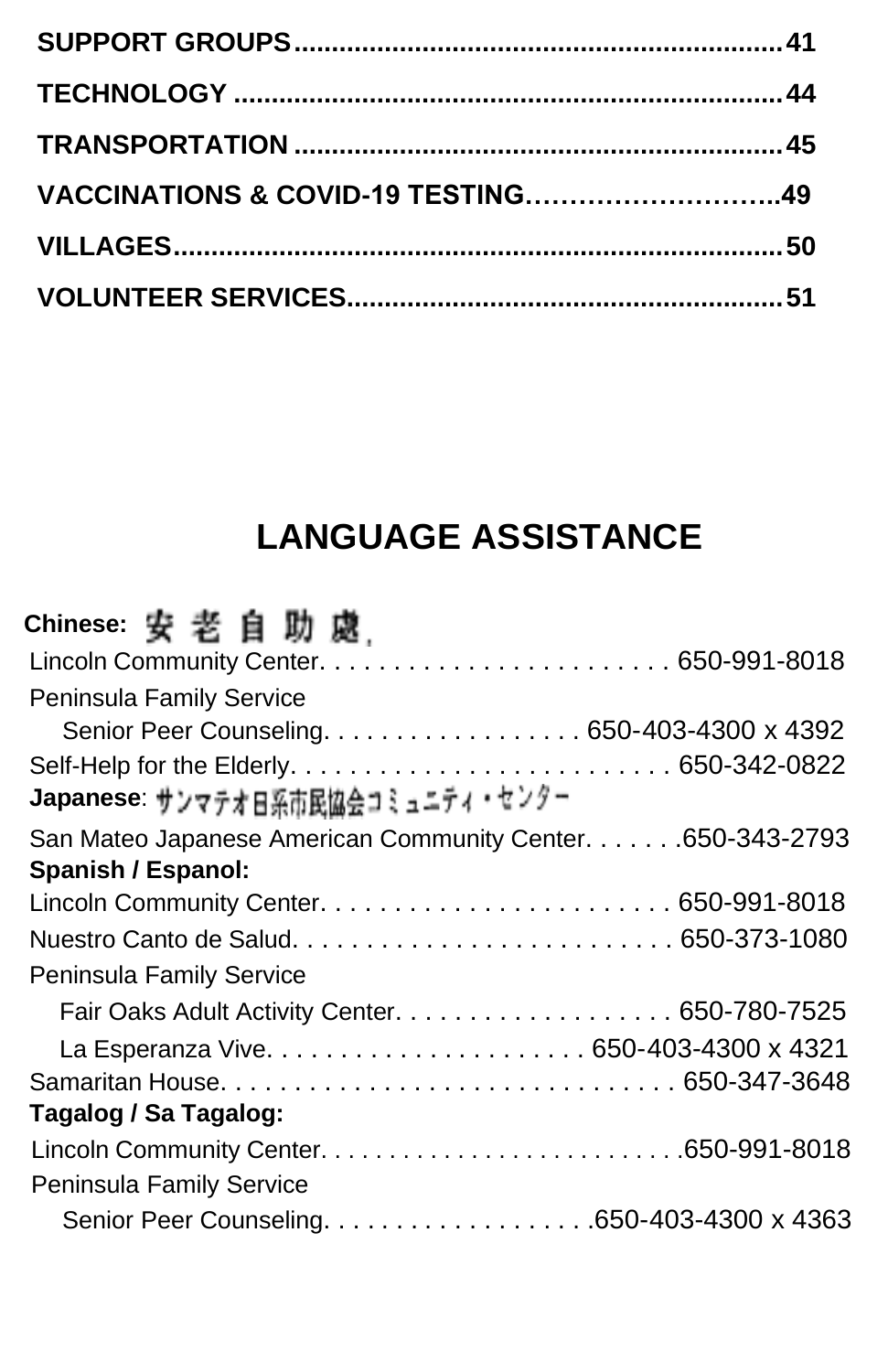# **PERSONAL CRISIS SERVICES**

<span id="page-4-0"></span>

| Emergency calls for ambulance, fire, highway patrol or |  |
|--------------------------------------------------------|--|
|                                                        |  |

**Adult Protective Services**. . . . . . . . . . . . . . . . . . . 1-800-675-8437 [www.smchealth.org/elderabuse.](http://www.smchealth.org/elderabuse) . . . . . . . . . . . . . . . . . . . .650-573-3900 Staff investigates and develops care plans for older adults (65+) and dependent adults (between 18 and 64) who are at risk of neglect, abandonment, isolation, abduction, or physical, mental and / or financial abuse.

**Alcohol and Drug Helpline**. . . . . . . . . . . . . . . . . . . .650-573-3950 [www.smchealth.org/contact/drug-and-alcohol-helpline](http://www.smchealth.org/contact/drug-and-alcohol-helpline)

A non-judgmental, confidential place to check in and get support and information about substance use.

### **Community Overcoming Relationship Abuse**

#### 2211 Palm Ave., San Mateo 94404

Serving victims of domestic violence in San Mateo County. Provides counseling, emergency housing & legal assistance.

#### **Institute on Aging Friendship Lifeline**. **24-hours:** 1-800-971-0016 [www.ioaging.org](http://www.ioaging.org/)

### **National Suicide Prevention Lifeline**

[www.suicidepreventionlifeline.org](http://www.suicidepreventionlifeline.org/)[.](http://www.suicidepreventionlifeline.org/) . . . . . . . . . **4-hours:** 1-800-273-8255

**SAGE LGBTQ Elder Hotline** . . . . . . . . . . . . . . . . . 1-877-360-5428

#### [www.sageusa.org](http://www.sageusa.org/)

Advocacy and Services for LGBTQ elders.

#### **San Mateo County 24 Hour Crisis Hotline**. . . . . . . .650-579-0350 [www.sanmateocrisis.org](http://www.sanmateocrisis.org/)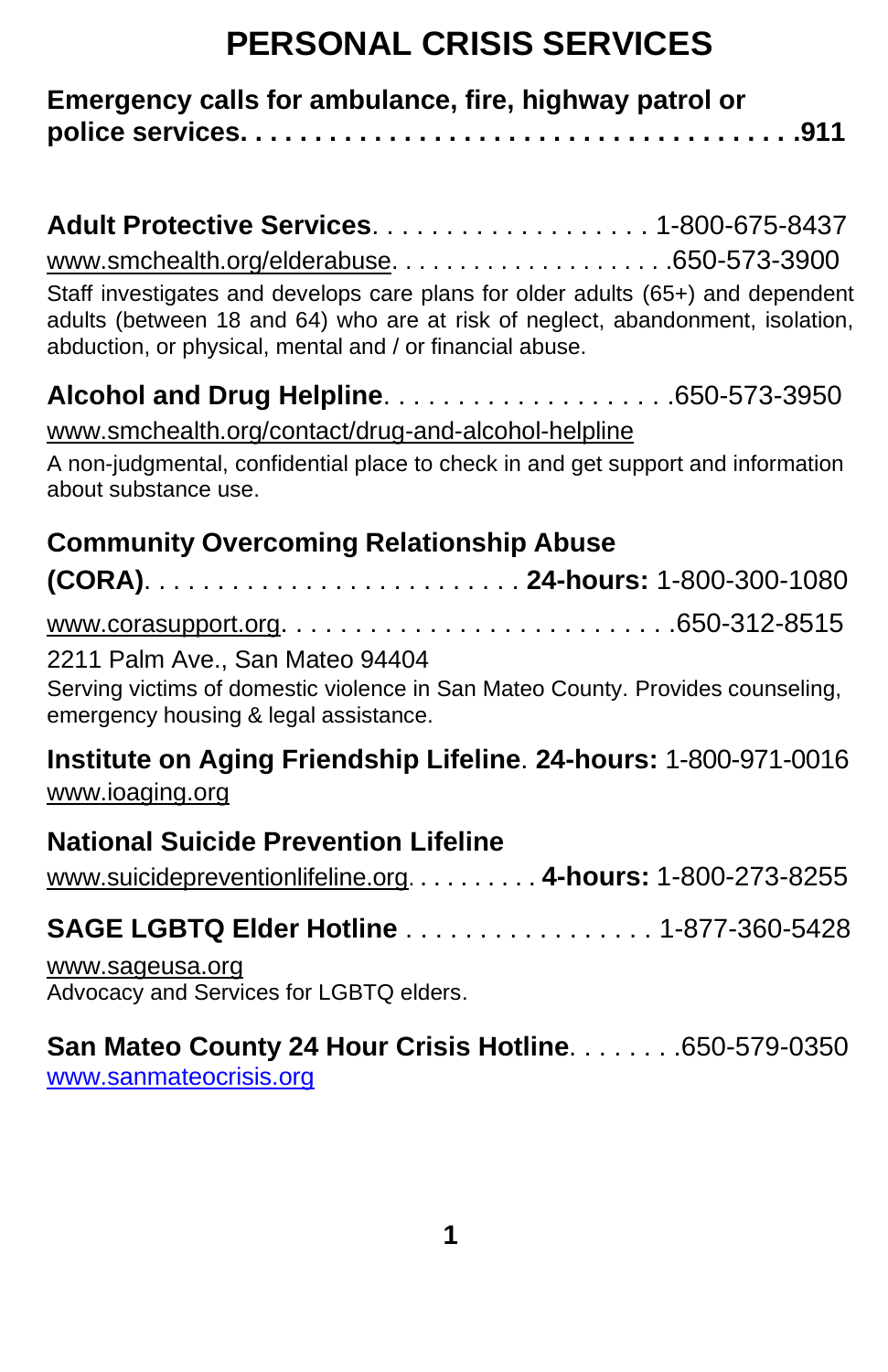### **San Mateo County Behavioral Health and Recovery Services Access Call Center**. . . . . . . . . . . . . . . . . . . . . . . . 1-800-686-0101 [www.smchealth.org/bhrs](http://www.smchealth.org/bhrs). . . . . . . . . . . . . . . . . (TTY) 1-800-943-2833 Information assessment & referrals; mental health referrals; rehabilitation for substance abuse.

**StarVista Crisis Hotline**. . . . . . . . . . . .**24-hours:** 1-800-273-8255 [www.star-vista.org/programs/crisis-center](http://www.star-vista.org/programs/crisis-center)

Special option for veterans.

# **ADULT DAY CARE**

<span id="page-5-0"></span>Adult Day Care Centers offer social and recreational services to individualsin a protective setting who cannot be left alone during the day because of social need, confusion or disability.

**Catholic Charities Adult Day Services**. . . . . . . . . 650-592-9325

[www.catholiccharitiessf.org](http://www.catholiccharitiessf.org/) 787 Walnut St., San Carlos 94070

### **Coastside Adult Day Health Center**. . . . . . . . . . . . 650-726-5067

[www.coastsideadultdayhealth.org](http://www.coastsideadultdayhealth.org/) 925 Main St., #A, Half Moon Bay 94019 Compassionate care for older adults and disabled adults (18+): respite for families.

#### **Peninsula Volunteers, Inc.**

#### **Rosener House Adult Day Services**. . . . . . . . . . . . 650-322-0126

[www.penvol.org/rosenerhouse](http://www.penvol.org/rosenerhouse)

500 Arbor Rd., Menlo Park 94025 Health benefits for people to stay in their homes; nurse on staff; social & recreational programs; health services.

### **Roberta Cerri Teglia Center (formerly Magnolia Center)**

**Adult Day Care Center** . . . . . . . . . . . . . . . . . . . . . . 650-829-3824 [www.ssf.net/departments/parks-recreation/recreation-division](http://www.ssf.net/departments/parks-recreation/recreation-division/seniors)*/*seniors 601 Grand Ave., 2nd Floor, South San Francisco 94080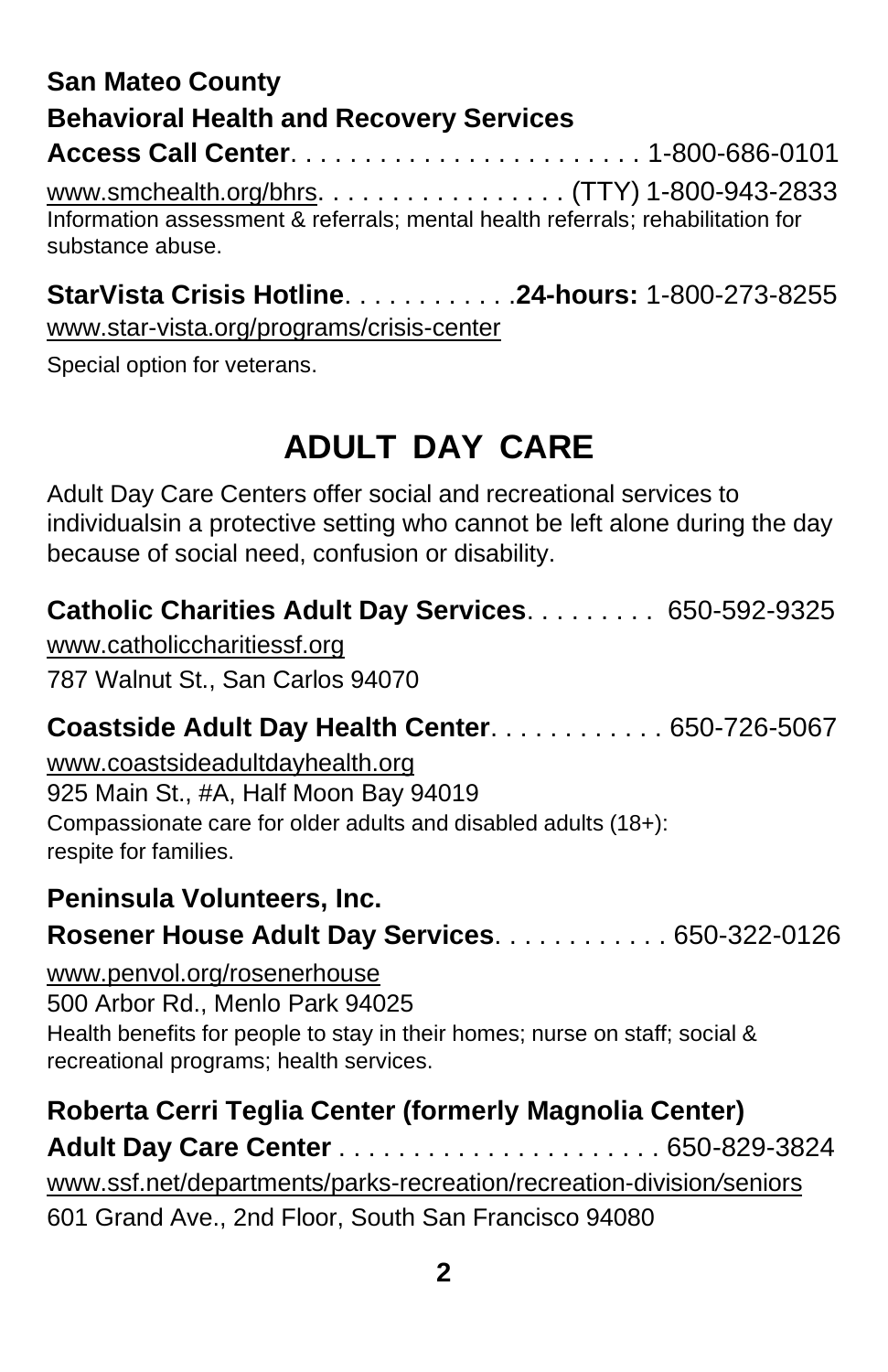# <span id="page-6-0"></span>**AGING AND ADULT SERVICES A DIVISION OF SAN MATEO COUNTY HEALTH SYSTEM**

**The Hotline**. . . . . . .**24-hours:** 1-800-675-8437 or 1-844-868-0938 [www.smchealth.org](http://www.smchealth.org/TIES)[/TIES.](http://www.smchealth.org/TIES) . . . . . . . . . .**(California Relay Service)** 711 The Hotline serves as the main entry point for Aging and Adult Services, including Adult Protective Services. Social Workers answer questions aboutthe variety of services available through the County and in the community. Hotline staff also provides phone support and counseling on issues of concern to older and dependent adults with disabilities and their families.

# **Call 1-800-675-8437 or 1-844-868-0938 to reach, obtain information about,or refer someone to the following programs:**

**Adult Protective Services**. . . 1-800-675-8437 or 1-844-868-0938 [www.smchealth.org/elderabuse](http://www.smchealth.org/elderabuse). . . . . . . . . . . . . . . . . . .650-573-3900

Staff investigates and develops care plans for older adults (65+) and dependent adults (between 18 and 64) who are at risk of neglect, abandonment, isolation, abduction, or physical, mental and/or financial abuse.

### **Elder and Dependent Adult Protection Team (EDAPT)**

#### [www.smchealth.org/elderabuse](http://www.smchealth.org/elderabuse)

Partnership between San Mateo County's Health System's Aging and Adult Services, the District Attorney's Office, and the County Counsel's Office thatis focused on identifying, preventing and protecting dependent and older adults from abuse with a special emphasis on preventing financial abuse.

EDAPT staff conduct case investigations, develop service plans for older and dependent adults who are at risk for abuse, facilitate connections to supportive / case management services and provides training and outreach services to county residents, local government and community agencies.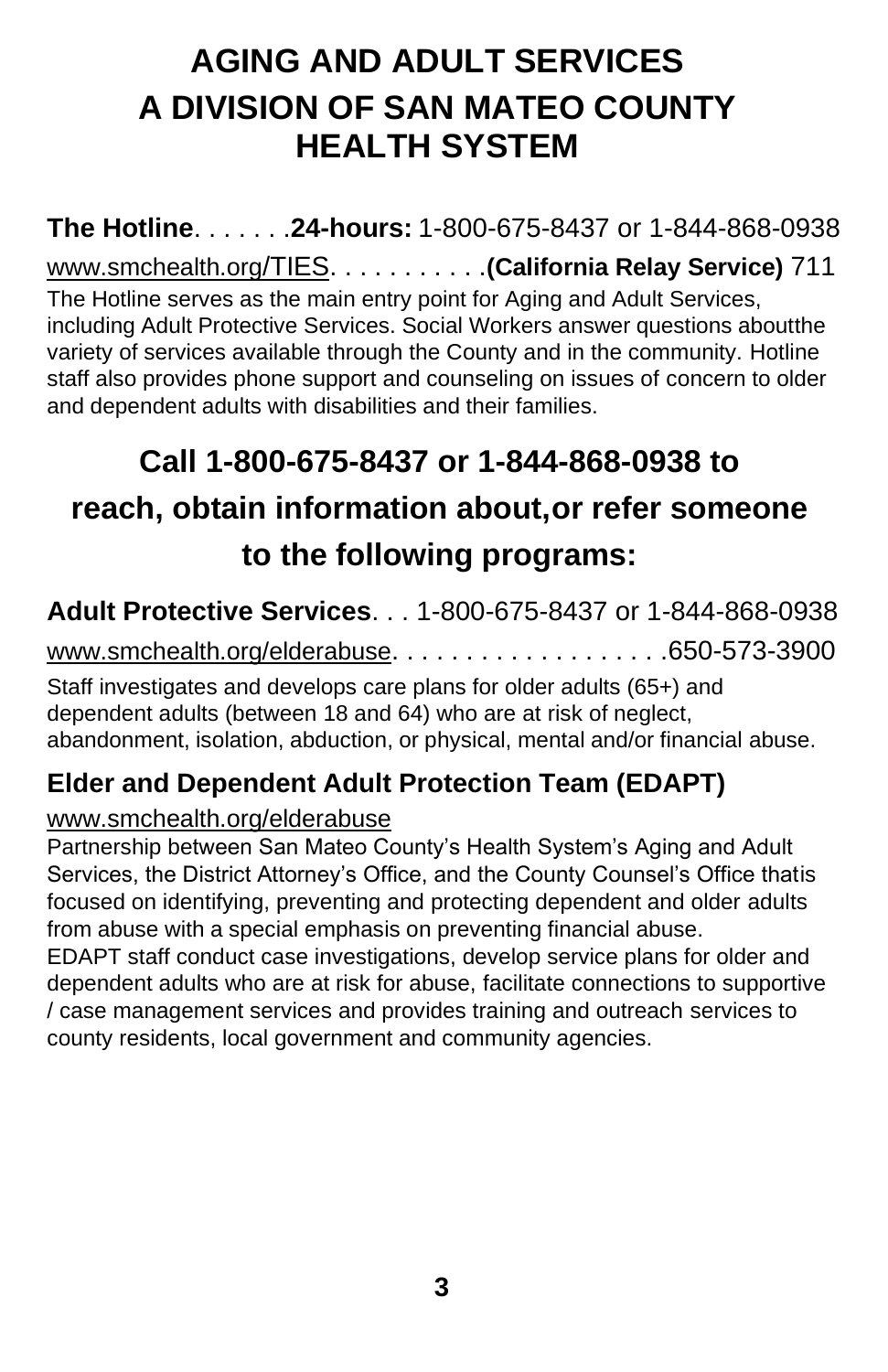### **Enhanced Care Management (ECM)**

A client centered voluntary program that serves older adults and individuals with disabilities (18+) who are at risk of long-term care admissions and are choosing to remain at home. AAS-ECM provides intensive and comprehensive case management and care coordination services with the goal of improving health outcomes for Medi-CAL recipients and preventing ordelaying out of home care. Social Workers and a Public Health Nurse (PHN)conduct in-person visits and assessments, and work in partnership with the Health Plan of San Mateo and community providers.

### **In-Home Supportive Services (IHSS)**

#### [www.smchealth.org/home-supportive-services](http://www.smchealth.org/home-supportive-services)

Provides household and personal care assistance to Medi-Cal eligible elderly, blind and disabled individuals who are unable to remain safely in their homes without this assistance.

### **Linkages**

#### [www.smchealth.org/general-information/linkages](http://www.smchealth.org/general-information/linkages)

Provides assessment and case management to help older adults and adults with disabilities (18+), without regard to income, remain independent in the community.

### **Partners for Independence (PFI)**

A client centered voluntary program that serves adults (18+) who have a combination of psychosocial and medical needs. PFI clients also have IHSS due to functional limitations. PFI provides intensive case management services and care coordination with the goal of reducing adverse health and psychosocial outcomes, as well as reducing the risk of out-of-home placement. Social workers and a Public Health Nurse (PHN) conduct in-person visits and assessments.

# **Public Administrator**. . . . . . . . . . . **(Referral Line)** 650-573-3475

#### [www.smchealth.org/publicadministrator](http://www.smchealth.org/publicadministrator)

The Public Administrator Program serves the public by investigating and administering the estates of persons who die without a will or an appropriate person willing or able to act as the administrator. The Public Administrator acts under the authority of the Superior Court.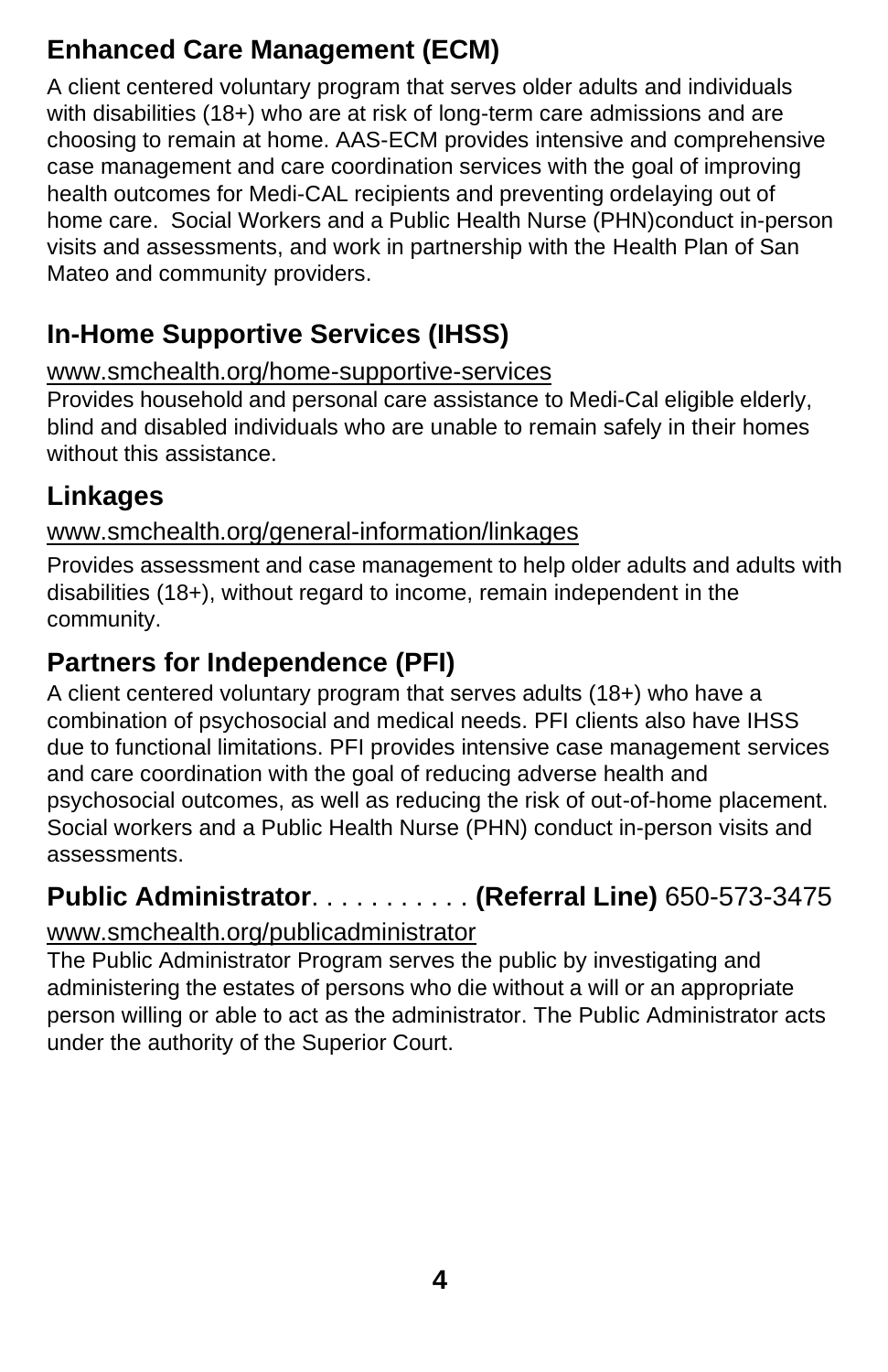# **Public Authority** . . . . . . . . . . . . . . . . . . . . . . . . . . . .650-389-9666

#### [www.smchealth.org/ihss/publicauthority](http://www.smchealth.org/ihss/publicauthority)

Assists In-Home Supportive Services (IHSS) consumers who need a caregiver by maintaining a list of individuals who are interested in working as independent home care providers. Registry staff are available to provide assistance to consumers who require additional help in hiring a provider or in establishing a positive relationship with their caregiver. The Public Authority is also the employer of record for IHSS providers; manages IHSS provider enrollment, payroll and benefits; and offers trainings to providers and consumers. The Public Authority is a separate agency from the County and is governed by the Board of Supervisors with input from an advisory committee.

### **Public Guardian/Conservatorship Program**

#### [www.smchealth.org/publicguardian](http://www.smchealth.org/publicguardian)

Provides protective case management and financial services to courtappointed conservatees who are unable to manage their own personal needs and/or finances due to physical or mental disabilities and whose families are unable to provide these services.

# **OTHER AGING AND ADULT SERVICES RESOURCES**

**Area Agency on Aging** . . . . . . . . . . . . . . . . . . . . . . 650-573-3900 [www.smchealth.org/aaa](http://www.smchealth.org/aaa). . . . . . . . . . . . **(California Relay Service)** 711 The Area Agency on Aging serves as a focal point for planning for older adults and adults with disabilities residing in San Mateo County. In addition toits advocacy role, the agency administers a variety of federal, state, local and private funds that support a coordinated network of community-based services for older adults and adults with disabilities.

### **Commission on Aging** . . . . . . . . . . . . . . . . . . . . . . 650-573-3900

### [www.smchealth.org/coa](http://www.smchealth.org/coa). . . . . . . . . . . . **(California Relay Service)** 711

A volunteer group appointed by the San Mateo County Board of Supervisors

to advise the Board and Aging and Adult Services on matters pertaining to older adults (60+). The Commission acts as an advocacy body for older adults and provides an opportunity for consumers to participate in the development of public policy.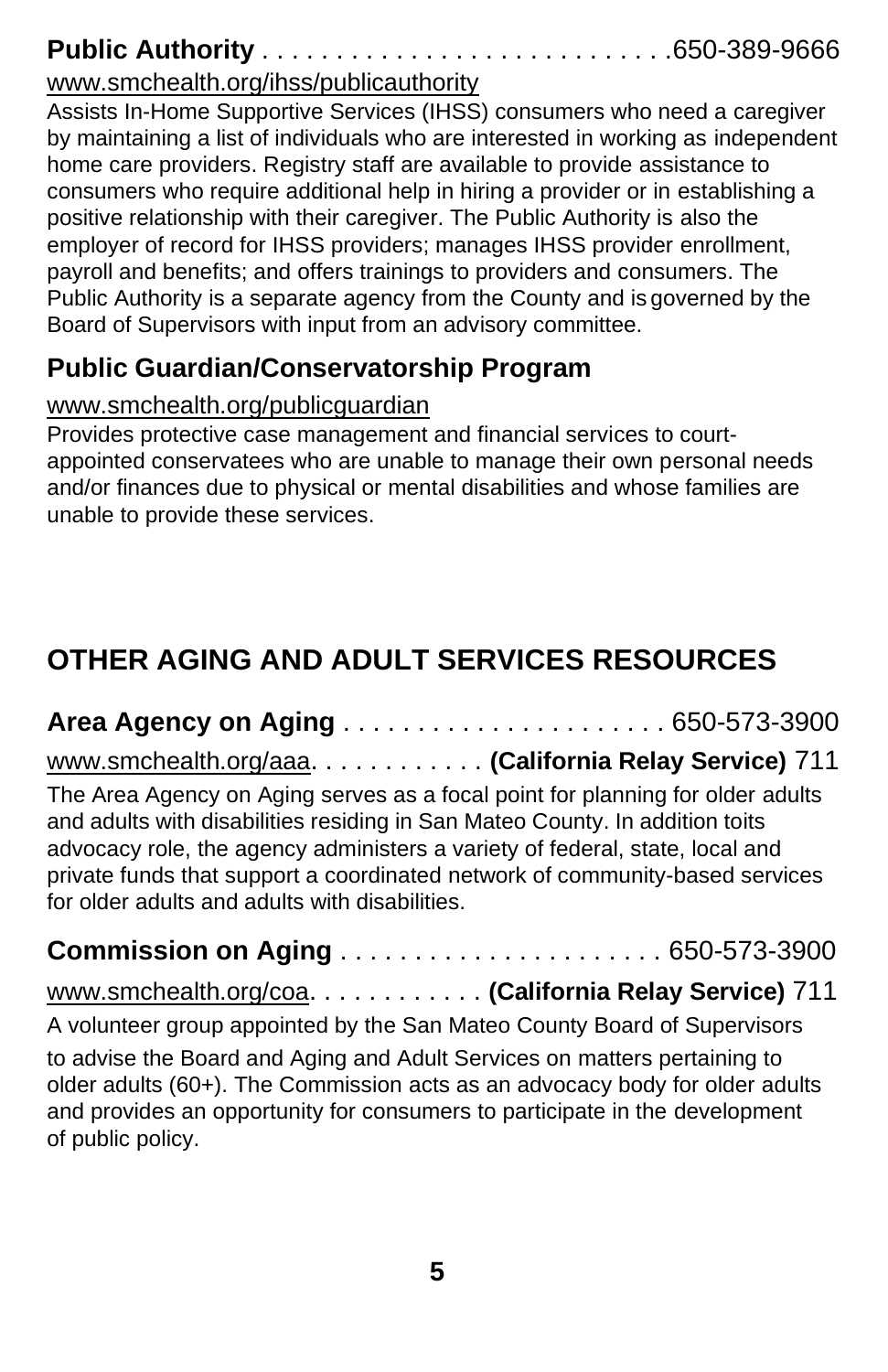|  | <b>Commission on Disabilities</b> 650-573-3900 |
|--|------------------------------------------------|
|--|------------------------------------------------|

[www.smchealth.org/smccod](http://www.smchealth.org/smccod). . . . . . . . . .(**California Relay Service)** 711

A volunteer group appointed by the San Mateo County Board of Supervisors to advise the Board and Aging and Adult Services on matters pertaining to people with disabilities. The Commission acts as an advocacy body for peoplewith disabilities of all ages and provides an opportunity for them to participate in the development of public policy.

#### **Public Authority Advisory Committee**. . . . . . . . . . .650-573-3900

[www.smchealth.org/ihss](http://www.smchealth.org/ihss). . . . . . . . . . . . **(California Relay Service)** 711

A volunteer group appointed by the San Mateo County Board of Supervisors to advise the Board and the Governing Board of the Public Authority for In- Home Supportive Services (IHSS), Aging and Adult Services, and the Public Authority on the delivery of IHSS services and those aspects of the IHSS program that relate to home care providers. The Advisory Committee provides an opportunity for consumers, providers, advocates and other interested parties to participate in the IHSS program and policy development.

# **CARE AT HOME**

#### **Home Care Organizations**

Home Care Organizations are required to be licensed by the Home Care Services Bureau (HCSB) [www.cdss.ca.gov/inforesources/community](http://www.cdss.ca.gov/inforesources/community-)care/home-care-services. They offer a wide spectrum of non-medical personal care and domestic support services. Staff are available on a continuous, hourly, or live-in basis. Many organizations also provide respite care services. All personnel are employees of, and supervised by, the Home Care Organizations. The organizations withhold taxes, provide workers' compensation insurance, and verify that the aides are registered with the California Department of Social Services (CDSS).

### **Home Health Care Agencies**

Home Health Care Agencies are licensed by the State of California to provide skilled nursing (RN and/or LVN) and are required to offer at least one of the following services: Occupational, Physical or Speech Therapy; Medical Social Services; and/or Certified Home Health Aides. To be covered by Medicare, these services require a physician's order and the need for skilled care. Ask the agency if it accepts Medicare, Medi-Cal or private insurance.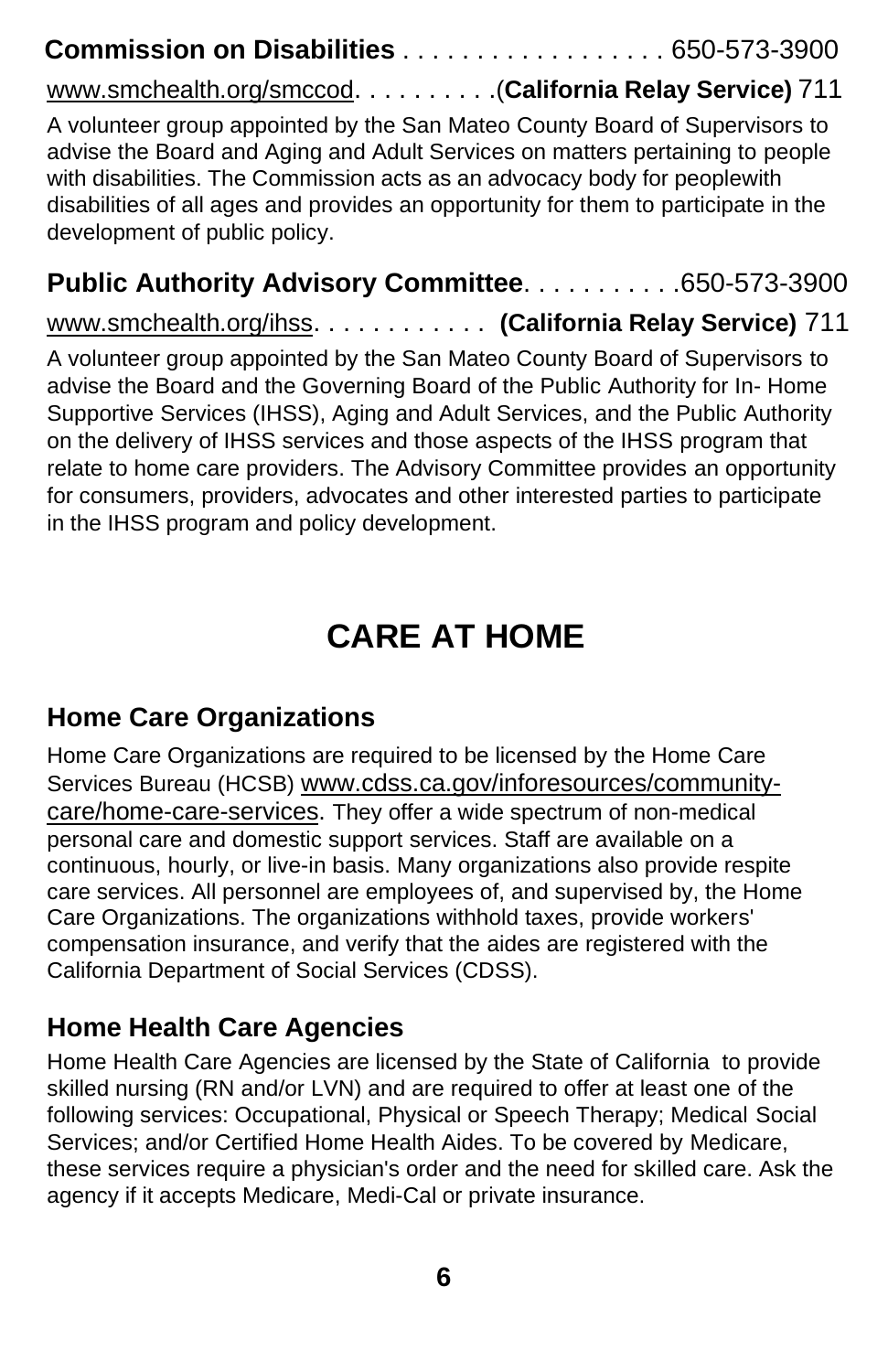### **Referral Agencies**

These agencies recruit, screen and refer caregivers. They place caregivers with clients and generally collect a placement fee. Some referral agencies charge an hourly rate which includes both the agency fee and the caregiver's wage. The referral agency typically does not pay employer / employee payroll taxes or workers' compensation insurance. There is no licensure mechanism available in California for these agencies.

#### **Two important questions to ask to ensure you are selecting a licensed Home Care Organization (HCO) and registered Home Care Aides (HCA):**

- 1. For the HCO: What is the license number?
- 2. For the HCA: What is the PER ID and name as it appears on registration for search registry?

#### **California Department of Social Services has a public website for consumers to ensure HCAs are registered:**

**HCA:** [www.secure.dss.ca.gov/ccld/hcsregistry/registrysearch.aspx](http://www.secure.dss.ca.gov/ccld/hcsregistry/registrysearch.aspx)

**In-Home Supportive Services (IHSS)**. . . . . . . . . . . . . 650-573-3900 [www.smchealth.org/home-supportive-services](http://www.smchealth.org/home-supportive-services)

Provides household and personal care assistance to Medi-Cal eligible aged, blind and disabled individuals who are unable to remain safely in their own home without this assistance.

### **Nagaiki Caregiver Referral Program**

**Kimochi Social Services**. . . . . . . . . . . . . . . . . . . . .415-931-2275

[www.kimochi-inc.org/nagaiki-home-care-registry](http://www.kimochi-inc.org/nagaiki-home-care-registry)

1715 Buchanan St., San Francisco 94115

Offers a list of caregivers along with resources to help older adults and their families in the search and hiring process. \$25 voluntary contribution.

### **Veterans Administration Home Health Aide Care**

#### www.va.gov/GERIATRICS/pages/Homemaker\_and\_Home

Health\_Aide\_Care

Provides information and assistance in evaluating eligibility and need for services.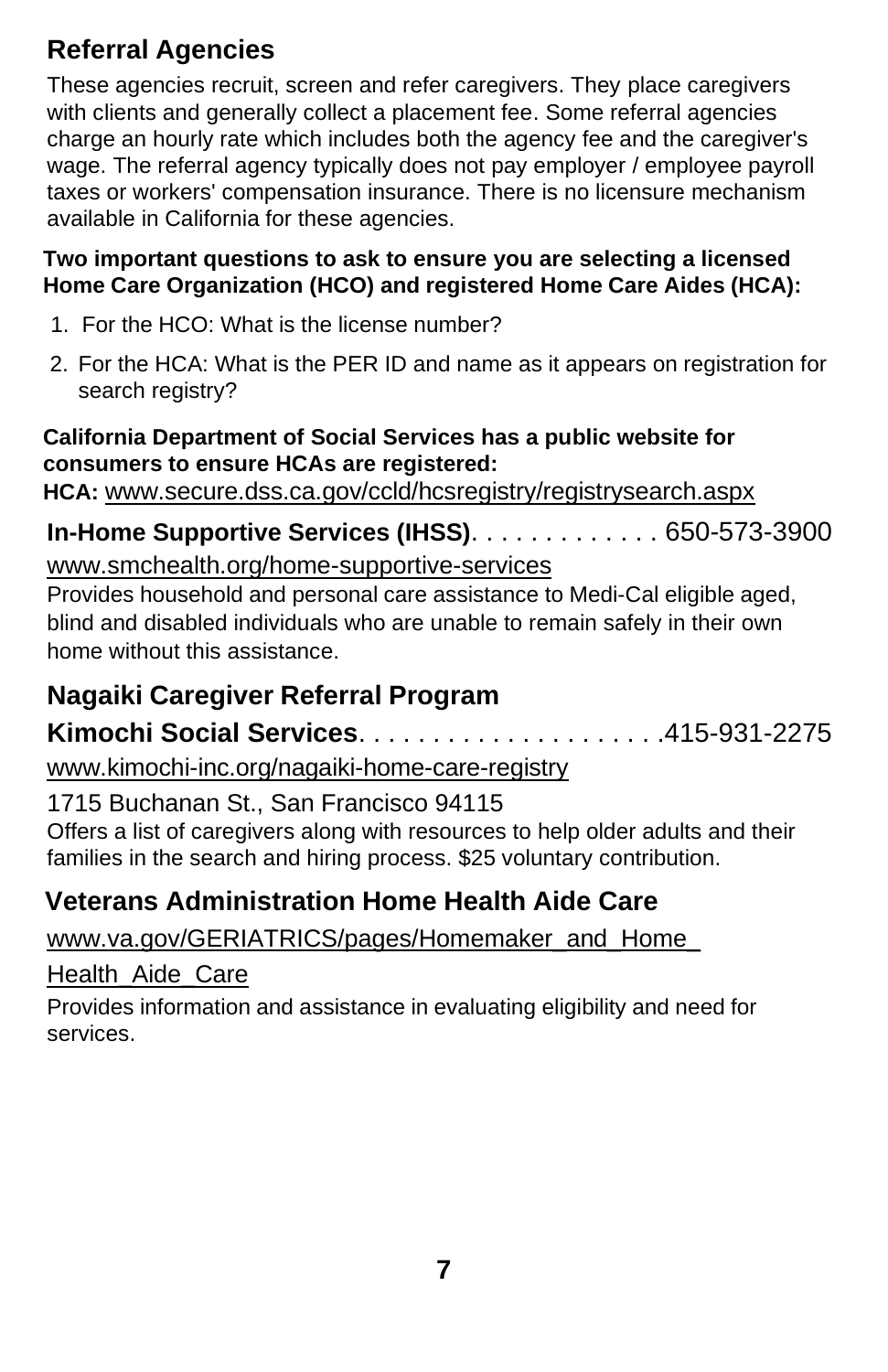# <span id="page-11-0"></span>**DEMENTIA CARE**

These agencies provide information, support and services to clients with Alzheimer's disease or related dementia and to their caregivers and families.

| Alzheimer's Association. 24-hours: 1-800-272-3900                                                                                                                     |  |
|-----------------------------------------------------------------------------------------------------------------------------------------------------------------------|--|
|                                                                                                                                                                       |  |
| 2290 N. First St., #101, San Jose 95131                                                                                                                               |  |
| Catholic Charities Adult Day Services 650-592-9325<br>www.catholiccharitiessf.org<br>787 Walnut St., San Carlos 94070                                                 |  |
| <b>Family Caregiver Alliance1-800-445-8106</b>                                                                                                                        |  |
|                                                                                                                                                                       |  |
| 101 Montgomery St., #2150, San Francisco 94014                                                                                                                        |  |
| Provides services to family caregivers of adults with physical and cognitive<br>impairments such as Parkinson's, stroke, Alzheimer's, and other types of<br>dementia. |  |
|                                                                                                                                                                       |  |

#### **Peninsula Volunteers, Inc. Rosener House Adult Day Services**. . . . . . . . . . . . .650-322-0126

[www.penvol.org/rosenerhouse](http://www.penvol.org/rosenerhouse) 500 Arbor Rd., Menlo Park 94025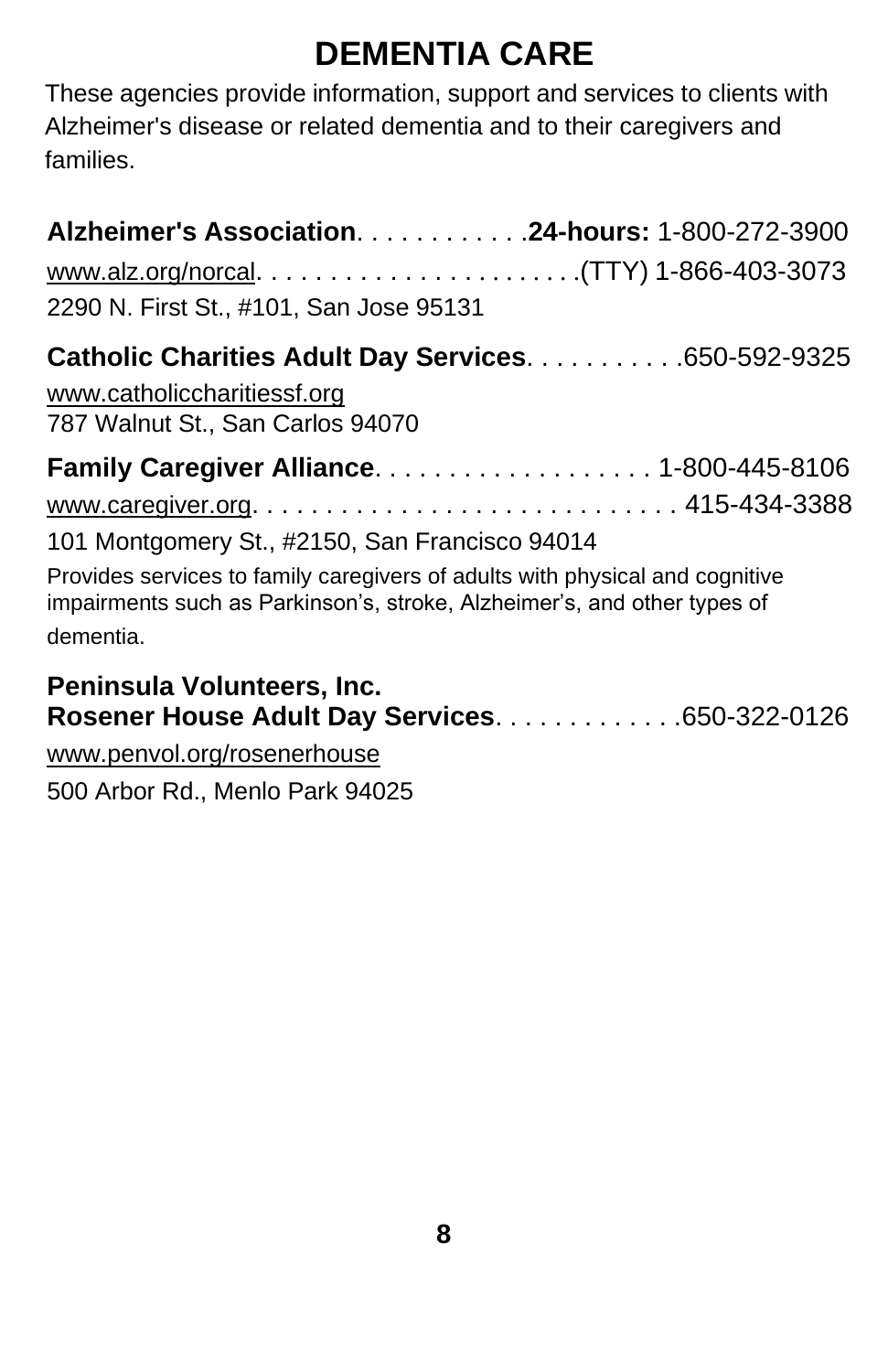# <span id="page-12-0"></span>**DISASTER PREPAREDNESS**

Several public agencies have published advice on how to be prepared in case of a natural disaster or other emergency.

### **Earthquake Warning California**

[www.earthquake.ca.gov](http://www.earthquake.ca.gov/)

Managed by the Governor's Office of Emergency Services (Cal OES), Earthquake Warning California uses ground motion sensors from across the state to detect earthquakes before humans can feel them and can notify Californians to "Drop, Cover and Hold On" in advance of an earthquake. Download the MyShake App to receive advance warning: [www.apps.apple.com/app/id1467058529](http://www.apps.apple.com/app/id1467058529) or [www.play.google.com/](http://www.play.google.com/) store/apps/details?id=edu.berkeley.bsl.myshake

#### **San Mateo County Health Emergency Preparedness Guide** [www.smchealth.org/emergency-preparedness](http://www.smchealth.org/emergency-preparedness)

County Health's "Read it Before You Need It" guide is available: www.smchealth.org/pod/be-ready-emergency

### **San Mateo County Sheriff Alert System**. . . . . . . 650-363-4790

[www.hsd.smcsheriff.com/smcalert](http://www.hsd.smcsheriff.com/smcalert) 501 Winslow St., 1st floor, Redwood City 94063 Operated by the Sherriff's office, they send alerts to your phone or tablet.

The Sheriff's office also provides links to other emergency resources: [www.hsd.smcsheriff.com/divisions/homeland-security-division/a](http://www.hsd.smcsheriff.com/divisions/homeland-security-division/)reaoffice-emergency-services

### **PG&E Preparedness Advice**

www.pge.com/en\_US/safety/emergency-preparedness/emergencypreparedness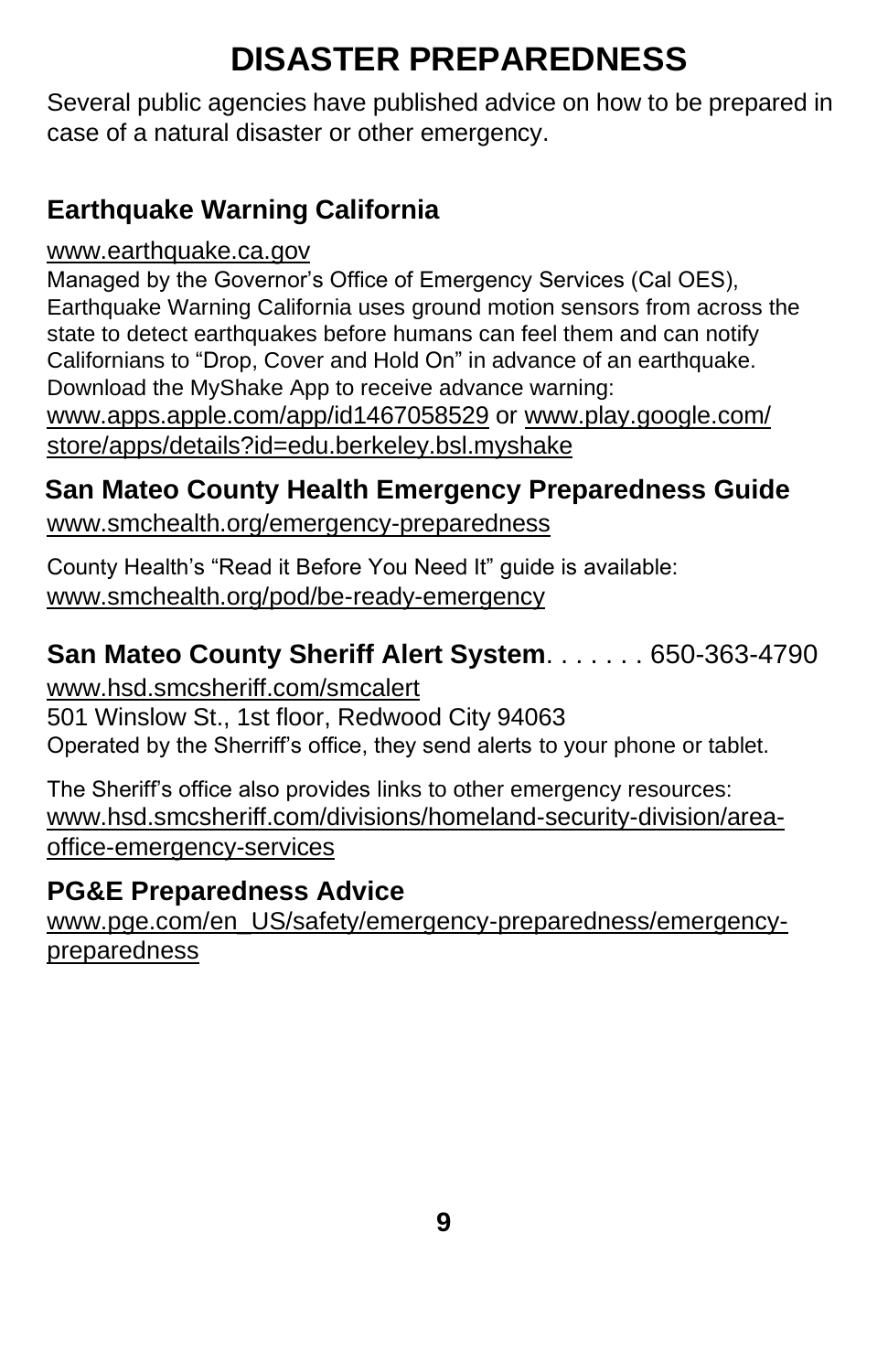# <span id="page-13-0"></span>**EMPLOYMENT OPPORTUNITIES**

### **AARP Foundation SCSEP**. . . . . . . . . . . . . . . . . . . .916-749-4165

[www.aarp.org/aarp-foundation/our-work/income/scsep](http://www.aarp.org/aarp-foundation/our-work/income/scsep) Helps make connections between older job seekers looking to return to the workforce and employers looking to benefit from mature, experienced employees.

### **California State Department of Rehabilitation**

| www.dor.ca.gov/Home/FindAnOffice. (TTY)1-844-729-2800                                                                                                                                         |  |
|-----------------------------------------------------------------------------------------------------------------------------------------------------------------------------------------------|--|
| 801 Trager Ave., #105, San Bruno 94066. 650-737-2606                                                                                                                                          |  |
| 1065 E. Hillsdale Blvd., #403, Foster City 94404. 650-358-4180                                                                                                                                |  |
| 800 Menlo Ave., #122, Menlo Park 94025. 650-688-6380<br>Provides counseling, testing, and training necessary for physically or<br>mentally disabled persons to become competitively employed. |  |
|                                                                                                                                                                                               |  |
| www.sfgoodwill.org/work-at-goodwill-san-francisco-san-mateo-and- marin                                                                                                                        |  |
| Vocational rehabilitation for disabled and disadvantaged adults.                                                                                                                              |  |
|                                                                                                                                                                                               |  |

[www.jobtrainworks.org](http://www.jobtrainworks.org/)

#### 1200 O' Brien Drive, Menlo Park 94025

Helps by preparing for successful, sustainable careers in high-demand and emerging fields.

**NOVAworks**. . . . . . . . . . . . . . . . . . . . . . . . . . . . . . . 650-581-0058

#### [www.novaworks.org](http://www.novaworks.org/)

#### 1777 Borel Place #500, San Mateo 94402

NOVAworks is a nonprofit, federally funded employment and training agency that provides customized services to the jobseekers of Silicon Valley through its job centers in Sunnyvale & San Mateo. Specialized services to specific populations such as veterans, youth, and older workers. They also work closely with local businesses, educators, and individuals to ensure that its programs provide opportunities that build the knowledge, skills, and attitudes necessary to address the workforce needs of Silicon Valley.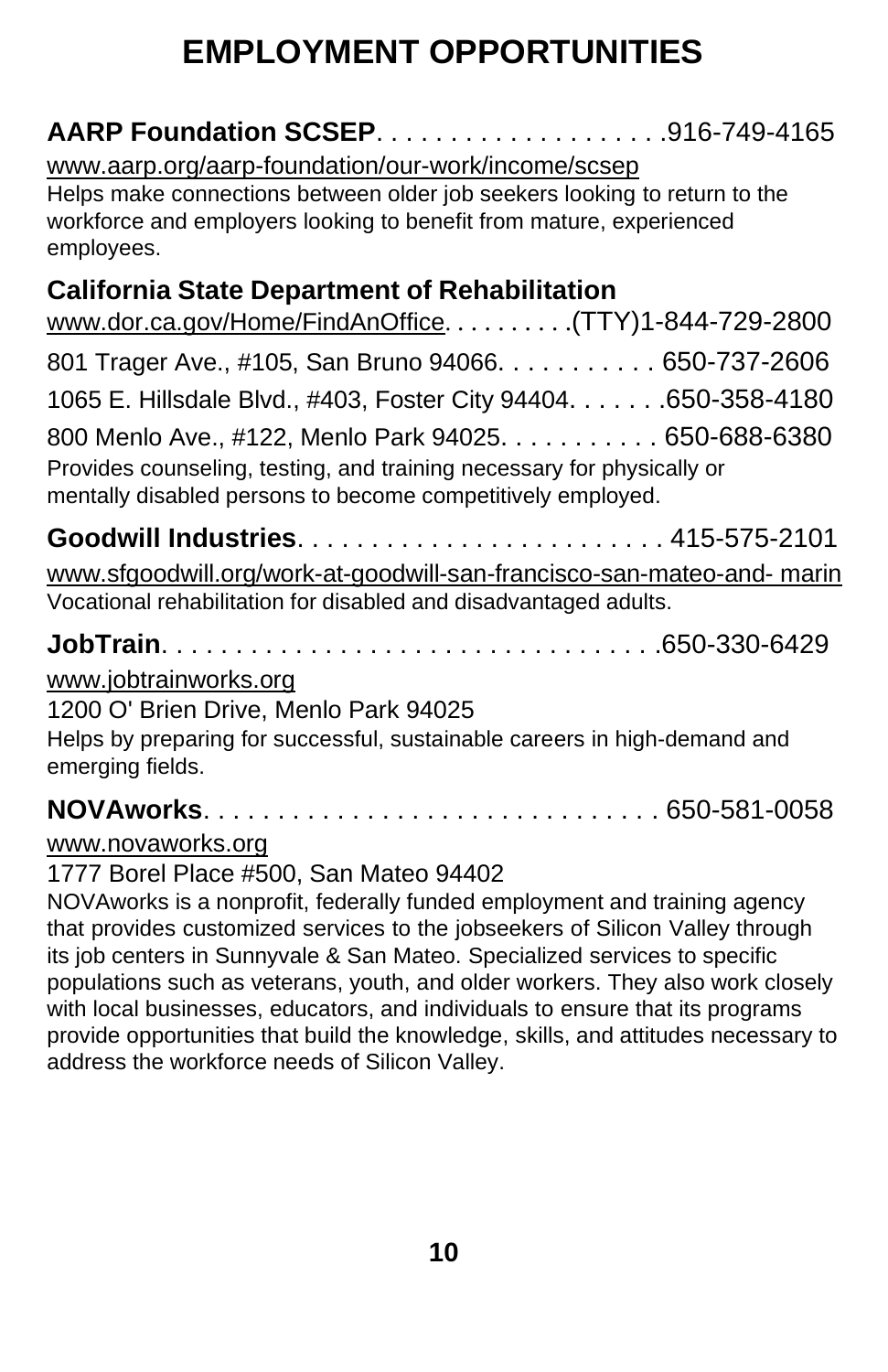### **Peninsula Family Services Second Careers Employment Program**

[www.peninsulafamilyservice.org](http://www.peninsulafamilyservice.org/). . . . . . . . . . . . .650-403-4300 x 4385

24 2nd Ave., San Mateo 94402

Paid one on one job matchups and paid internships for persons (55+). Must meet income requirements for training.

### **Phase2Careers**

#### [www.phase2careers.org](http://www.phase2careers.org/)

Assist older adults in finding new career opportunities through job search and career development workshops, employment roundtables, job search panels, networking and recruitment events, and special presentations.

### **San Mateo County Human Services**. . . . . . . . . . . .650-363-4000

[www.hsa.smcgov.org/veterans-employment](http://www.hsa.smcgov.org/veterans-employment)

Employment resources for veterans.

**VA – Veterans**. . . . . . . . . . . . . . . . . . . . . . . . . . . .1-800-827-1000

#### [www.va.gov/careers-employment](http://www.va.gov/careers-employment)

Support-and-service program for Veterans and service members with serviceconnected disabilities. Helps qualifying Veterans learn new skills, find a new job, start a new business, get educational counseling, or return to a former job.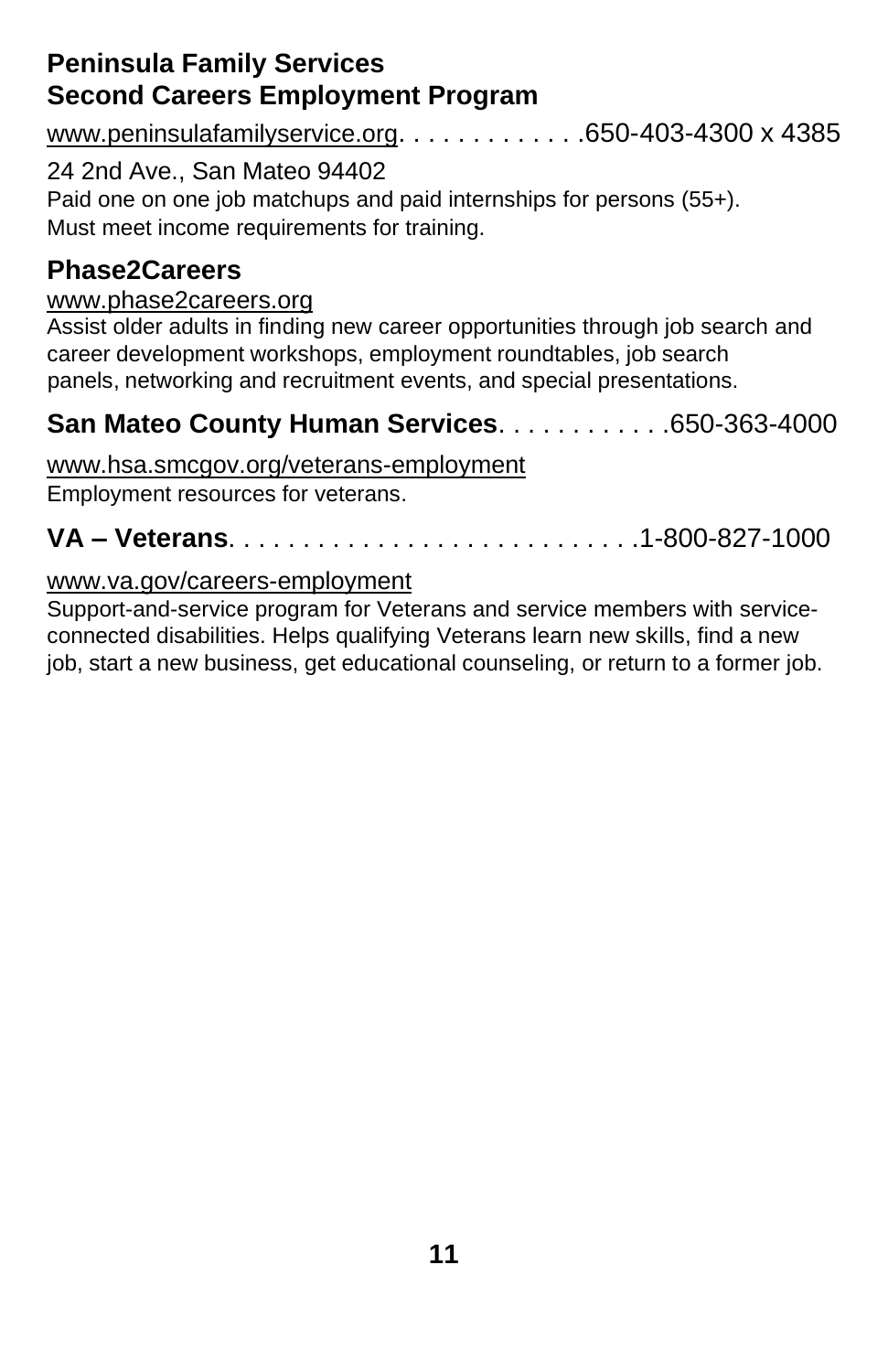# <span id="page-15-0"></span>**FAMILY CAREGIVER SUPPORT SERVICES**

| www.alz.org/help-support/caregiving. (TTY) 1-866-403-3073                                                                                                                                          |
|----------------------------------------------------------------------------------------------------------------------------------------------------------------------------------------------------|
| Coastside Adult Day Health Center 650-726-5067<br>www.coastsideadultdayhealth.org/services<br>Conducts a weekly caregiver support group.                                                           |
| <b>Edgewood Center for Children &amp; Families</b>                                                                                                                                                 |
| <b>Family Caregiver Alliance 1-800-445-8106</b>                                                                                                                                                    |
| www.kimochi-inc.org                                                                                                                                                                                |
| <b>Legal Aid Society of San Mateo County</b><br>Operates a Senior Advocates Program that assists residents of San<br>Mateo County (60+).                                                           |
| Neurological Support Network. 650-814-0848<br>www.brainsupportnetwork.org<br>Caregiver Support Groups dealing with Lewy Body Dementia,<br>Progressive Supranuclear Palsy, Multiple System Atrophy. |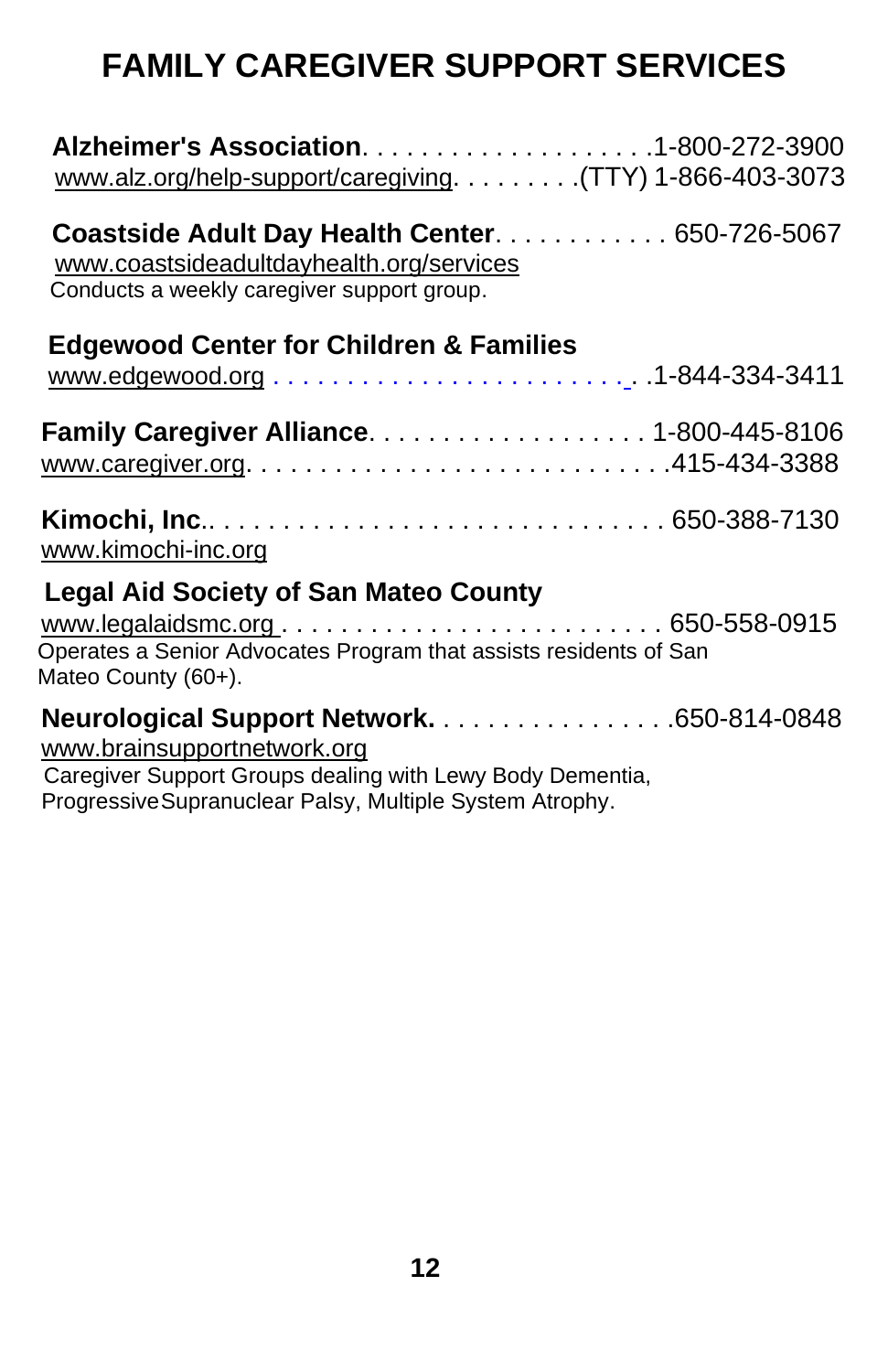# <span id="page-16-0"></span>**FINANCIAL ASSISTANCE, GOVERNMENT PROGRAMS & INSURANCE**

| Aging & Adult Services Hotline. 1-800-675-8437<br>www.smchealth.org/contact/24-hour-emergency-advice-line                                                                                                                                                                              |
|----------------------------------------------------------------------------------------------------------------------------------------------------------------------------------------------------------------------------------------------------------------------------------------|
| <b>Health Insurance Counseling Advocacy Program</b>                                                                                                                                                                                                                                    |
| Free Medicare counseling and advocacy including information about<br>supplemental insurance plans, prescription drug coverage and long-term care<br>insurance policies. Services are provided by appointment at your local<br>senior center and other locations throughout the county. |
| Health Plan of San Mateo (HPSM). 650-616-0050                                                                                                                                                                                                                                          |
| A managed care health plan that provides health care benefits to San Mateo<br>County residents who are enrolled in programs such as Medi-Cal, HealthWorx<br>and Care Advantage.                                                                                                        |
|                                                                                                                                                                                                                                                                                        |
| HPSM's Medicare Advantage / Prescription Drug Plan for dual eligibility who<br>have both Medicare and Medi-Cal.                                                                                                                                                                        |
| www.hsa.smcgov.org/medi-cal-health-insurance                                                                                                                                                                                                                                           |
| Belmont - 400 Harbor Blvd., Bldg. B, Belmont                                                                                                                                                                                                                                           |
| Belmont, Burlingame, Foster City, Hillsborough, Millbrae, San Carlos                                                                                                                                                                                                                   |
|                                                                                                                                                                                                                                                                                        |
| Coastside Clinic - 225 S. Cabrillo Hwy., #100A, Half Moon Bay                                                                                                                                                                                                                          |
| El Granada, Half Moon Bay, La Honda, Loma Mar, Montara, Moss Beach,<br>Pescadero, Princeton-by-the-Sea & San Gregorio. 650-573-3941                                                                                                                                                    |
| Daly City - 271-92nd St., Daly City                                                                                                                                                                                                                                                    |
| Brisbane, Colma, Daly City & Pacifica. 650-301-8400<br>East Palo Alto - 2415 University Ave., East Palo Alto                                                                                                                                                                           |
|                                                                                                                                                                                                                                                                                        |
| Redwood City - 2500 Middlefield Rd., Redwood City                                                                                                                                                                                                                                      |
| Atherton, Portola Valley, Redwood City & Woodside. 650-599-3811                                                                                                                                                                                                                        |
| South San Francisco - 1487 Huntington Ave., South San Francisco                                                                                                                                                                                                                        |
|                                                                                                                                                                                                                                                                                        |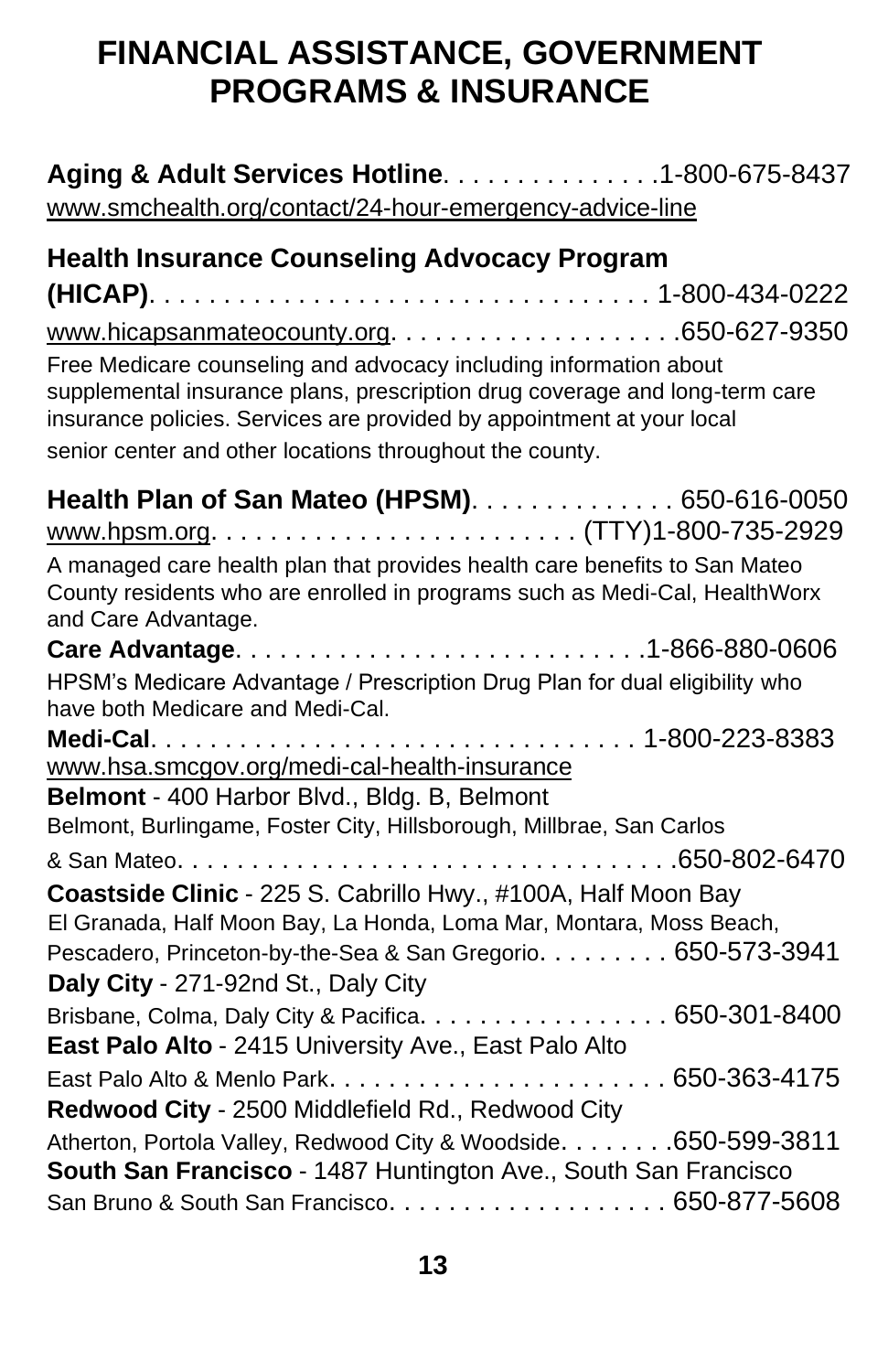| www.medicare.gov                                                                                                                                                             |  |  |
|------------------------------------------------------------------------------------------------------------------------------------------------------------------------------|--|--|
| www.peninsulafamilyserivice.org                                                                                                                                              |  |  |
| 24 Second Ave., San Mateo 94401                                                                                                                                              |  |  |
| DriveForward650-403-4300 x 4105<br>Second Careers Employment Program.650-403-4300 x 4385                                                                                     |  |  |
| Social Security/Medicare Eligibility/SSI. 1-800-772-1213                                                                                                                     |  |  |
|                                                                                                                                                                              |  |  |
| www.hsa.smcgov.org/veterans                                                                                                                                                  |  |  |
| 550 Quarry Rd., San Carlos 94070<br>A division of the San Mateo County Human Services Agency<br>Assists veterans, survivors, and dependents of veterans in gaining access to |  |  |

benefits based on military service and advocates on their behalf.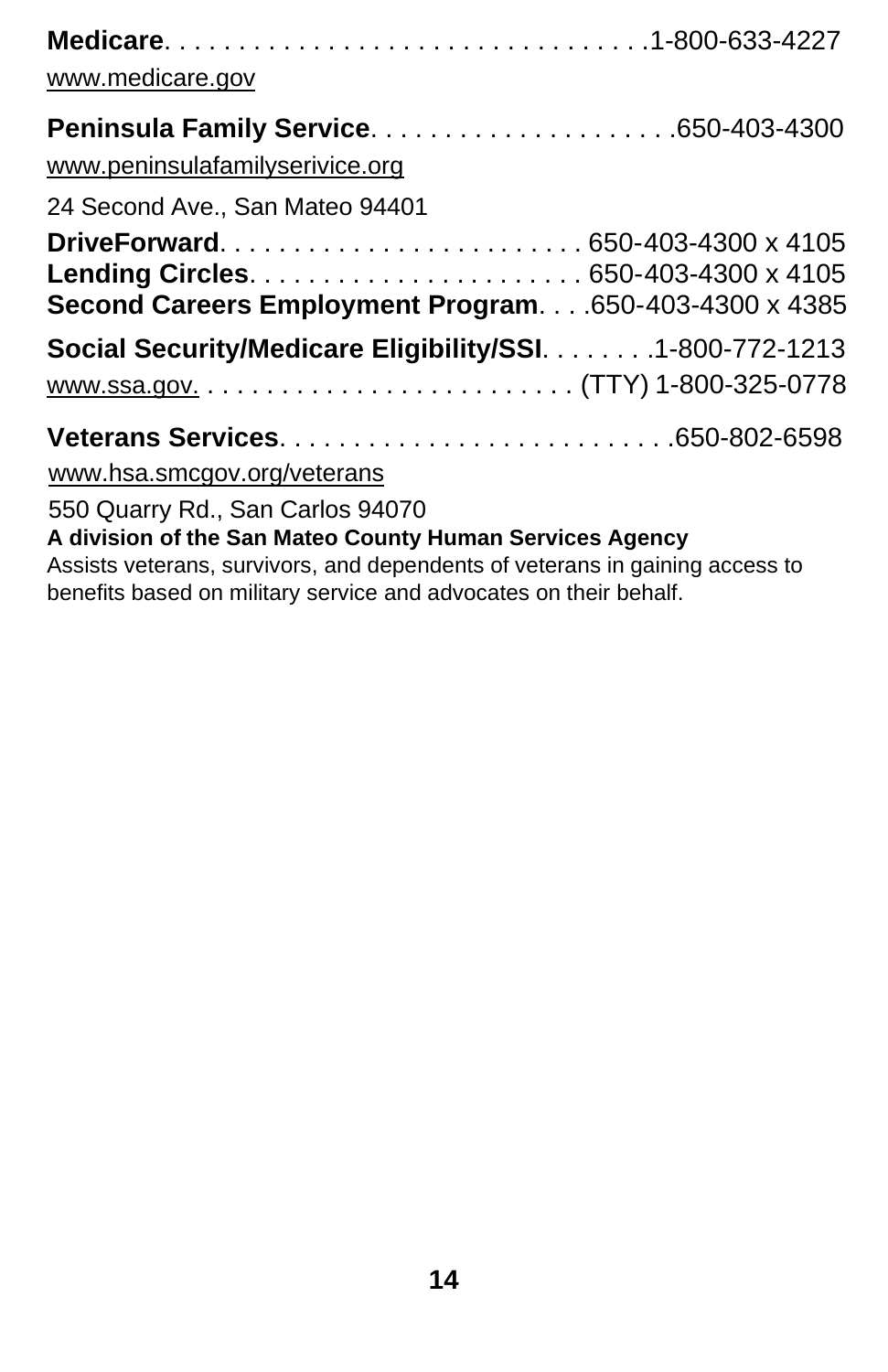# <span id="page-18-0"></span>**FOOD, CLOTHING & OTHER SERVICES**

### **DONATIONS, DOWNSIZING & RECYCLING**

### **Goodwill**

| www.sfgoodwill.org/donate/donate-goods                                                         |                                                                                            |  |
|------------------------------------------------------------------------------------------------|--------------------------------------------------------------------------------------------|--|
|                                                                                                | Operates donations centers in: San Mateo. 650-292-8500<br>South San Francisco.650-737-9827 |  |
| www.smchealth.org/hhw                                                                          | Household Hazardous Waste Program 650-372-6200                                             |  |
| manage residential hazardous waste for free.                                                   | San Mateo County's HHW Program helps residents reuse, recycle, or responsibly              |  |
|                                                                                                |                                                                                            |  |
|                                                                                                |                                                                                            |  |
| <b>Recology of San Mateo County 650-558-9575</b><br>www.recology.com/recology-san-mateo-county |                                                                                            |  |
| www.recyclestuff.org                                                                           |                                                                                            |  |

### **The Salvation Army Thrift Store & Donation Center**

[www.salvationarmyusa.org/us](http://www.salvationarmyusa.org/us). . . . . . . . . . . . . . . . . . 1-800-728-7825 1170 Mission Rd., South San Francisco 94080

#### **Society of St. Vincent de Paul of San Mateo County**

| www.svdsm.org                                           |  |
|---------------------------------------------------------|--|
| 344 Grand Ave., South San Francisco 94080. 650-589-8445 |  |
|                                                         |  |
| 728A Willow Rd., Menlo Park 94025. 650-366-6367         |  |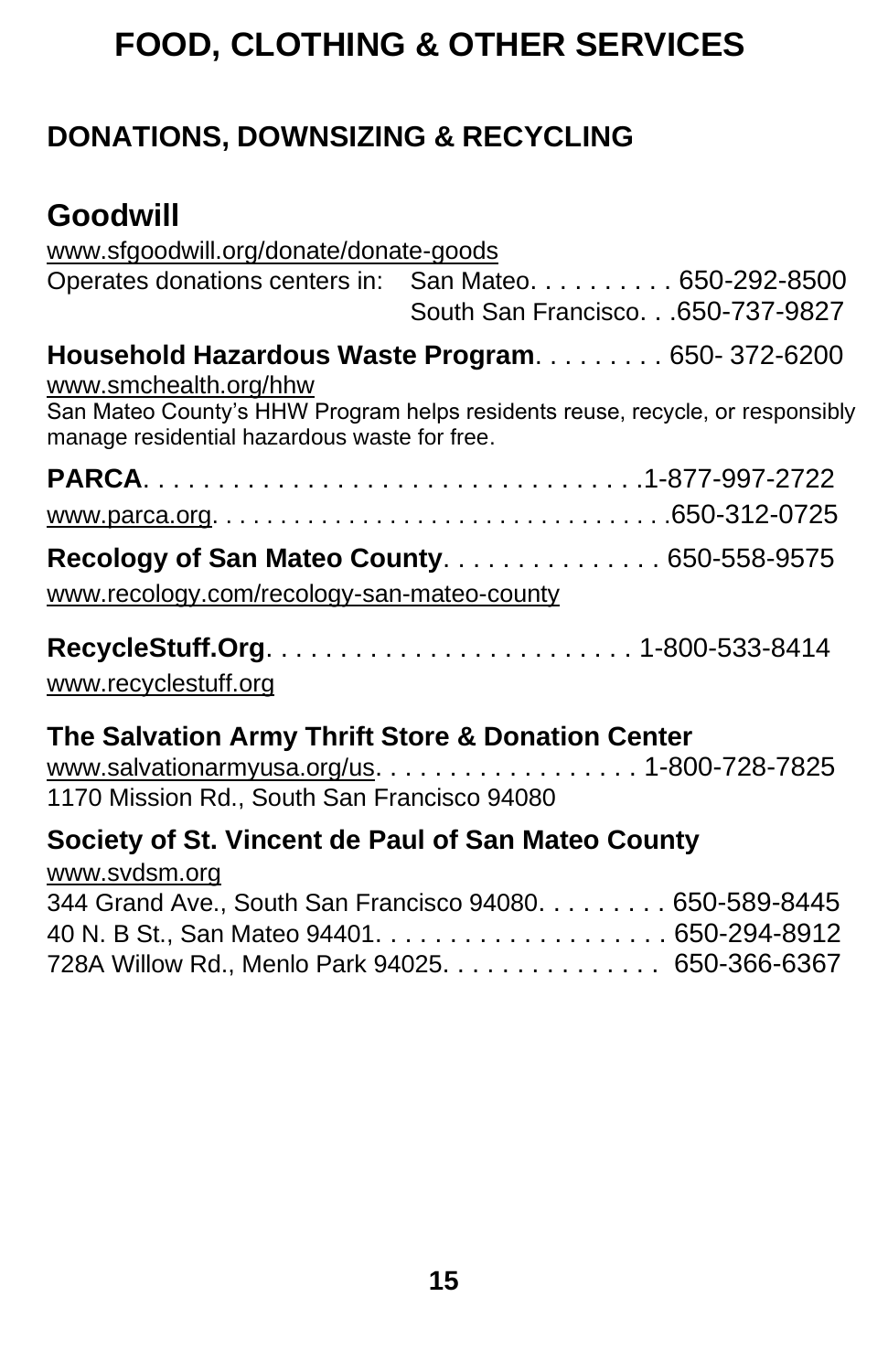### **GROCERY SHOPPING & FOOD SERVICES**

| Ecumenical Hunger Program650-323-7781<br>www.ehpcares.org<br>241 Pulgas Ave., East Palo Alto 94303                                                                                                                                                     |
|--------------------------------------------------------------------------------------------------------------------------------------------------------------------------------------------------------------------------------------------------------|
| North Peninsula Food Pantry & Dining Center 650-994-5150<br>www.fooddc.org<br>31 Bepler St., Daly City 94014                                                                                                                                           |
| www.pacresourcecenter.org<br>1809 Palmetto Ave., Pacifica 94044                                                                                                                                                                                        |
| <b>Second Harvest of Silicon Valley</b><br>Call to find out about food, hot meals and pantries in your community:<br><b>Brown Bag Program</b> - groceries for adults $(60+)$ & disabled adults $(55+)$<br>CalFresh (Food Stamps) - money for groceries |

**Family Harvest** - groceries for families with children under 26 yrs. old **Produce Mobile** - fruit / vegetables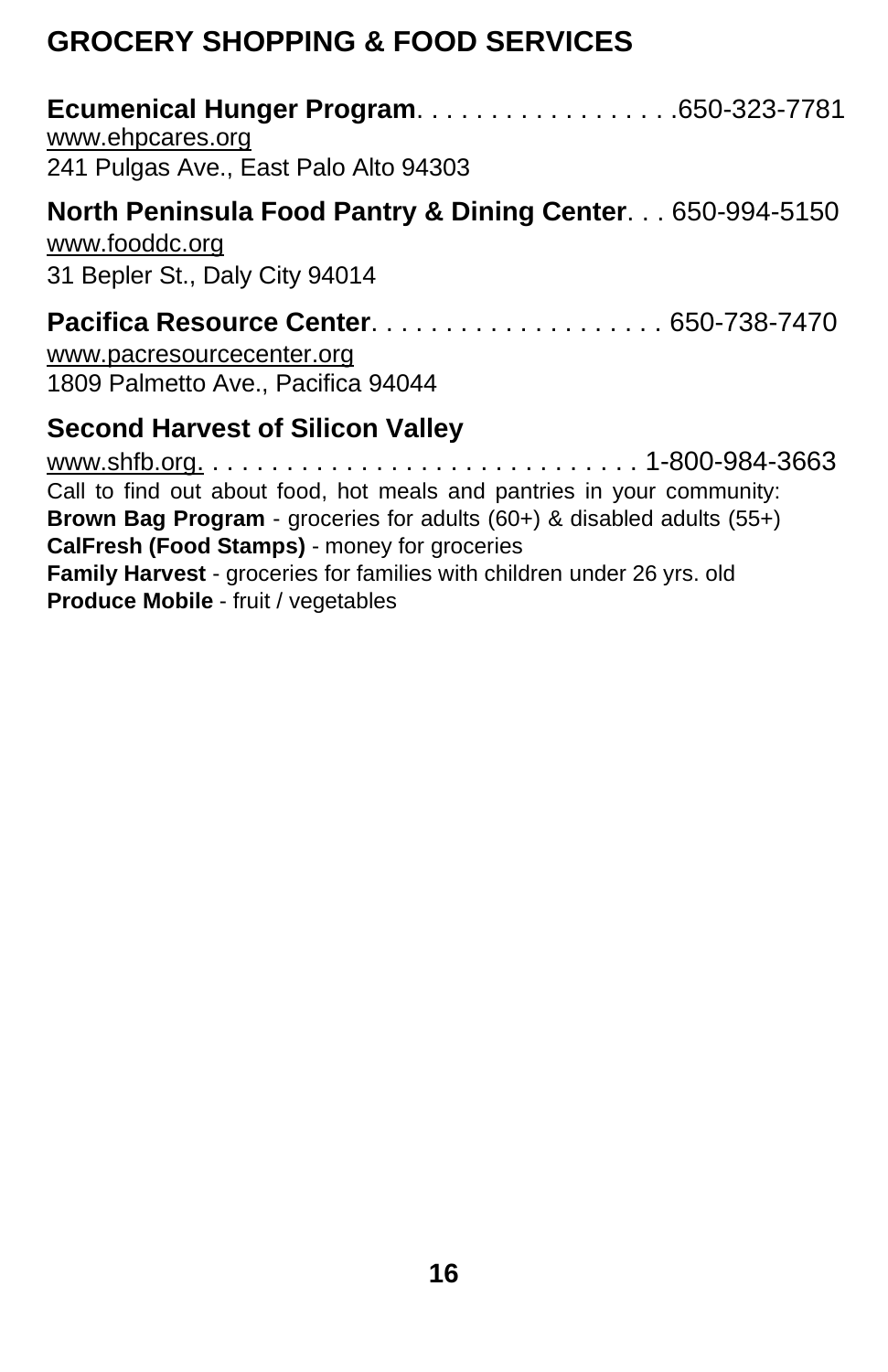### **HOME DELIVERED MEALS**

Applicants must be unable to shop and / or safely prepare meals on their own and not have adequate assistance. The program is donation based and financial contributions are welcome.

| www.cityofpacifica.org<br>Serving the city of Pacifica.                                                                               |
|---------------------------------------------------------------------------------------------------------------------------------------|
| <b>Peninsula Volunteers, Inc</b> 650-323-2022<br>www.penvol.org<br>Serving all cities in the County, except Pacifica & the Coastside. |
| www.selfhelpelderly.org<br>Serving Asian meals to residents of Burlingame, Millbrae, San Mateo,<br>& Foster City.                     |
| www.seniorcoastsiders.org<br>Serving Montara to Half Moon Bay.                                                                        |

### **SENIOR NUTRITION SITES**

Older American Act (OAA) funded sites (marked with an \*asterisk below) follow specific service delivery guidelines. The menus at the OAA sites are approved by Registered Dietitians to meet the U.S. Dietary Reference Intakes and are low in fat, sodium, and cholesterol. Some sites have a suggested donation; others have a set fee. Days & times of service vary.

| * Belmont Twin Pines Senior & Community Center  |  |
|-------------------------------------------------|--|
|                                                 |  |
| 20 Twin Pines Ln., Belmont 94002                |  |
|                                                 |  |
| www.dalycity.org/329/Active-AdultsSeniors       |  |
| 101 Lake Merced Blvd., Daly City 94015          |  |
| * East Palo Alto Senior Center. 650-853-3149    |  |
| 560 Bell St., East Palo Alto 94303              |  |
| * Fair Oaks Adult Activity Center. 650-780-7525 |  |
| www.peninsulafamilyservice.org                  |  |
| 2600 Middlefield Rd., Redwood City 94063        |  |
|                                                 |  |
| www.dalycity.org/329/Active-AdultsSeniors       |  |
| 901 Brunswick St., Daly City 94014              |  |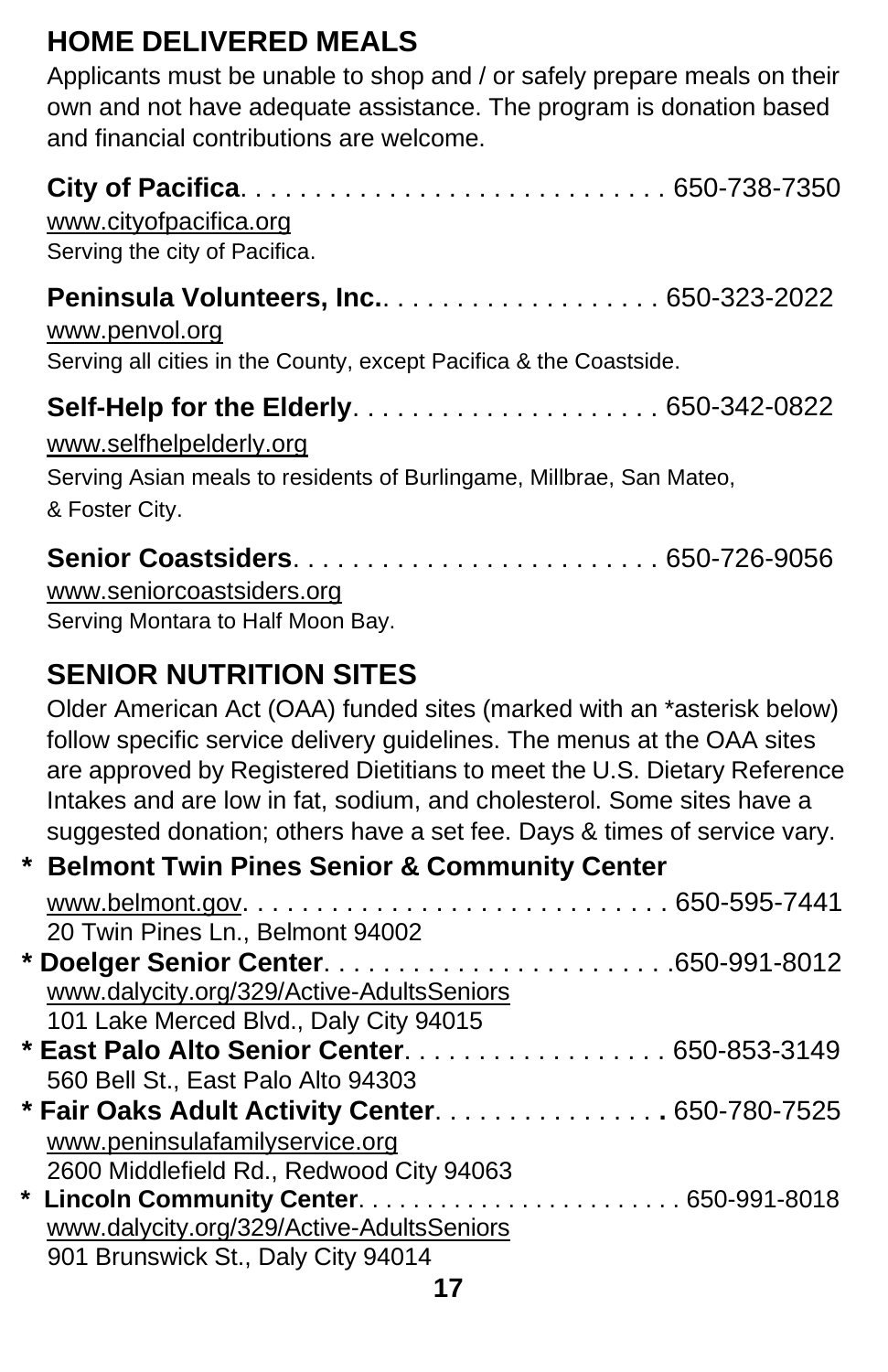| www.penvol.org/littlehouse<br>800 Middle Ave., Menlo Park 94025<br>* Martin Luther King Jr. Community Center. 650-522-7498<br>www.cityofsanmateo.org<br>725 Monte Diablo, San Mateo 94401<br>www.menlopark.org<br>110 Terminal Ave., Menlo Park 94025<br>www.selfhelpelderly.org<br>450 Poplar Ave., Millbrae 94030<br>*<br>www.cityofpacifica.org<br>540 Crespi Dr., Pacifica 94044<br><b>Redwood City Veterans Memorial Senior Center</b><br>www.redwoodcity.org/departments/parks-recreation-and-community-<br>1455 Madison Ave., Redwood City 94061<br>Roberta Cerri Teglia Center (formerly Magnolia Center)<br>601 Grand Ave., South San Francisco 94080<br>$\star$<br>www.sanbruno.ca.gov<br>1555 Crystal Springs Road., San Bruno 94066<br>www.cityofsancarlos.org/acc<br>601 Chestnut St., San Carlos 94070<br>www.cityofsanmateo.org<br>2645 Alameda de las Pulgas, San Mateo 94403<br>www.selfhelpelderly.org |                                                                                    |
|--------------------------------------------------------------------------------------------------------------------------------------------------------------------------------------------------------------------------------------------------------------------------------------------------------------------------------------------------------------------------------------------------------------------------------------------------------------------------------------------------------------------------------------------------------------------------------------------------------------------------------------------------------------------------------------------------------------------------------------------------------------------------------------------------------------------------------------------------------------------------------------------------------------------------|------------------------------------------------------------------------------------|
|                                                                                                                                                                                                                                                                                                                                                                                                                                                                                                                                                                                                                                                                                                                                                                                                                                                                                                                          |                                                                                    |
|                                                                                                                                                                                                                                                                                                                                                                                                                                                                                                                                                                                                                                                                                                                                                                                                                                                                                                                          |                                                                                    |
|                                                                                                                                                                                                                                                                                                                                                                                                                                                                                                                                                                                                                                                                                                                                                                                                                                                                                                                          |                                                                                    |
|                                                                                                                                                                                                                                                                                                                                                                                                                                                                                                                                                                                                                                                                                                                                                                                                                                                                                                                          |                                                                                    |
|                                                                                                                                                                                                                                                                                                                                                                                                                                                                                                                                                                                                                                                                                                                                                                                                                                                                                                                          |                                                                                    |
|                                                                                                                                                                                                                                                                                                                                                                                                                                                                                                                                                                                                                                                                                                                                                                                                                                                                                                                          |                                                                                    |
|                                                                                                                                                                                                                                                                                                                                                                                                                                                                                                                                                                                                                                                                                                                                                                                                                                                                                                                          |                                                                                    |
|                                                                                                                                                                                                                                                                                                                                                                                                                                                                                                                                                                                                                                                                                                                                                                                                                                                                                                                          |                                                                                    |
|                                                                                                                                                                                                                                                                                                                                                                                                                                                                                                                                                                                                                                                                                                                                                                                                                                                                                                                          |                                                                                    |
|                                                                                                                                                                                                                                                                                                                                                                                                                                                                                                                                                                                                                                                                                                                                                                                                                                                                                                                          |                                                                                    |
|                                                                                                                                                                                                                                                                                                                                                                                                                                                                                                                                                                                                                                                                                                                                                                                                                                                                                                                          |                                                                                    |
|                                                                                                                                                                                                                                                                                                                                                                                                                                                                                                                                                                                                                                                                                                                                                                                                                                                                                                                          |                                                                                    |
|                                                                                                                                                                                                                                                                                                                                                                                                                                                                                                                                                                                                                                                                                                                                                                                                                                                                                                                          |                                                                                    |
|                                                                                                                                                                                                                                                                                                                                                                                                                                                                                                                                                                                                                                                                                                                                                                                                                                                                                                                          |                                                                                    |
|                                                                                                                                                                                                                                                                                                                                                                                                                                                                                                                                                                                                                                                                                                                                                                                                                                                                                                                          |                                                                                    |
|                                                                                                                                                                                                                                                                                                                                                                                                                                                                                                                                                                                                                                                                                                                                                                                                                                                                                                                          |                                                                                    |
|                                                                                                                                                                                                                                                                                                                                                                                                                                                                                                                                                                                                                                                                                                                                                                                                                                                                                                                          |                                                                                    |
|                                                                                                                                                                                                                                                                                                                                                                                                                                                                                                                                                                                                                                                                                                                                                                                                                                                                                                                          |                                                                                    |
|                                                                                                                                                                                                                                                                                                                                                                                                                                                                                                                                                                                                                                                                                                                                                                                                                                                                                                                          |                                                                                    |
|                                                                                                                                                                                                                                                                                                                                                                                                                                                                                                                                                                                                                                                                                                                                                                                                                                                                                                                          |                                                                                    |
|                                                                                                                                                                                                                                                                                                                                                                                                                                                                                                                                                                                                                                                                                                                                                                                                                                                                                                                          |                                                                                    |
|                                                                                                                                                                                                                                                                                                                                                                                                                                                                                                                                                                                                                                                                                                                                                                                                                                                                                                                          |                                                                                    |
|                                                                                                                                                                                                                                                                                                                                                                                                                                                                                                                                                                                                                                                                                                                                                                                                                                                                                                                          |                                                                                    |
|                                                                                                                                                                                                                                                                                                                                                                                                                                                                                                                                                                                                                                                                                                                                                                                                                                                                                                                          |                                                                                    |
|                                                                                                                                                                                                                                                                                                                                                                                                                                                                                                                                                                                                                                                                                                                                                                                                                                                                                                                          |                                                                                    |
|                                                                                                                                                                                                                                                                                                                                                                                                                                                                                                                                                                                                                                                                                                                                                                                                                                                                                                                          |                                                                                    |
|                                                                                                                                                                                                                                                                                                                                                                                                                                                                                                                                                                                                                                                                                                                                                                                                                                                                                                                          |                                                                                    |
|                                                                                                                                                                                                                                                                                                                                                                                                                                                                                                                                                                                                                                                                                                                                                                                                                                                                                                                          |                                                                                    |
|                                                                                                                                                                                                                                                                                                                                                                                                                                                                                                                                                                                                                                                                                                                                                                                                                                                                                                                          |                                                                                    |
|                                                                                                                                                                                                                                                                                                                                                                                                                                                                                                                                                                                                                                                                                                                                                                                                                                                                                                                          |                                                                                    |
|                                                                                                                                                                                                                                                                                                                                                                                                                                                                                                                                                                                                                                                                                                                                                                                                                                                                                                                          |                                                                                    |
|                                                                                                                                                                                                                                                                                                                                                                                                                                                                                                                                                                                                                                                                                                                                                                                                                                                                                                                          |                                                                                    |
| www.seniorcoastsiders.org                                                                                                                                                                                                                                                                                                                                                                                                                                                                                                                                                                                                                                                                                                                                                                                                                                                                                                |                                                                                    |
| 925 Main St., Half Moon Bay 94019                                                                                                                                                                                                                                                                                                                                                                                                                                                                                                                                                                                                                                                                                                                                                                                                                                                                                        |                                                                                    |
|                                                                                                                                                                                                                                                                                                                                                                                                                                                                                                                                                                                                                                                                                                                                                                                                                                                                                                                          | San Carlos Adult Community Center. 650-802-4384<br>50 E. 5th Ave., San Mateo 94401 |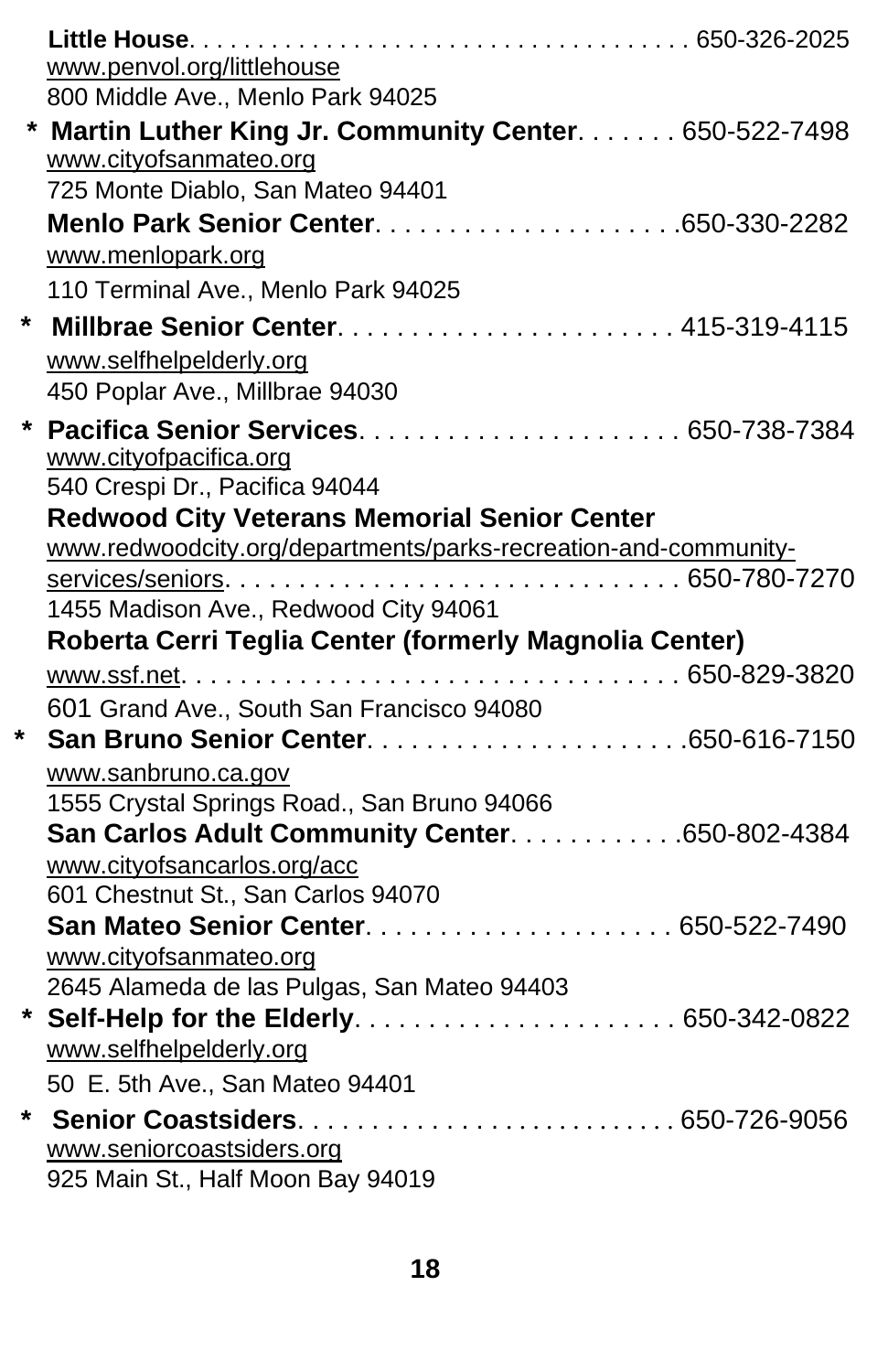# <span id="page-22-0"></span>**HOME SAFETY & MEDICAL EQUIPMENT**

### **DURABLE MEDICAL EQUIPMENT**

 Ask each medical supplier if their services are covered by Medicare, Medi-Cal, or private insurance. Also call your local pharmacy for information about small equipment and supplies.

| <b>Admiral Medical Supplies650-697-0900</b><br>www.admiralmedical.com<br>357 El Camino Real, Millbrae 94030                                                                                                                                                          |
|----------------------------------------------------------------------------------------------------------------------------------------------------------------------------------------------------------------------------------------------------------------------|
| www.apria.com<br>480 Carlton Ct., South San Francisco 94080                                                                                                                                                                                                          |
| <b>Bay City Medical Supplies</b><br>www.baycitymedicalsupplies.com<br>1465-A Chapin Ave., Burlingame 94010. 650-347-6606                                                                                                                                             |
| 1040 Brewster Ave., Redwood City 94063. 650-367-6900                                                                                                                                                                                                                 |
| <b>Center for Independence of Individuals with Disabilities</b>                                                                                                                                                                                                      |
| 2001 Winward Wy., #103, San Mateo 94401. 650-645-1780<br>Information and referral; peer counseling and support groups; assistive<br>technology; financial counseling; housing modification; independent living<br>skills; advocacy and personal assistance programs. |
|                                                                                                                                                                                                                                                                      |

[www.lincare.com](http://www.lincare.com/)

### **DURABLE MEDICAL EQUIPMENT - LOANED**

Many senior centers make loans of small equipment and supplies.

See Senior Center section for contact information.

#### **Coastside Adult Day Health Center**. . . . . . . . . . . . . 650-726-5067

[www.coastsideadultdayhealth.org](http://www.coastsideadultdayhealth.org/)

925 Main St., Half Moon Bay 94019

Lends medical home equipment such as walkers, wheelchairs, showerchairs and bedside commodes.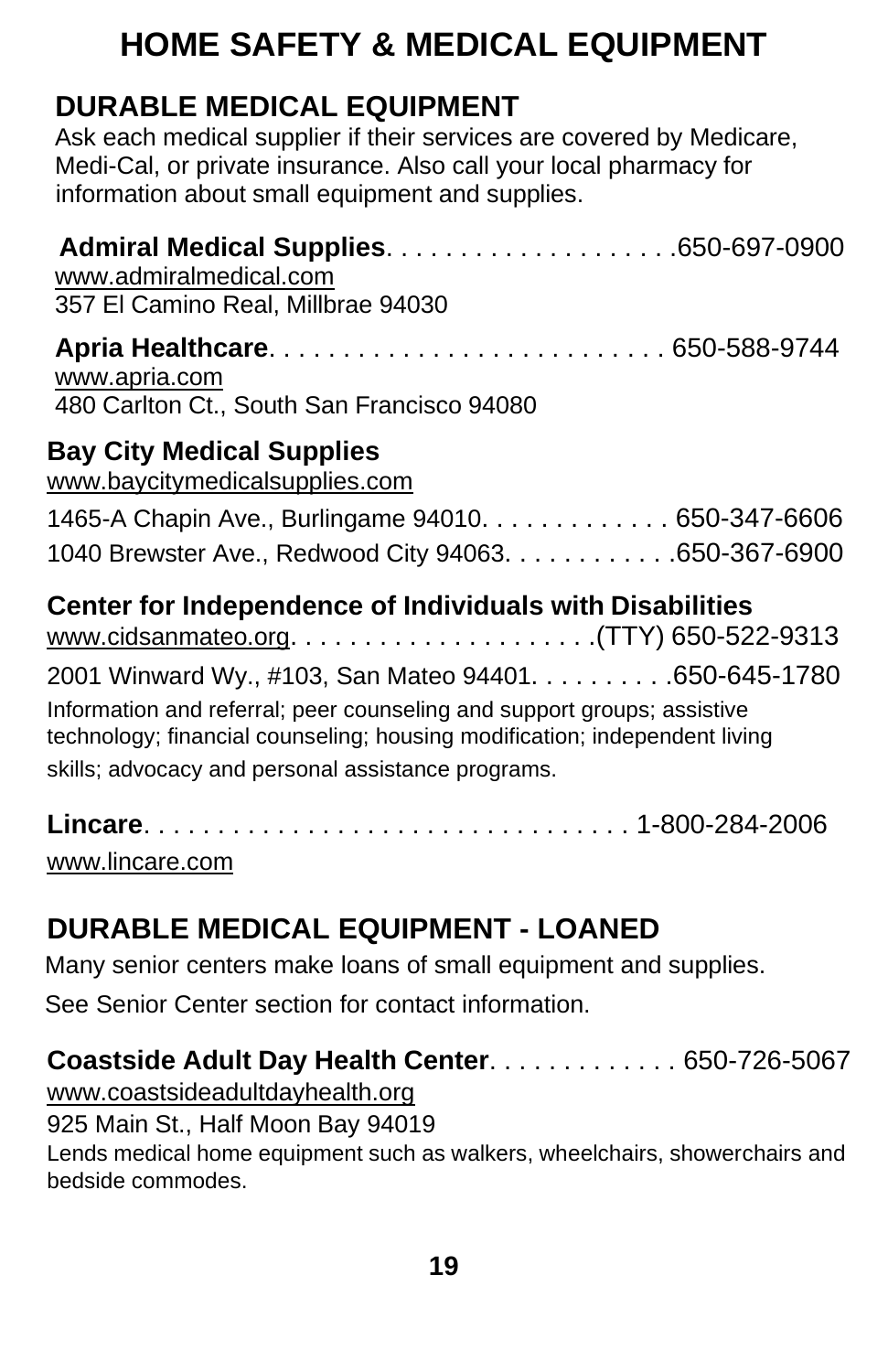# <span id="page-23-0"></span>**HOME MODIFICATION & ADAPTIVE EQUIPMENT**

|                    | California Telephone Access Program (CTAP)                                                                                                                                                                       |  |  |
|--------------------|------------------------------------------------------------------------------------------------------------------------------------------------------------------------------------------------------------------|--|--|
| reasons.           | Free specialized phones and accessories for mobile phones for individuals<br>who have difficulty using standard equipment for a variety ofdifferent medical                                                      |  |  |
|                    | City of San Mateo Home Repair Programs. 650-522-7000                                                                                                                                                             |  |  |
|                    | www.cityofsanmateo.org/3895/Home-Repair-Programs<br>Home Rehabilitation Loan Program and Minor Home Repairs Program for<br>qualifying residents of San Mateo.                                                    |  |  |
|                    |                                                                                                                                                                                                                  |  |  |
|                    | The home preservation program helps those on limited incomes keep their<br>homes safe, warm, and dry.                                                                                                            |  |  |
| www.homesafety.net | Home Safety Services, Inc 1-888-388-3811                                                                                                                                                                         |  |  |
|                    | 890 Cowan Rd., #G, Burlingame 94010. 650-571-7774<br>Installs grab bars, stair railings, wheelchair ramps and other safety /<br>accessibility devices; Rentals available.                                        |  |  |
|                    | Rebuilding Together Peninsula. 650-366-6597<br>www.rebuildingtogetherpeninsula.org/safe-at-home<br>841 Kaynyne St., Redwood City 94063<br>The Safe at Home program helps older adults, families, and people with |  |  |
|                    | disabilities live more independently by addressing minor repairs.<br>Vista Center for the Blind & Visually Impaired                                                                                              |  |  |
|                    |                                                                                                                                                                                                                  |  |  |
|                    | 2500 El Camino Real, #100, Palo Alto 94306<br>والمنافس الأعراب والمترافية والمستحدث والمتعاونة والمستور والمتحاولة والمستحدث والمستحدث والمستحيلة والمستلفات                                                     |  |  |

For the blind and visually impaired: social services, training in activities of daily living, orientation, and mobility; support groups and counseling; Brailleand computer classes; CCTV Rental Program, technology training.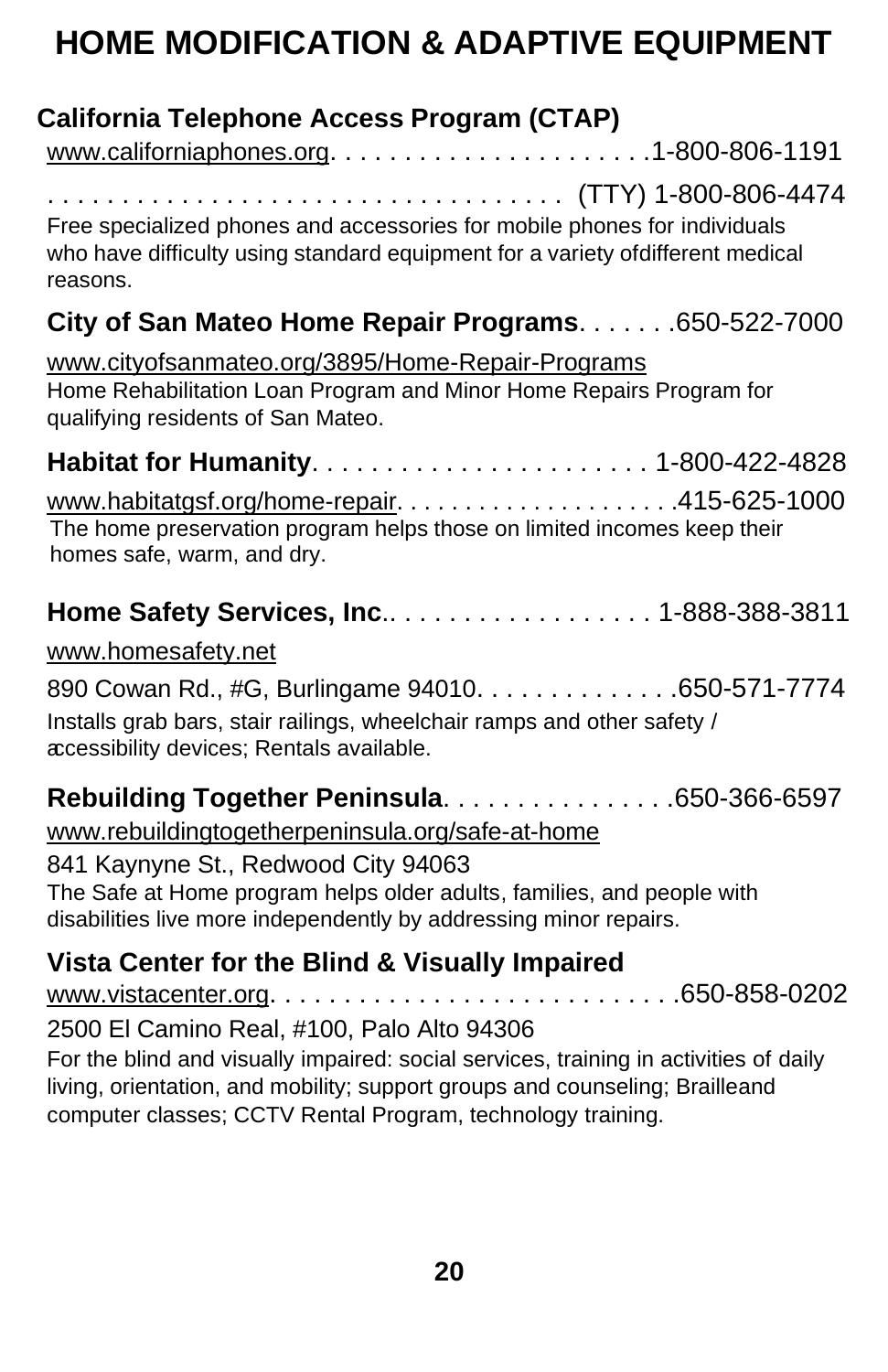# <span id="page-24-0"></span>**HOME SAFETY & MEDICAL EMERGENCY RESPONSE**

### **Adaptive Physical Education Program**

[www.adaptivepevmsc.org](http://www.adaptivepevmsc.org/). . . . . . . . . . . . . . . . . . . . . . . .650-368-7732

939 Valota Rd., Redwood City 94061

Fitness and wellness program designed for adults of all ability levels, particularly older adults, and boomers, with physical disabilities or health limitations who wish to remain independent in their lives.

### **Fall Prevention Coalition of San Mateo County**

www.smcfallprevention.org . . . . . . . . . . . . . . . . . . . . . . . 1-844-663-2557 Prevent falls among older adults living in our community through collaboration, education, resource development & advocacy.

**LifeStation, Inc**.. . . . . . . . . . . . . . . . . . . . . . . . . . . 1-833-590-1509

#### [www.lifestation.com](http://www.lifestation.com/)

Provides personal emergency response systems, medical alert equipment and monitoring service for a fee.

### **MedicAlert Foundation**. . . . . . . . . . . . **24-hours:** 1-800-432-5378

#### [www.medicalert.org](http://www.medicalert.org/)

Emergency service for members with medical condition and who wear a necklace or bracelet with medical condition and the MedicalAlert emblems for a fee.

**PG&E**. . . . . . . . . . . . . . . . . . . . . . . . . . . . . . . . . . . 1-800-743-5000 [www.pge.com/en\\_US/safety/safety.page](http://www.pge.com/en_US/safety/safety.page)

Information and resources for improved safety at home and outside.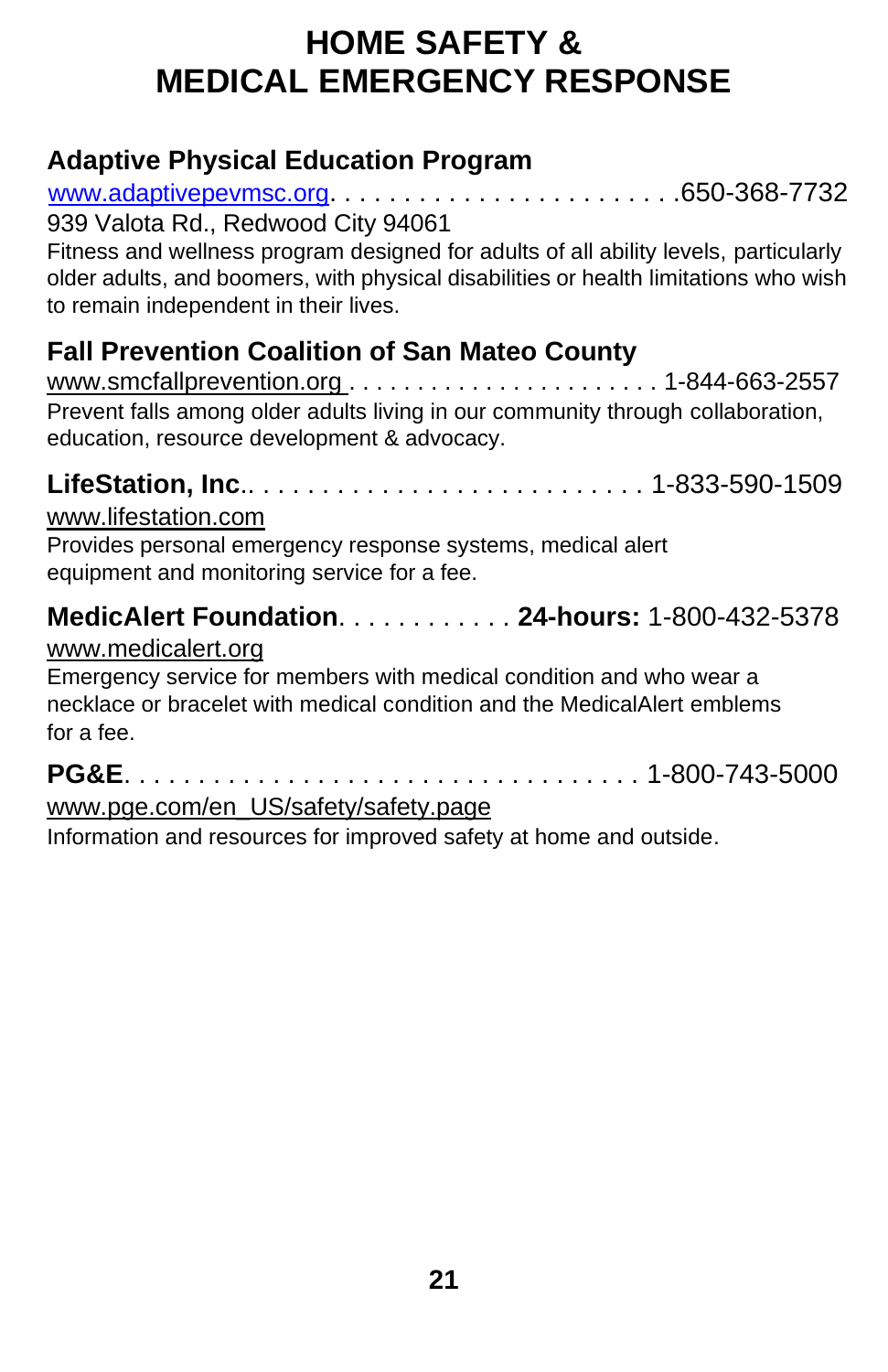# **HOSPICE CARE**

<span id="page-25-0"></span>Hospice Services provide physical and emotional care for terminally ill patients and their families.

| www.bythebayhealth.org<br>180 Redwood St., #350, San Francisco 94102                                              |
|-------------------------------------------------------------------------------------------------------------------|
| Kaiser Permanente Medical Center                                                                                  |
|                                                                                                                   |
| (For Kaiser members only)                                                                                         |
| www.kp.org                                                                                                        |
| 400 Veterans Blvd., #400, Redwood City 94063                                                                      |
| Mission Hospice & Home Care. 650-554-1000<br>www.missionhospice.org<br>1670 Amphlett Blvd., #300, San Mateo 94402 |
| 585 N. Mary Ave., Sunnyvale 94085<br>An affiliate of Sequoia Hospital / Dignity Health serving San Mateo County.  |
|                                                                                                                   |
| www.sutterhealth.org<br>1700 S. Amphlett Blvd., San Mateo 94402                                                   |
| <b>Veterans Affairs Health Care System</b>                                                                        |
| www.paloalto.va.gov                                                                                               |
| 3801 Miranda Ave., Palo Alto 94304. 650-493-5000                                                                  |
| 795 Willow Rd., Menlo Park 94025. 650-614-9997                                                                    |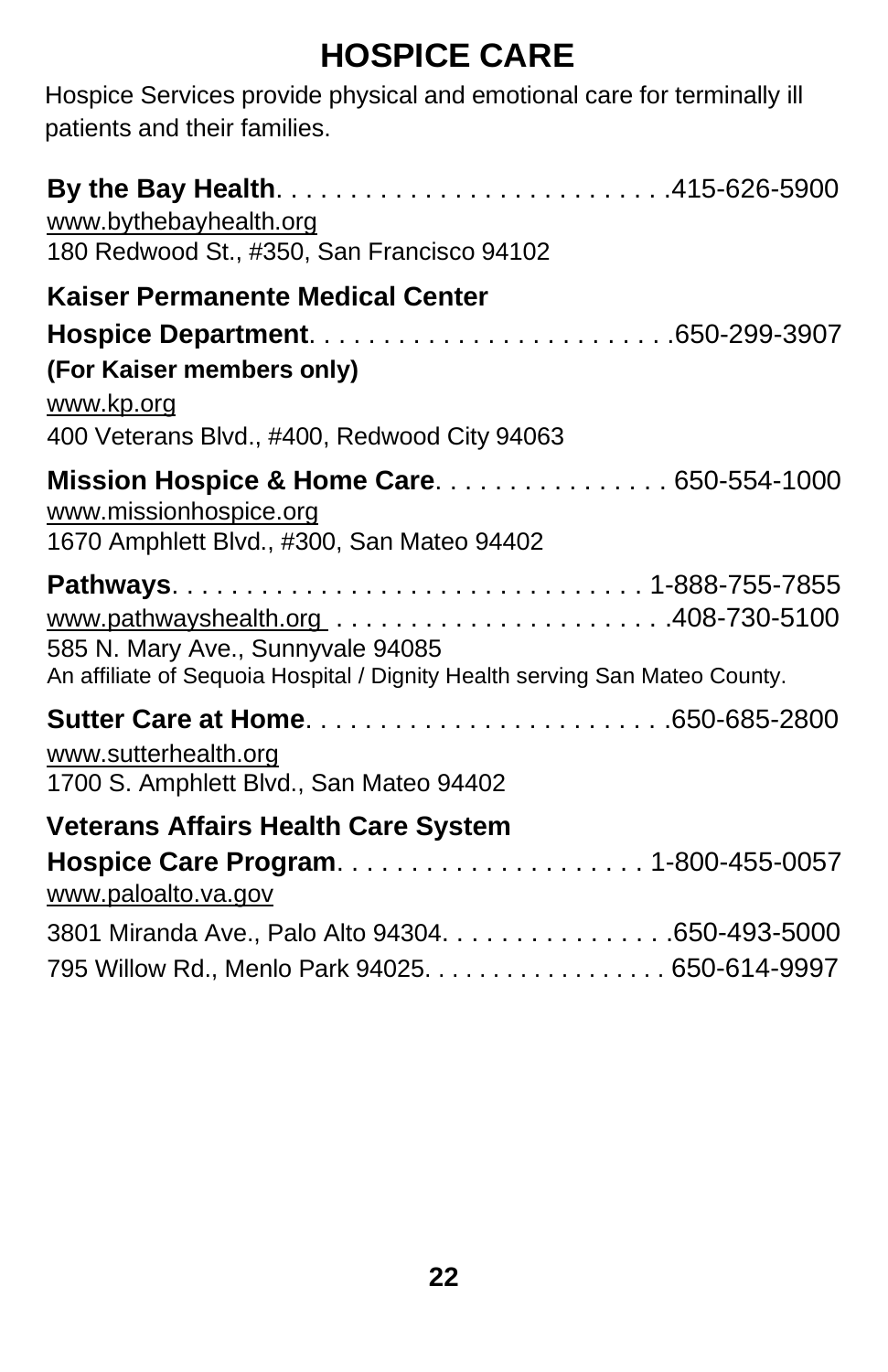# **HOSPITALS & MEDICAL CENTERS**

#### <span id="page-26-0"></span>**Kaiser Permanente Medical Center (For Kaiser members only)**

[www.kp.org](http://www.kp.org/)

| 1100 Veterans Blvd., Redwood City 94063. 650-299-2000                                                                                                 |  |
|-------------------------------------------------------------------------------------------------------------------------------------------------------|--|
| 1200 El Camino Real, South San Francisco 94080. 650-742-2000                                                                                          |  |
| 1000 Franklin Pkwy., San Mateo 94403. 650-358-7000                                                                                                    |  |
| Mills-Peninsula Medical Center. 650-696-5400<br>www.sutterhealth.org<br>1501 Trousdale Dr., Burlingame 94010<br>100 S. San Mateo Dr., San Mateo 94401 |  |
| www.smchealth.org/san-mateo-medical-center<br>222 W. 39th Ave., San Mateo 94403                                                                       |  |
|                                                                                                                                                       |  |
| www.dignityhealth.org<br>170 Alameda de las Pulgas, Redwood City 94062                                                                                |  |
| www.setonmedicalcenter.com<br>600 Marine Blvd., Moss Beach 94038                                                                                      |  |
| www.setonmedicalcenter.com<br>1900 Sullivan Ave., Daly City 94015                                                                                     |  |
| www.stanfordhealthcare.org<br>300 Pasteur Dr., Stanford 94305                                                                                         |  |
| Veterans Affairs Health Care System. 1-800-455-0057<br>www.paloalto.va.gov                                                                            |  |
| 3801 Miranda Ave., Palo Alto 94304. 650-493-5000                                                                                                      |  |
| 795 Willow Rd., Menlo Park 94025. 650-614-9997                                                                                                        |  |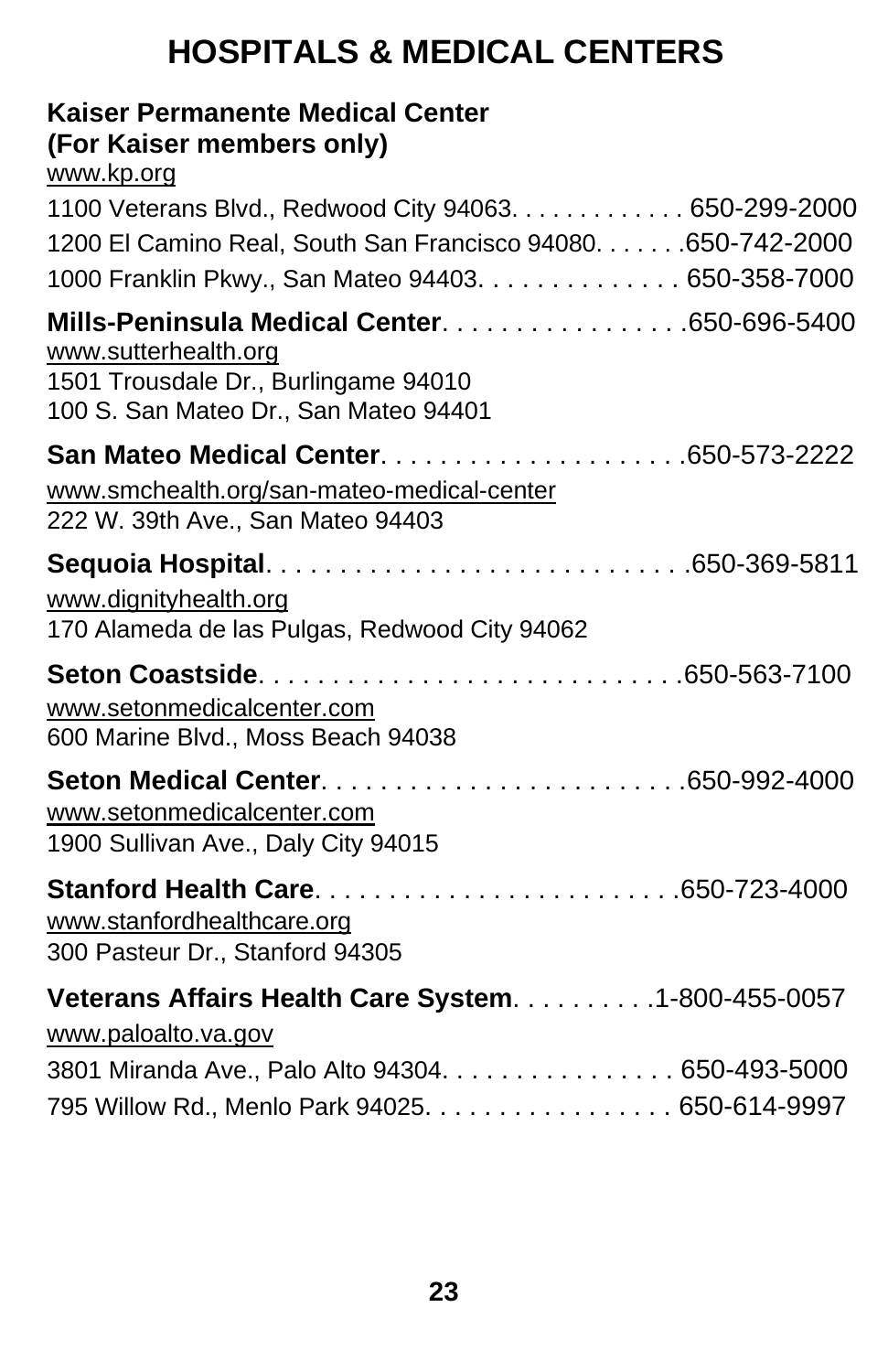# **HOUSING OPTIONS & REFERRALS**

<span id="page-27-0"></span>

| <b>Department of Housing 650-802-5050</b><br>www.housing.smcgov.org/information-finding-housing<br>264 Harbor Blvd., #A, Belmont 94002<br>Information about affordable housing, eligibility, wait lists, down payment<br>assistance, and below market rate (BMR) housing.                                  |
|------------------------------------------------------------------------------------------------------------------------------------------------------------------------------------------------------------------------------------------------------------------------------------------------------------|
| <b>East Palo Alto Community Alliance and Neighborhood</b>                                                                                                                                                                                                                                                  |
| www.epacando.org<br>2369 University Ave., East Palo Alto 94303<br>Provides educational workshops and counseling in the area of home buying,<br>credit and budgeting.                                                                                                                                       |
| www.housingchoices.org<br>Sobrato Center for Nonprofits -<br>3460 W. Bayshore, #205, Palo Alto 94303<br>Enhances lives of people with developmental and other disabilities and their<br>families by creating and supporting quality, affordable housing opportunities.                                     |
| Housing Industry Foundation. 650-437-2980                                                                                                                                                                                                                                                                  |
| www.hifinfo.org<br>Through its Homeless Prevention Programs works with community-based<br>organizations and provides grants to help individuals and families to remain in or<br>return to stable housing including emergency assistance grants, shelter<br>renovations and affordable housing initiatives. |

#### **Human Investment Project (HIP Housing)**. . . . . . . 650-348-6660

[www.hiphousing.org](http://www.hiphousing.org/)

800 S. Claremont St., #210, San Mateo 94402

Provides housing information and referral services, home sharing program and operates affordable rental housing.

### **Lesley Senior Communities**. . . . . . . . . . . . . . . . . . 650-726-4888

#### [www.lesleyseniorcommunities.org](http://www.lesleyseniorcommunities.org/)

Non-profit organization providing housing for older adults and people with disabilities, with low to extremely low incomes.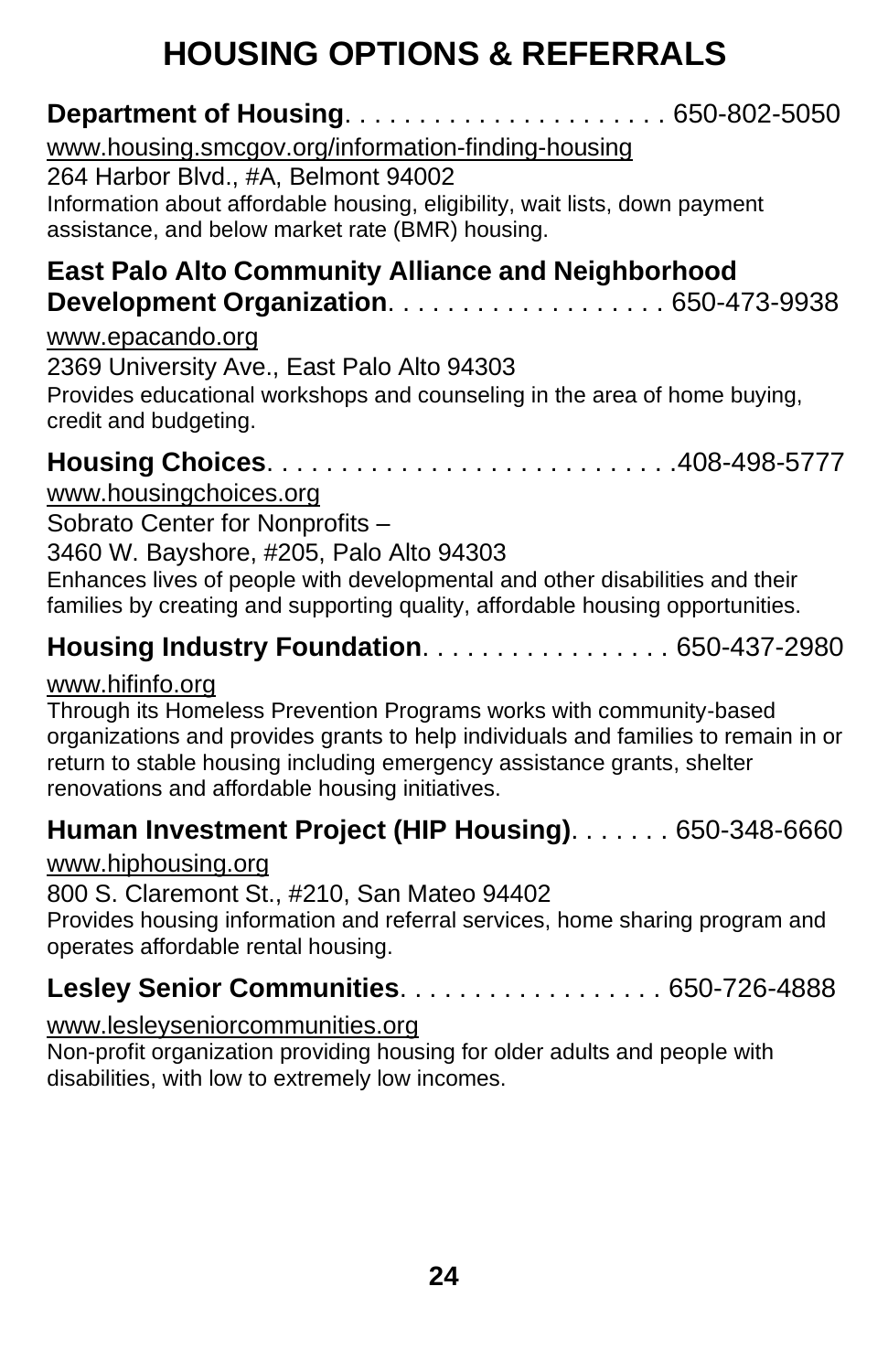| www.lifemoves.org                                                                                                                                                                                                  |
|--------------------------------------------------------------------------------------------------------------------------------------------------------------------------------------------------------------------|
| 181 Constitution Dr., Menlo Park 94025<br>Provides interim housing and supportive services for homeless families and<br>individuals to rapidly return to stable housing and achieve long-term<br>self-sufficiency. |
|                                                                                                                                                                                                                    |
| www.openhousesf.org/housing<br>Publishes Current Affordable Housing List for the Bay Area.                                                                                                                         |
| www.housing.org                                                                                                                                                                                                    |
| 1615 Hudson St., #A, Redwood City 94061<br>Fair housing enforcement, tenant-landlord dispute resolution, reverse mortgage,<br>and foreclosure prevention counseling.                                               |
|                                                                                                                                                                                                                    |
| www.wehope.org                                                                                                                                                                                                     |

### 1854 Bay Rd., East Palo Alto 94303

Provides emergency shelter for unhoused, homeless, and at-risk adults in East Palo Alto and surrounding San Mateo County and Santa Clara County communities.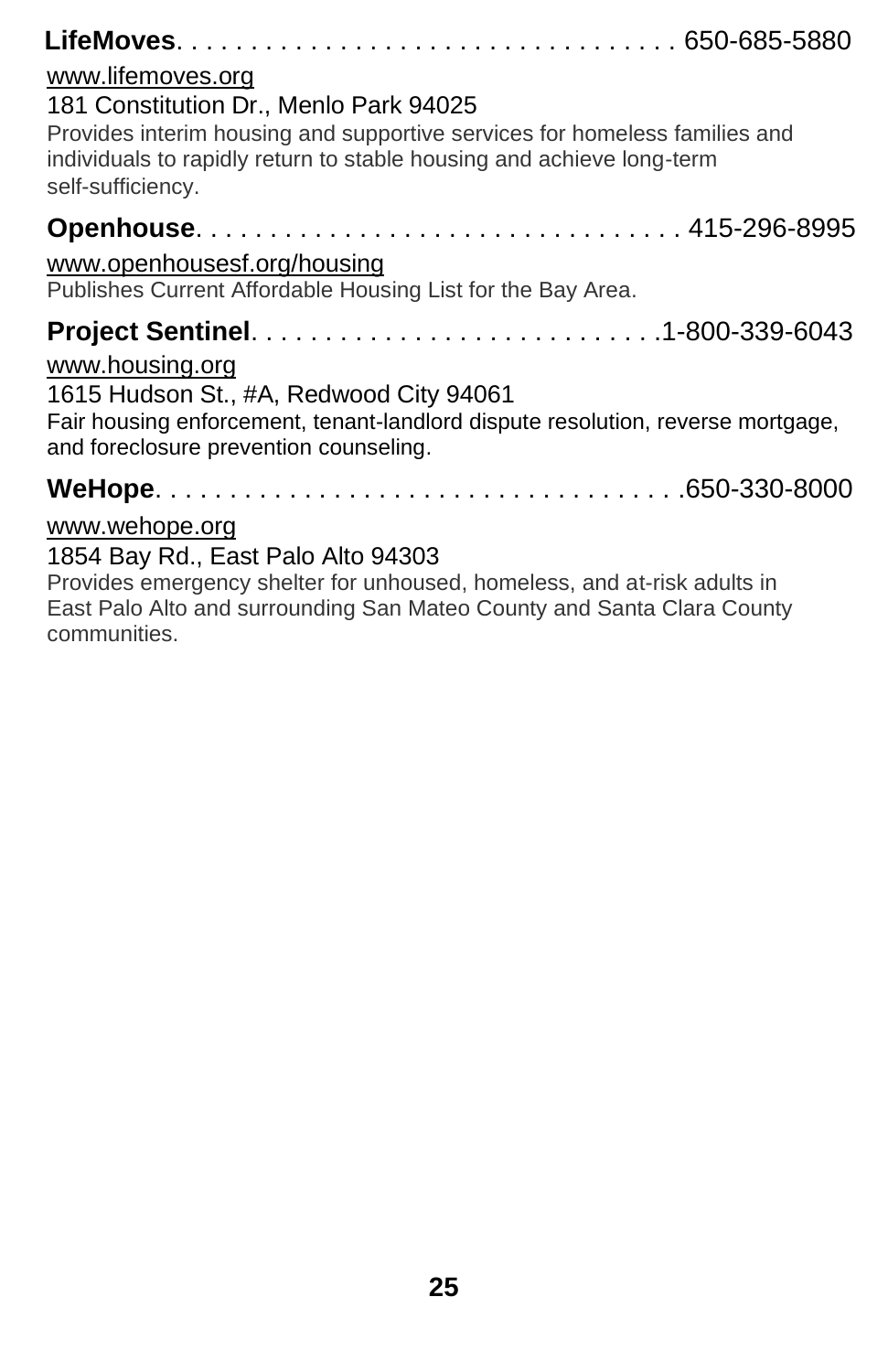# **INFORMATION, REFERRAL, ASSISTANCE & ADVOCACY**

### <span id="page-29-0"></span> **San Mateo County 24-hour Emergency Advice Line The Hotline**. . . . . . .**24-hours:** 1-800-675-8437 or 1-844-868-0938

[www.smchealth.org/contact/24-hour-emergency-advice-line](http://www.smchealth.org/contact/24-hour-emergency-advice-line)

This 24-hour hotline line is staffed by knowledgeable and experienced social workers and public health nurses who answer questions about the wide variety of services available through the County and in the community. It is the main entry point for services provided by the Aging and Adult Services Division.

**211**. . . . . . . . . . . . . . . . . . . . . . . . . . . . . . . . 211 or 1-800-273-6222

#### [www.211bayarea.org](http://www.211bayarea.org/)

Information and referral service that connects callers with local community services, such as food, shelter, counseling, employment assistance.

### **Center for Independence of Individuals with Disabilities**

| 2001 Winward Way #103, San Mateo. 650-645-1780                             |  |
|----------------------------------------------------------------------------|--|
| Information and referral; peer counseling and support groups; assistive    |  |
| technology; financial counseling; housing modification; independent living |  |
| skills; advocacy and personal assistance programs.                         |  |

### **Daly City Partnership Healthy Aging Response Team (HART)**

[www.dcpartnership.org](http://www.dcpartnership.org/). . . . . . . . . . . . . . . . . . . . . . . . . 650-991-5558

#### 101 Lake Merced Blvd., Daly City 94015

Peer volunteers connecting adults (50+) and disabled persons. Informationand referral phone line is open weekdays 8 am-5 pm; drop in consultations available at the Doelger Senior Center in Daly City in English, Mandarin, Spanish, or Tagalog.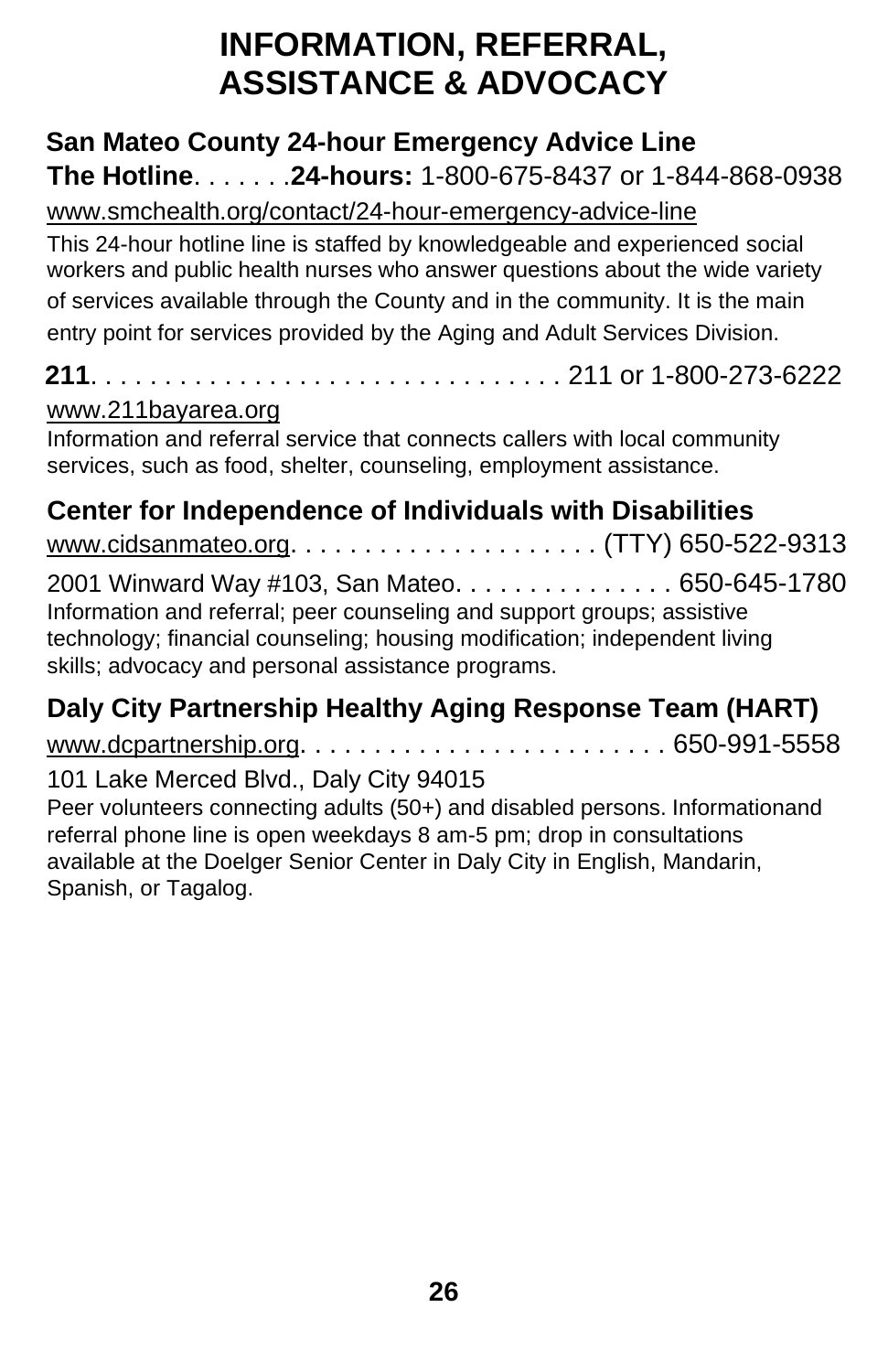### **Health Insurance Counseling Advocacy Program (HICAP)**

| www.hicapsanmateocounty.org1-800-434-0222 |  |
|-------------------------------------------|--|
|                                           |  |

Fee Medicare counseling and advocacy including information about supplemental insurance plans, prescription drug coverage and long-term care insurance policies. Services are provided by appointment at your local senior center and other locations throughout the county.

#### **Network of Care**

#### [www.sanmateo.networkofcare.org/aging](http://www.sanmateo.networkofcare.org/aging)

Comprehensive, internet-based resource listing created and maintained by the County of San Mateo for the elderly and people with disabilities, as well as their caregivers and service providers.

### **Peninsula Family Service**

**Fair Oaks Adult Activity Center**. . . . . . . . . . . . . . . . 650-780-7525 [www.peninsulafamilyservice.org/our-programs/older-adult-](http://www.peninsulafamilyservice.org/our-programs/older-adult-)

#### services/fairoaks

#### 2600 Middlefield Rd., Redwood City 94063

Contact a Case Manager and Information and Assistance Specialist to find resources regarding aging in place, transportation, food, emergency shelter, caregiver support, health and wellness, recreation, housing, and health insurance. Bilingual English & Spanish.

### **RecycleStuff.Org**. . . . . . . . . . . . . . . . . . . . . . . . . . 1-800-533-8414

#### [www.recyclestuff.org](http://www.recyclestuff.org/)

A collaborative effort provided by the County of Santa Clara, County ofSan Mateo, and the Environmental Studies Dept. at San Jose State University listing recycling resources.

### **Senior Coastsiders**. . . . . . . . . . . . . . . . . . . . . . . . . 650-726-9056

#### [www.seniorcoastsiders.org/care-management](http://www.seniorcoastsiders.org/care-management)

925 Main St., Half Moon Bay 94019 Care Manager can connect seniors and persons with disabilities to services and programs available on the Coastside.

### **Sequoia Strong**

#### [www.sequoiastrong.org/50-plus](http://www.sequoiastrong.org/50-plus)

Free online resource guide to activities and services for older adults in southern San Mateo County. All resources are personally recommended by the Sequoia Healthcare District, most are free or low cost.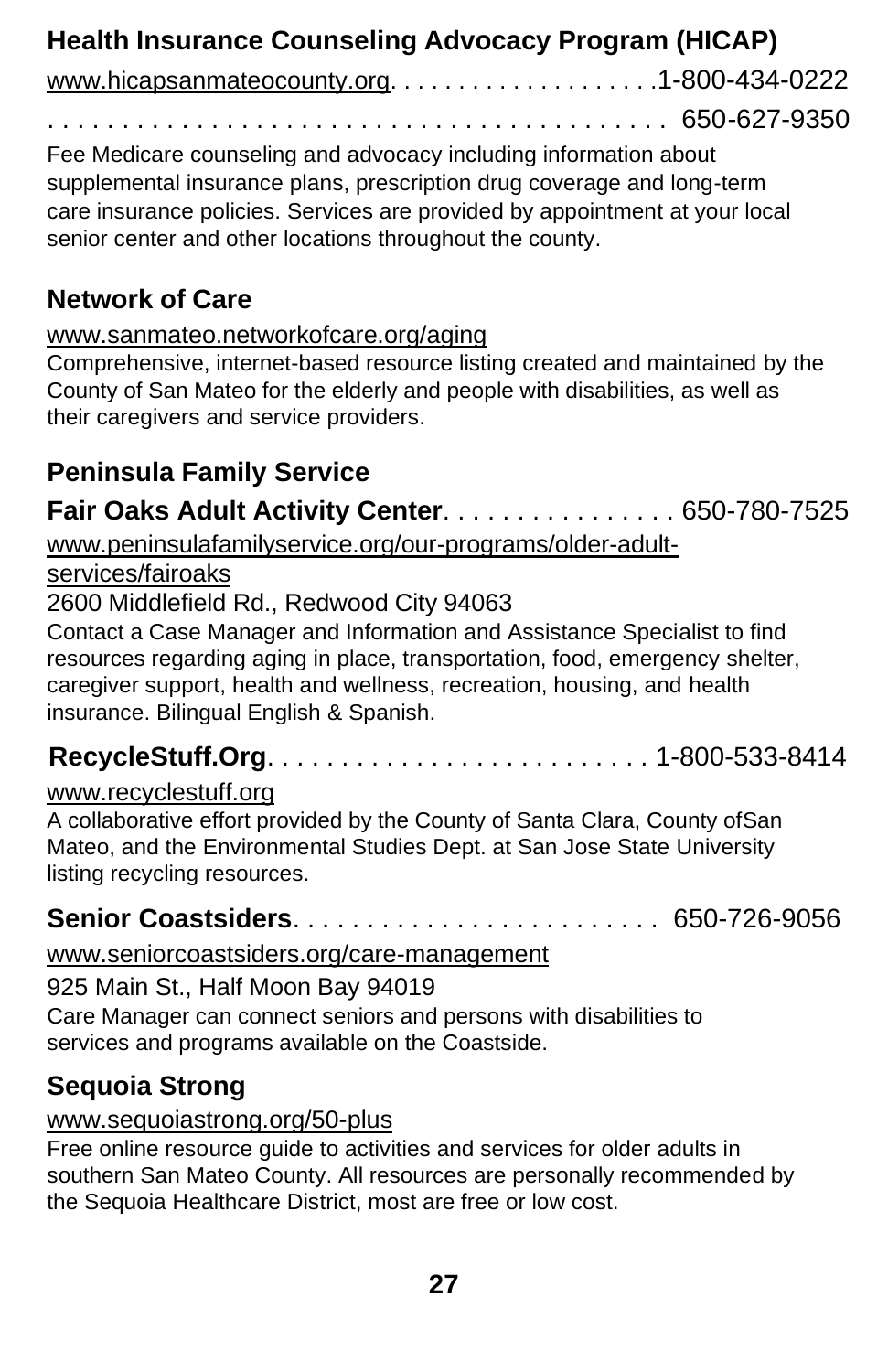# **LEGAL ASSISTANCE**

### <span id="page-31-0"></span>**Bay Area Caregiver Resource Center**. . . . . . . . . . .415-434-3388

[www.caregiver.org/connecting-caregivers/bay-area-caregiver-center](http://www.caregiver.org/connecting-caregivers/bay-area-caregiver-center)

Non-profit organization working with family care givers including determining eligibility for legal consultation.

### **California Advocates for Nursing Home Reform**

[www.canhr.org](http://www.canhr.org/). . . . . . . . . . . . . . . . . . . . . . . . . . . . . .1-800-474-1116 Provides referral services to a panel of attorneys specializing in elder abuse / neglect law and estate planning.

### **Community Overcoming Relationship Abuse**

**(CORA)**. . . . . . . . . . . . . . . . . . . . . . . . . .**24-hours:** 1-800-300-1080 [www.corasupport.org.](http://www.corasupport.org/) . . . . . . . . . . . . . . . . . . . . . . . . . . . . 650-652-0800 Serving victims of domestic violence in San Mateo County. Provides counseling, emergency housing & legal assistance.

**Lawyer Referral Service**. . . . . . . . . . . . . . . . . . . . . .650-369-4149 [www.smcba.org/for-the-public/find-a-lawyer](http://www.smcba.org/for-the-public/find-a-lawyer)

Non-profit service of the San Mateo County Bar Association to assist the public in finding a qualified lawyer. \$35.00 fee for half hour consultation with an attorney.

### **Legal Aid Society of San Mateo County**. . . . . . . . .650-558-0915

#### [www.legalaidsmc.org](http://www.legalaidsmc.org/)

The Senior Advocates Program assists residents of San Mateo County (60+) with government benefits, elder abuse, consumer law and debt collection, simple wills, guardianships for older adults caring for young children and advanced healthcare directives.

### **Peninsula Conflict Resolution Center (PCRC)**

[www.pcrcweb.org](http://www.pcrcweb.org/). . . . . . . . . . . . . . . . . . . . . . . . . . . . . 650-513-0330 Neighborhood, family, consumer, community, landlord / tenant and employee mediation service.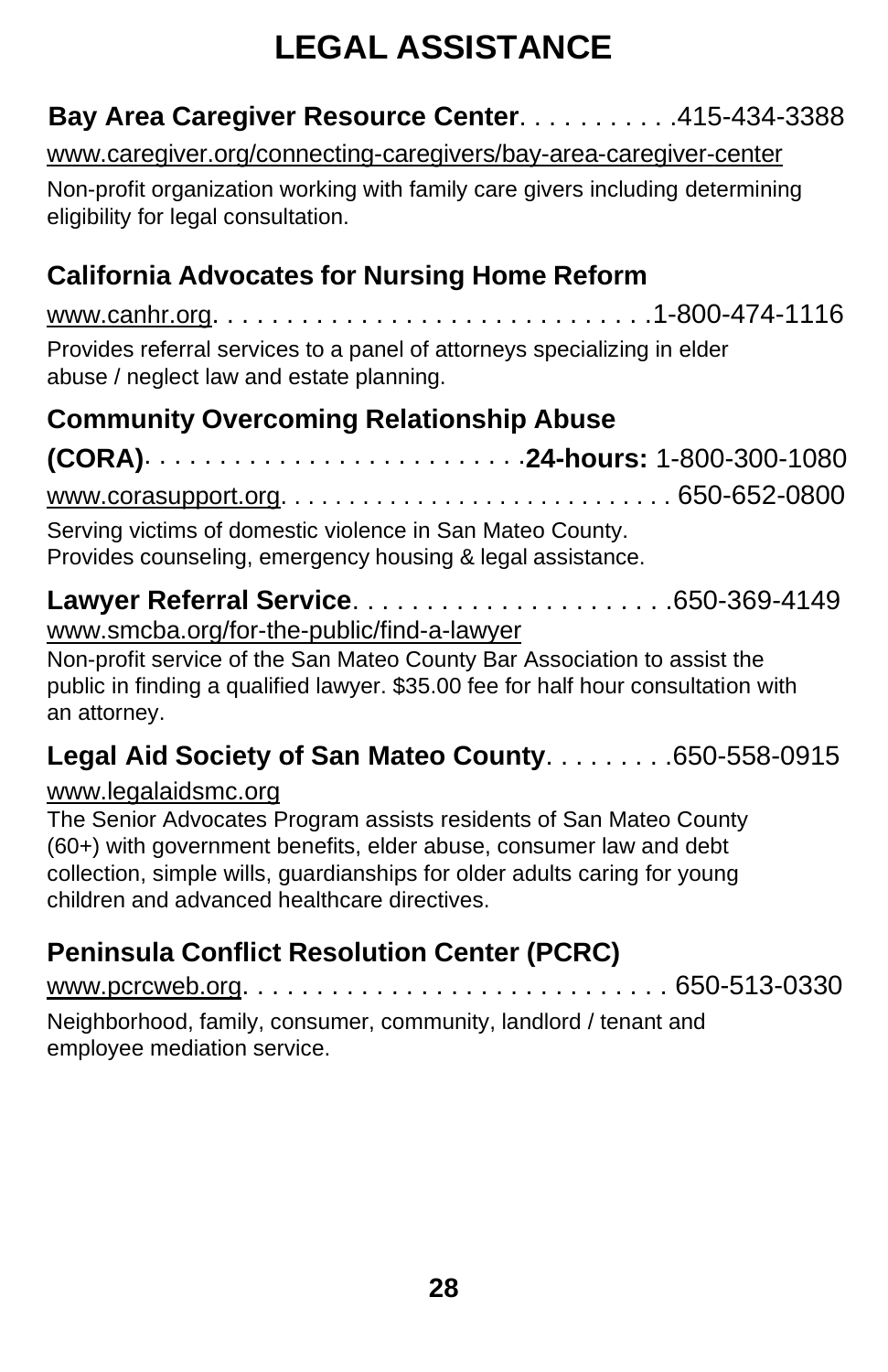# <span id="page-32-0"></span>**LESBIAN, GAY, BISEXUAL AND TRANSGENDER COMMUNITY SERVICES**

| Alzheimer's Association. 24-hours: 1-800-272-3900<br>Provides emotional support including care consultation, LGBTQ caregiver<br>support groups through education and training sessions. |  |
|-----------------------------------------------------------------------------------------------------------------------------------------------------------------------------------------|--|
| Congregational Church of San Mateo. 650-343-3694<br>www.ccsm-ucc.org<br>225 Tilton Ave., San Mateo 94401                                                                                |  |
| Open, progressive & affirming Christian Congregation.<br><b>Community Overcoming Relationship Abuse</b>                                                                                 |  |
| www.corasupport.org                                                                                                                                                                     |  |
| Institute on Aging Friendship Lifeline California<br>www.ioaging.org 24-hours: 1-800-971-0016<br>Home Care and Support Services. 650-424-1411 or 415-750-4111                           |  |
| LGBTQ Commission of San Mateo County650-363-4467<br>www.lgbtg.smcgov.org                                                                                                                |  |
| <b>Many Journeys Metropolitan Community Church</b>                                                                                                                                      |  |
| 1150 W. Hillsdale Blvd., San Mateo 94403                                                                                                                                                |  |
| www.openhouse-sf.org<br>65 Laguna St., San Francisco 94102<br>Housing & community services for LGBTQ older adults.                                                                      |  |
| <b>Parents, Families &amp; Friends of LGBTQ (PFLAG)</b>                                                                                                                                 |  |
| www.pflag.org                                                                                                                                                                           |  |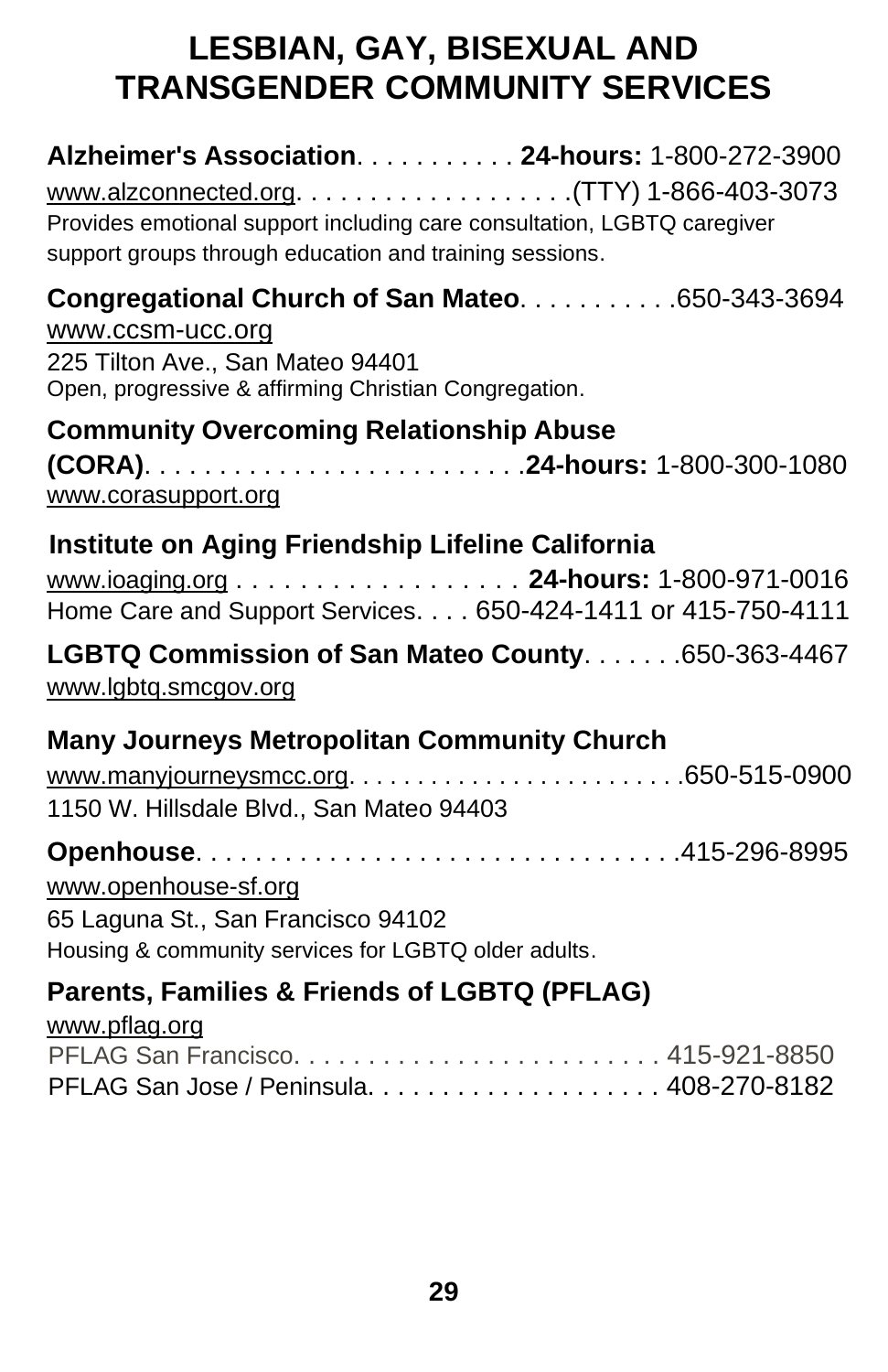| <b>Peninsula Family Services</b>                        |
|---------------------------------------------------------|
| <b>LGBTQ Peer Counseling</b>                            |
| www.peninsulafamilyservice.org 650 403-4300 x 4383      |
| 24 Second Ave., San Mateo 94401                         |
| <b>SAGE LGBTQ National Elder Hotline 1-877-360-5428</b> |
| www.sageusa.org                                         |
| <b>San Mateo County Pride Center650-591-0133</b>        |
| www.sanmateopride.org                                   |
| 1021 S. El Camino Real, San Mateo 94402                 |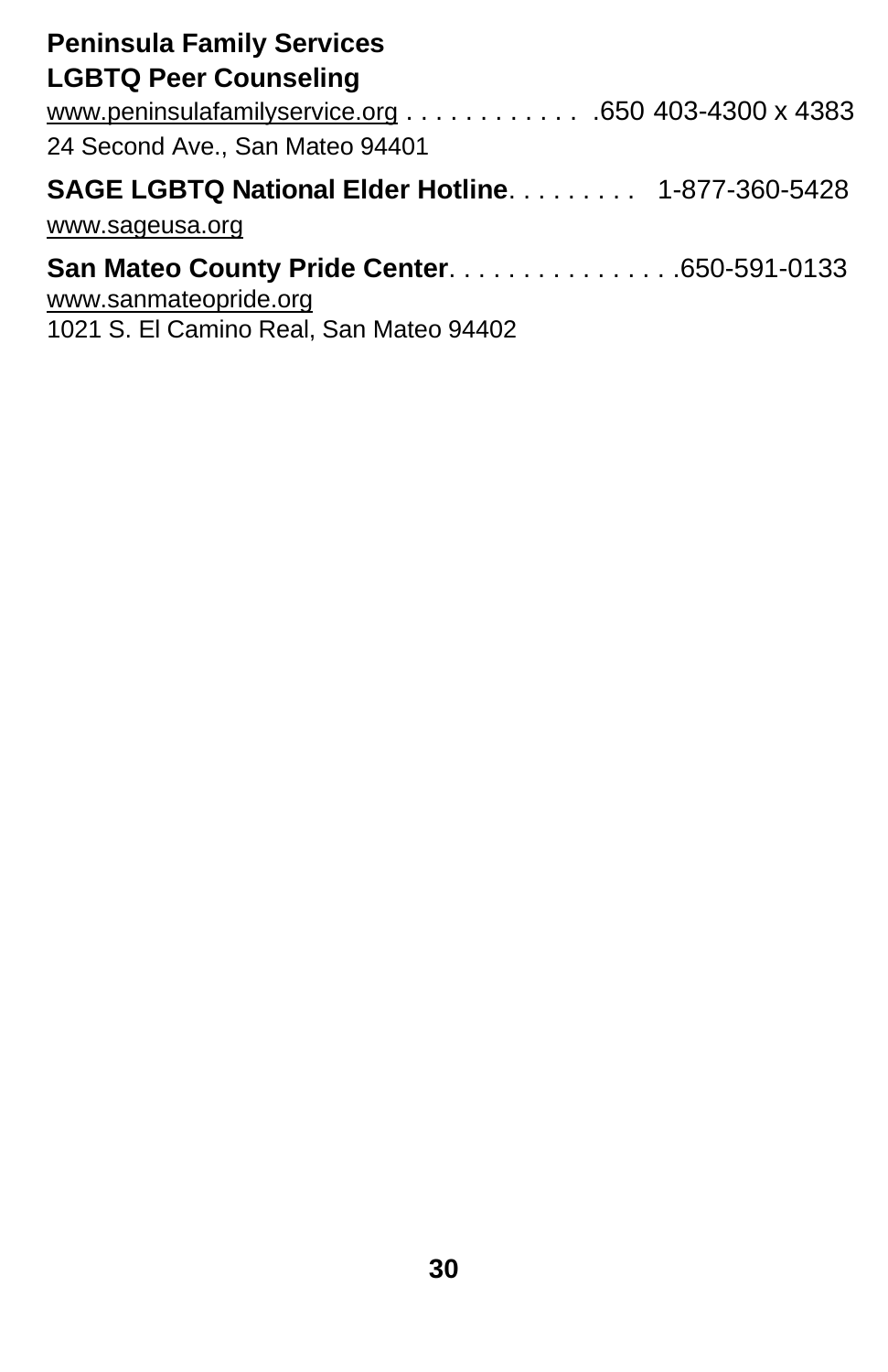# **LIBRARIES**

### <span id="page-34-0"></span>**SAN MATEO COUNTY LIBRARIES**

[www.smcl.org](http://www.smcl.org/)

phone 1-833-937-7625 or text 650-851-0147 San Mateo County Libraries offer many services, including 45-minute appointments to answer technology questions, rooms for meetings, loans of equipment including 3-D printers and sewing machines, computer use, study rooms and virtual meeting spaces. Volunteer opportunities, such as book club leader, adult literacy tutor, and more also are available. For more information, check [www.smcl.org/volunteer](http://www.smcl.org/volunteer)

**Atherton** - 2 Dinkelspiel Station Ln., Atherton 94027 **Belmont** - 1110 Alameda de las Pulgas, Belmont 94002 **Brisbane** - 250 Visitacion Ave., Brisbane 94005 **East Palo Alto** - 2415 University Ave., East Palo Alto 94303 **Foster City** - 1000 E. Hillsdale Blvd., Foster City 94404 **Half Moon Bay** - 620 Correas St., Half Moon Bay 94019 **Millbrae** - 1 Library Ave., Millbrae 94030 **N. Fair Oaks** - 2510 Middlefield Rd, Redwood City 94063 **Pacifica Sanchez** - 1111 Terra Nova Blvd., Pacifica 94044 **Pacifica Sharp Park** - 104 Hilton Wy., Pacifica 94044 **Portola Valley** - 765 Portola Rd., Portola Valley 94028 **San Carlos** - 610 Elm St., San Carlos 94070 **Woodside** - 3140 Woodside Rd., Woodside 94062

### **CITY LIBRARIES**

Many City Libraries offer services such as technology assistance, book delivery, computer, and printer use, and even museum tickets. City Libraries often also offer career workshops and volunteer opportunities.

### **Burlingame**

| www.burlingame.org/library                       |  |
|--------------------------------------------------|--|
| 480 Primrose Rd., Burlingame 94010. 650-558-7400 |  |

### **Daly City**

| www.dalycity.org/211/Library |  |  |  |
|------------------------------|--|--|--|
|                              |  |  |  |

| 40 Wembley Dr., Daly City 94015. 650-991-8023     |
|---------------------------------------------------|
|                                                   |
|                                                   |
| 275 Southgate Ave., Daly City 94015. 650-991-8071 |
|                                                   |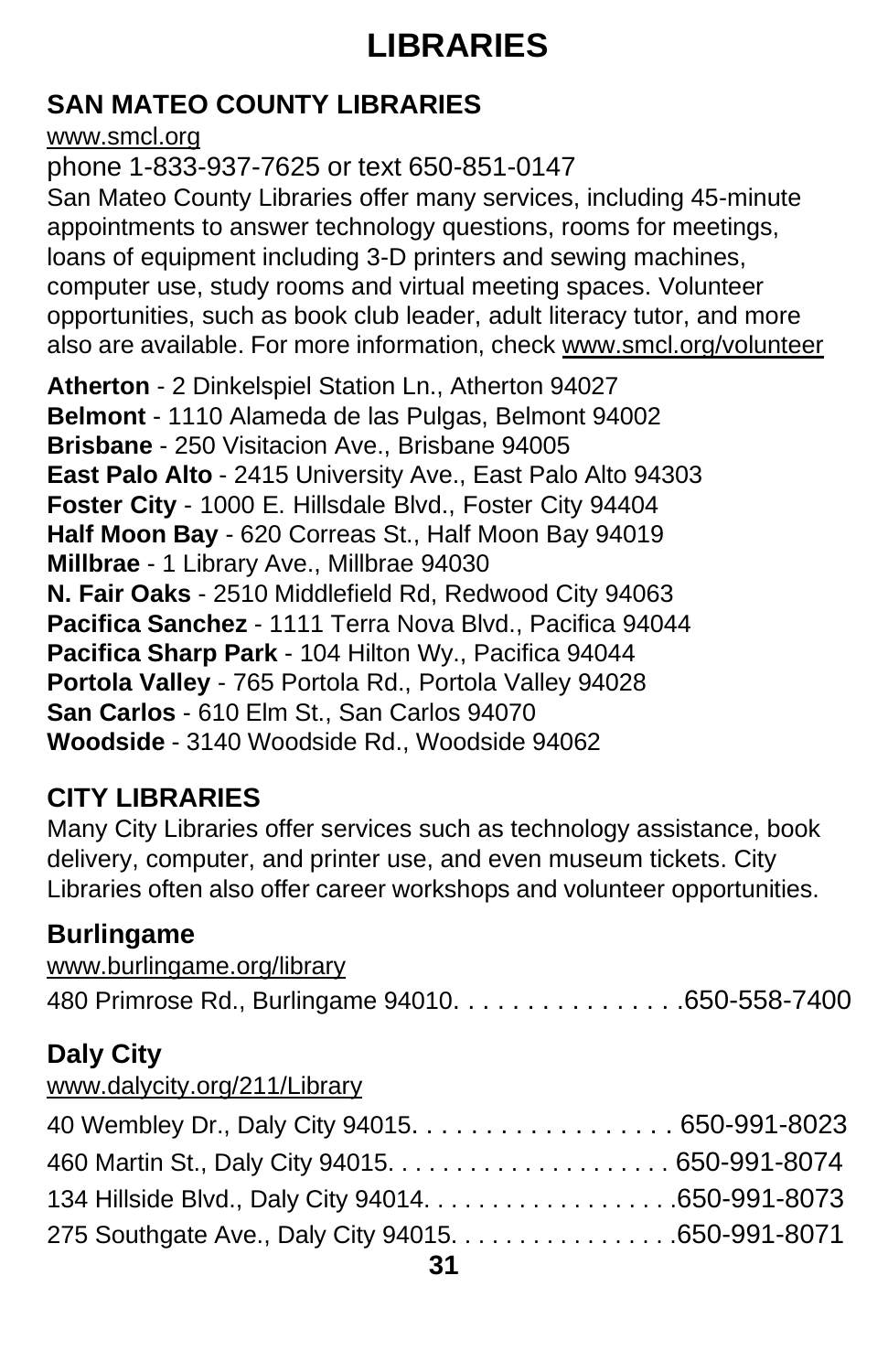### **Menlo Park**

| www.menlopark.org/389/Library                |  |
|----------------------------------------------|--|
| 800 Alma St., Menlo Park 94025. 650-330-2500 |  |

#### **Redwood City**

| www.redwoodcity.org/departments                        |  |
|--------------------------------------------------------|--|
| 1044 Middlefield Rd., Redwood City 94063. 650-780-7018 |  |
| 2140 Euclid Ave., Redwood City 94061. 650-780-7010     |  |
| 399 Marine Pkwy., Redwood City 94065. 650-780-5740     |  |

#### **San Bruno**

| www.sanbruno.ca.gov/gov/city_departmentscommunity_services/library |  |
|--------------------------------------------------------------------|--|
| 701 Angus Ave., San Bruno 94066. 650-616-7078                      |  |

#### **San Mateo**

#### [www.cityofsanmateo.org/514/Locations-Hours](http://www.cityofsanmateo.org/514/Locations-Hours)

| 55 W. 3rd Ave., San Mateo 94402. 650-522-7800         |  |
|-------------------------------------------------------|--|
| 205 W. Hillsdale Blvd., San Mateo 94403. 650-522-7880 |  |
| 1530 Susan Court, San Mateo 94403. 650-522-7890       |  |

### **South San Francisco**

[www.ssf.net/departments/library](http://www.ssf.net/departments/library)

```
840 W. Orange Ave., South San Francisco 94080. . . . . . 650-829-3860
306 Walnut Ave., South San Francisco 94080. . . . . . . . . .650-877-8530
```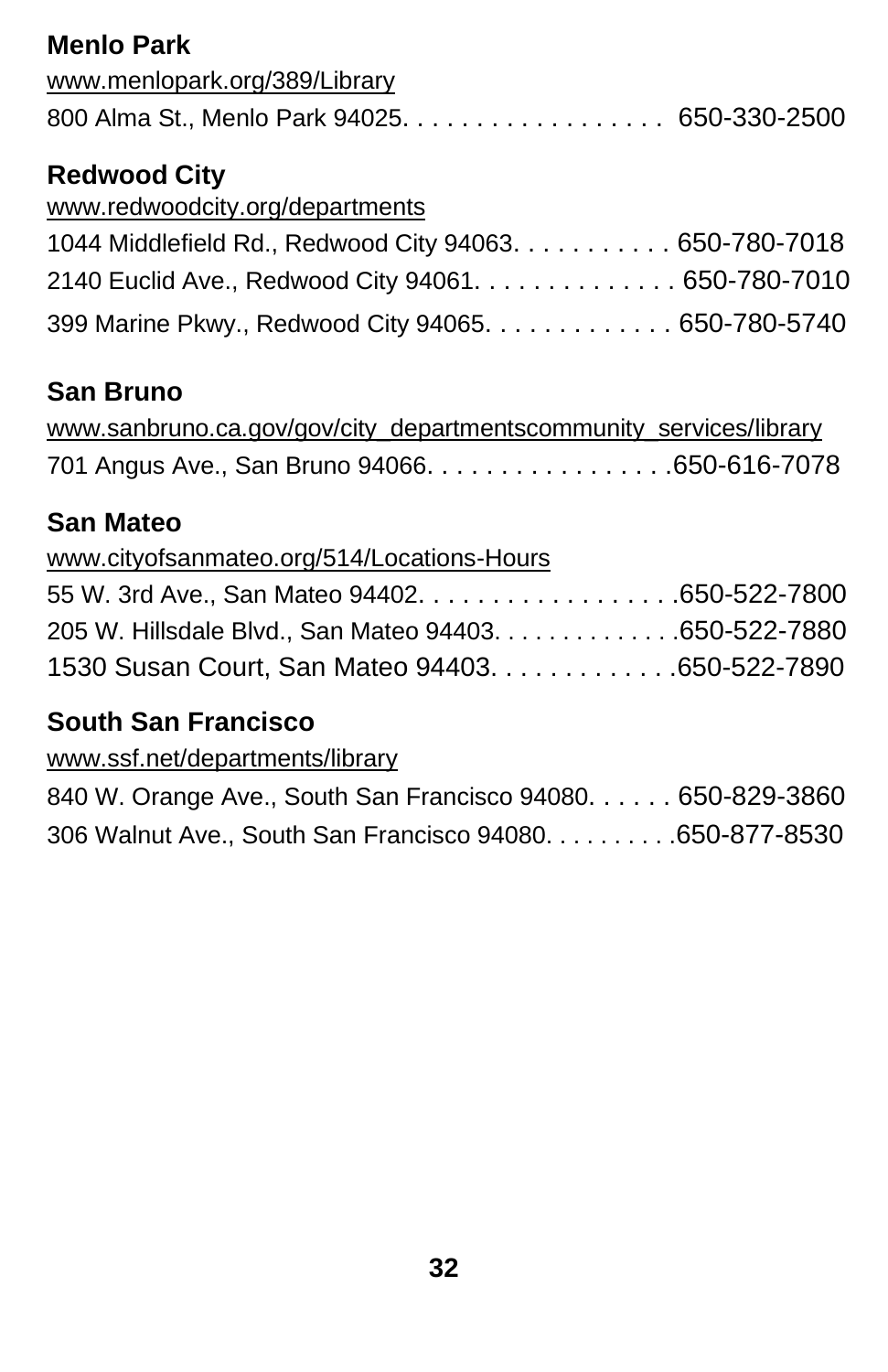# **MENTAL HEALTH SERVICES**

### <span id="page-36-0"></span>**Mills-Peninsula Medical Center**

**Outpatient Behavioral Health**. . . . . . . . . . . . . . . . . .650-696-4690

[www.sutterhealth.org/mills/services/behavioral-health](http://www.sutterhealth.org/mills/services/behavioral-health/)

Provides referrals to doctors that are part of the Sutter Health network for treatment of depression, anxiety and/or chemical dependency.

### **National Alliance on Mental Illness of**

**San Mateo**. . . . . . . . . . . . . . . . . . . . . . . . . . . . . . . . . 650-638-0800 [www.namisanmateo.org/support/for-individuals-with-a-mental](http://www.namisanmateo.org/support/for-individuals-with-a-mental-)health-diagnosis

#### **Older Adult System of Integrated Services (OASIS)**. . . . . . . . . . . . . . . . . . . . . . . . . . . . . . . . . . . 650-573-3689

[www.smchealth.org/article/older-adult-system-integrated-services](http://www.smchealth.org/article/older-adult-system-integrated-services)

 Home visits by mental health professionals for persons (60+) with mental health diagnoses.

**Peninsula Family Service**. . . . . . . . . . . . . . . . . . . . .650-403-4300

[www.peninsulafamilyservice.org/our-programs/older-adult-services](http://www.peninsulafamilyservice.org/our-programs/older-adult-services) Trained volunteer counselors provide support to adults (55+) in English, Mandarin, Spanish, Tagalog, and to the LGBTQIA+ community.

#### **You Talk, We Listen**

Short Term confidential counseling in English or Spanish for San Mateo County residents (55+) provided by a licensed therapist. Individual, couple or family therapy available. \$15.00 co-pay per visit. Call Raychelle at 650-403-4300, extension 4389.

| San Mateo County 24 Hour Crisis Hotline. 650-579-0350 |  |
|-------------------------------------------------------|--|
|                                                       |  |

| <b>San Mateo County Behavioral Health and Recovery Services</b>             |  |  |
|-----------------------------------------------------------------------------|--|--|
|                                                                             |  |  |
|                                                                             |  |  |
| Information assessment & referrals; mental health referrals; rehabilitation |  |  |
| for substance abuse.                                                        |  |  |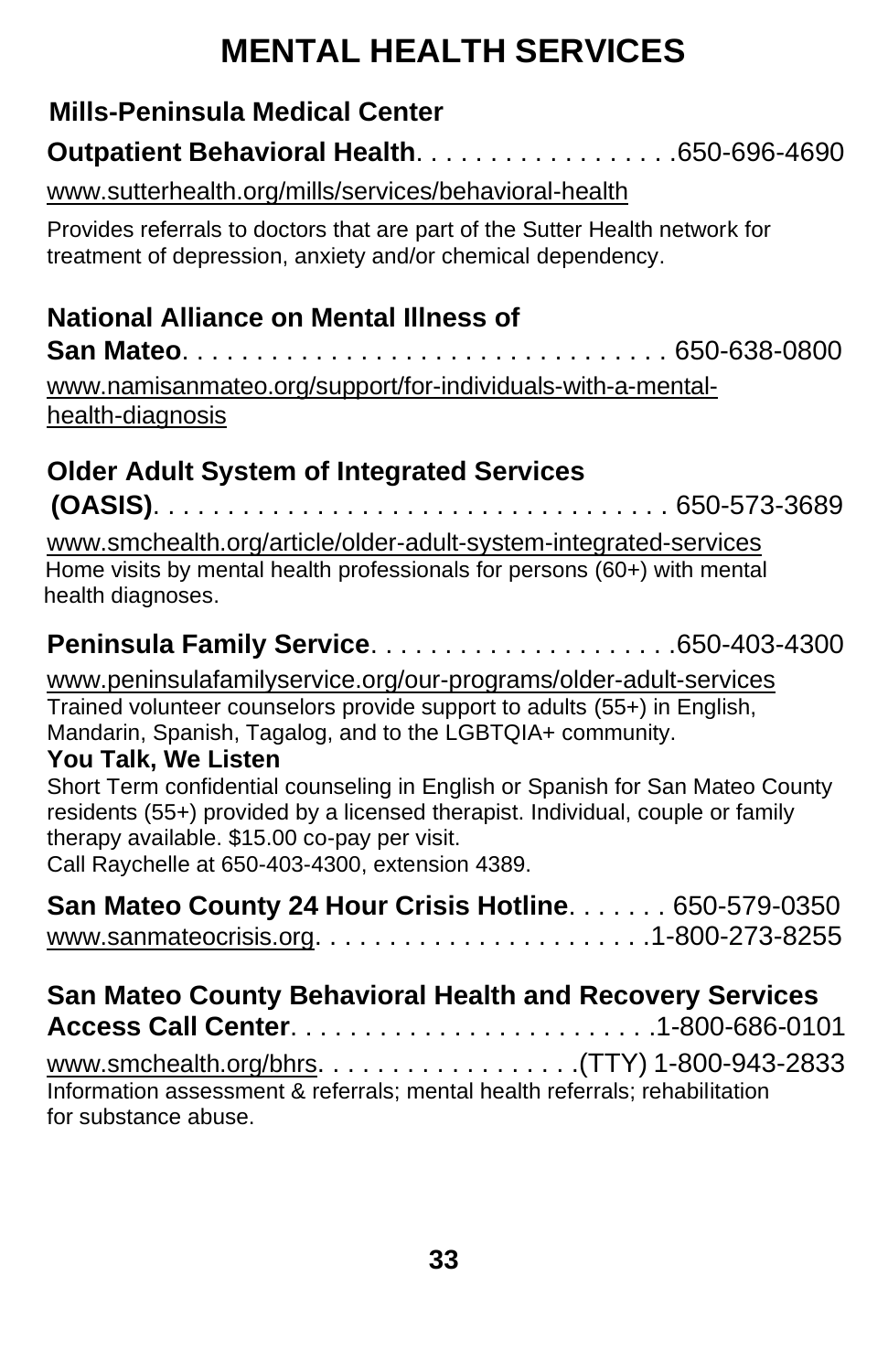<span id="page-37-0"></span>

| <b>VA Clinics</b><br>www.va.gov/san-francisco-health-care                                                                                                                         |  |
|-----------------------------------------------------------------------------------------------------------------------------------------------------------------------------------|--|
| 1001 Sneath Ln., #300, San Bruno 94066                                                                                                                                            |  |
| Palo Alto VA Medical Center. 650-614-9997 x 2237                                                                                                                                  |  |
| www.va.gov/palo-alto-health-care/health-services/#mental-health-care<br>795 Willow Rd., Menlo Park 94025                                                                          |  |
| <b>OTHER MEDICAL SERVICES</b>                                                                                                                                                     |  |
| Hearing and Speech Center. 415-921-7658                                                                                                                                           |  |
|                                                                                                                                                                                   |  |
| 1234 Divisadero St., San Francisco 94115                                                                                                                                          |  |
|                                                                                                                                                                                   |  |
| www.hsa.smcgov.org/medi-cal-health-insurance                                                                                                                                      |  |
| <b>Belmont</b>                                                                                                                                                                    |  |
| 400 Harbor Blvd., Bldg. B, Belmont. 650-802-6470                                                                                                                                  |  |
| Belmont, Burlingame, Foster City, Hillsborough, Millbrae, San Carlos                                                                                                              |  |
| & San Mateo                                                                                                                                                                       |  |
| <b>Coastside Clinic</b>                                                                                                                                                           |  |
| 225 S. Cabrillo Hwy., #100A, Half Moon Bay. 650-573-3941<br>El Granada, Half Moon Bay, La Honda, Loma Mar, Montara, Moss Beach,<br>Pescadero, Princeton-by-the-Sea & San Gregorio |  |
| <b>Daly City</b>                                                                                                                                                                  |  |
|                                                                                                                                                                                   |  |
| Brisbane, Colma, Daly City & Pacifica                                                                                                                                             |  |
| <b>East Palo Alto</b>                                                                                                                                                             |  |
| 2415 University Ave., East Palo Alto. 650-363-4175                                                                                                                                |  |
| East Palo Alto & Menlo Park                                                                                                                                                       |  |
| <b>Redwood City</b>                                                                                                                                                               |  |
| 2500 Middlefield Rd., Redwood City. 650-599-3811<br>Atherton, Portola Valley, Redwood City & Woodside                                                                             |  |
| <b>South San Francisco</b>                                                                                                                                                        |  |
| 1487 Huntington Ave., South San Francisco 650-877-5608                                                                                                                            |  |
| San Bruno & South San Francisco                                                                                                                                                   |  |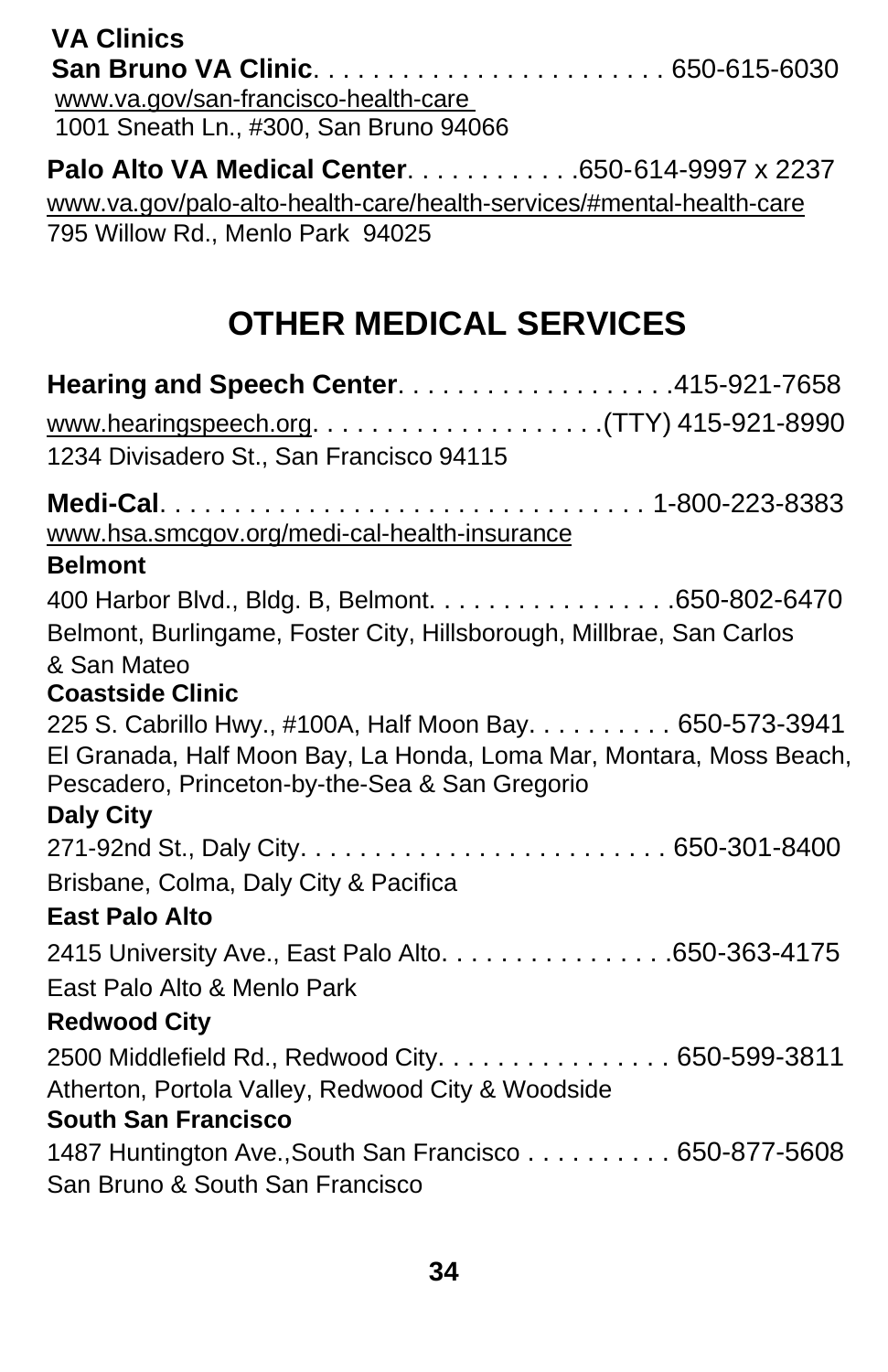|                       | North East Medical Services (NEMS). 650-550-3923                                                                                                                                                                                                                                                               |
|-----------------------|----------------------------------------------------------------------------------------------------------------------------------------------------------------------------------------------------------------------------------------------------------------------------------------------------------------|
| www.nems.org          | 211 Eastmoor Ave., Daly City 94015<br>Multilingual services available to the Asian community.                                                                                                                                                                                                                  |
|                       | <b>Palo Alto VA Medical Centers</b>                                                                                                                                                                                                                                                                            |
|                       | www.va.gov/palo-alto-health-care                                                                                                                                                                                                                                                                               |
|                       | 795 Willow Rd., Menlo Park 94025. 650-614-9997                                                                                                                                                                                                                                                                 |
|                       | 3801 Miranda Ave., Palo Alto 94304. 650-493-5000                                                                                                                                                                                                                                                               |
|                       | Ravenswood Family Health Center 650-330-7400                                                                                                                                                                                                                                                                   |
| www.ravenswoodfhc.org | 1885 Bay Rd., East Palo Alto 94303<br>Offers comprehensive health services for all ages regardless of insurance,<br>immigration status or ability to pay.                                                                                                                                                      |
|                       | <b>Ron Robinson Senior Care Center 650-573-2426</b>                                                                                                                                                                                                                                                            |
|                       | www.smchf.org/ron-robinson-senior-care-center<br>222 W. 39th Ave., San Mateo 94403<br>A primary care clinic and geriatric assessment unit where older adults of all<br>income levels and all levels of independence and health care receive one-stop<br>medical care tailored exclusively to meet their needs. |
|                       | Samaritan House 650-347-3648<br>www.samaritanhousesanmateo.org<br>San Mateo Free Clinic: 19 W. 39th Ave.,<br>Redwood City Free Clinic: 114 Fifth Ave.,                                                                                                                                                         |
|                       | Medical and dental services for low-income and uninsured individuals.                                                                                                                                                                                                                                          |
|                       | San Bruno VA Outpatient Clinic. 650-615-6000<br>www.va.gov/san-francisco-health-care<br>1001 Sneath Ln., #300, San Bruno 94066                                                                                                                                                                                 |
|                       | <b>San Mateo County Health Clinic</b><br>www.smchealth.org/smmc-guide-clinics<br>39th Avenue Senior Care Center: 222 W. 39th Ave.,                                                                                                                                                                             |
|                       | Coastside Clinic: 225 S. Cabrillo Hwy., #100A,                                                                                                                                                                                                                                                                 |
|                       | Daly City Clinic: 380 90th St.,                                                                                                                                                                                                                                                                                |
|                       |                                                                                                                                                                                                                                                                                                                |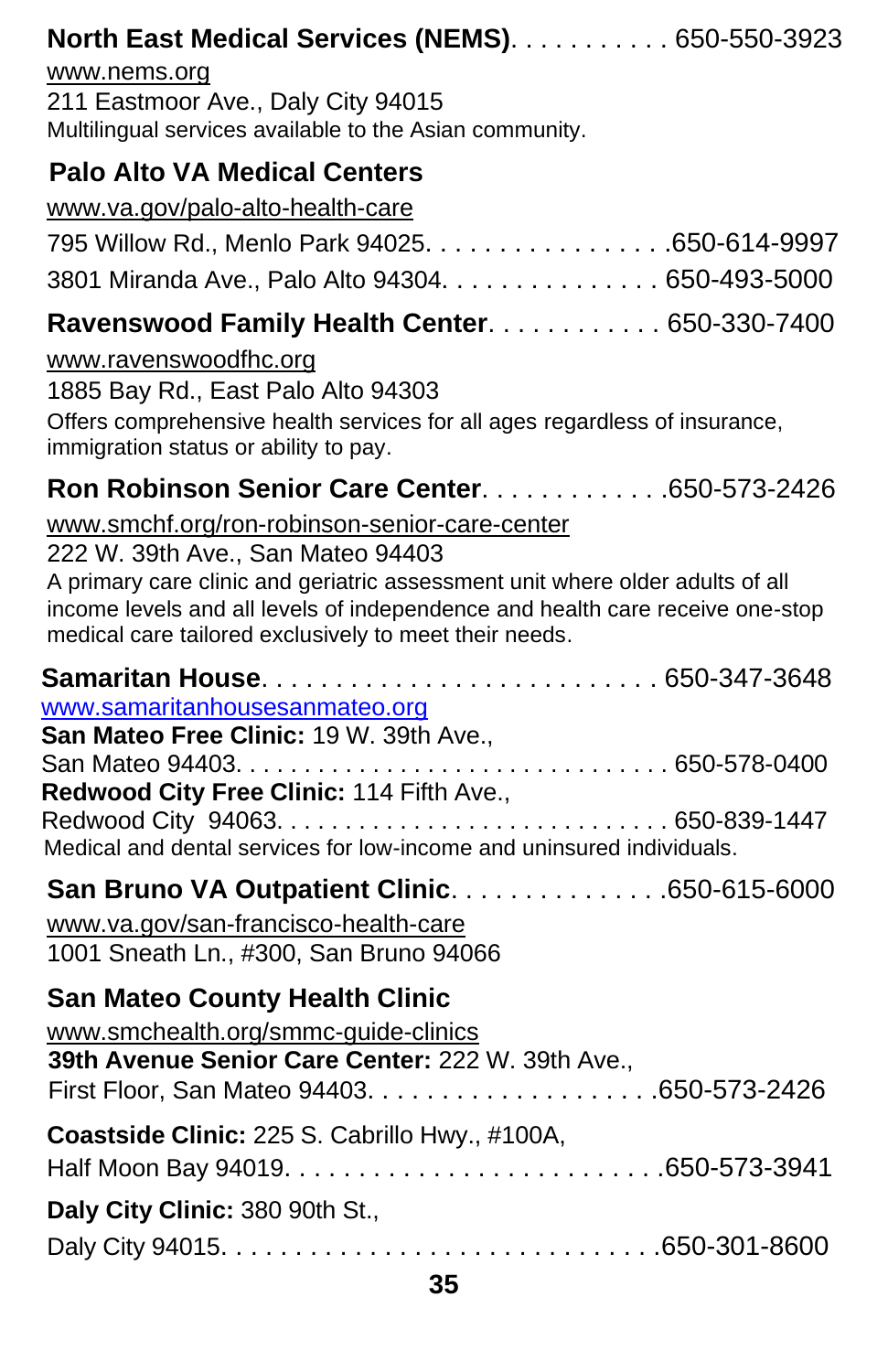| Fair Oaks Health Center: 2710 Middlefield Rd.,                                                                                                                                          |
|-----------------------------------------------------------------------------------------------------------------------------------------------------------------------------------------|
|                                                                                                                                                                                         |
| <b>South San Francisco Clinic: 306 Spruce Ave.,</b>                                                                                                                                     |
|                                                                                                                                                                                         |
| San Mateo County Medical Association. 650-312-1663                                                                                                                                      |
| www.smcma.org/find-a-physician.aspx                                                                                                                                                     |
| Referrals to physicians based on geographic area preference, specialty, hospital<br>affiliation and language needs.                                                                     |
| San Mateo County Mobile Clinic. 650-573-2786                                                                                                                                            |
| www.smchealth.org/mobileclinic                                                                                                                                                          |
| Medical care for homeless, uninsured, or insured with Medi-Cal, Medi-Care for<br>San Mateo County residents. No appointment needed.                                                     |
| Sequoia Hospital                                                                                                                                                                        |
| Health and Wellness Center 650-367-5998                                                                                                                                                 |
| www.dignityhealth.org/bayarea/locations/sequoia                                                                                                                                         |
| 749 Brewster Ave., Redwood City 94063                                                                                                                                                   |
| Community health resource center, support groups, health screenings, fall<br>prevention classes, blood pressure screenings at senior centers, flu vaccine<br>site and diabetes classes. |
| Vista Center for the Blind & Visually Impaired                                                                                                                                          |

#### [www.vistacenter.org](http://www.vistacenter.org/). . . . . . . . . . . . . . . . . . . . . . . . . . . .650-858-0202

#### 2500 El Camino Real, #100, Palo Alto 94306

For the blind and visually impaired: social services; training in activities of daily living, orientation, and mobility; support groups and counseling; Braille and computer classes; a low vision clinic and a store.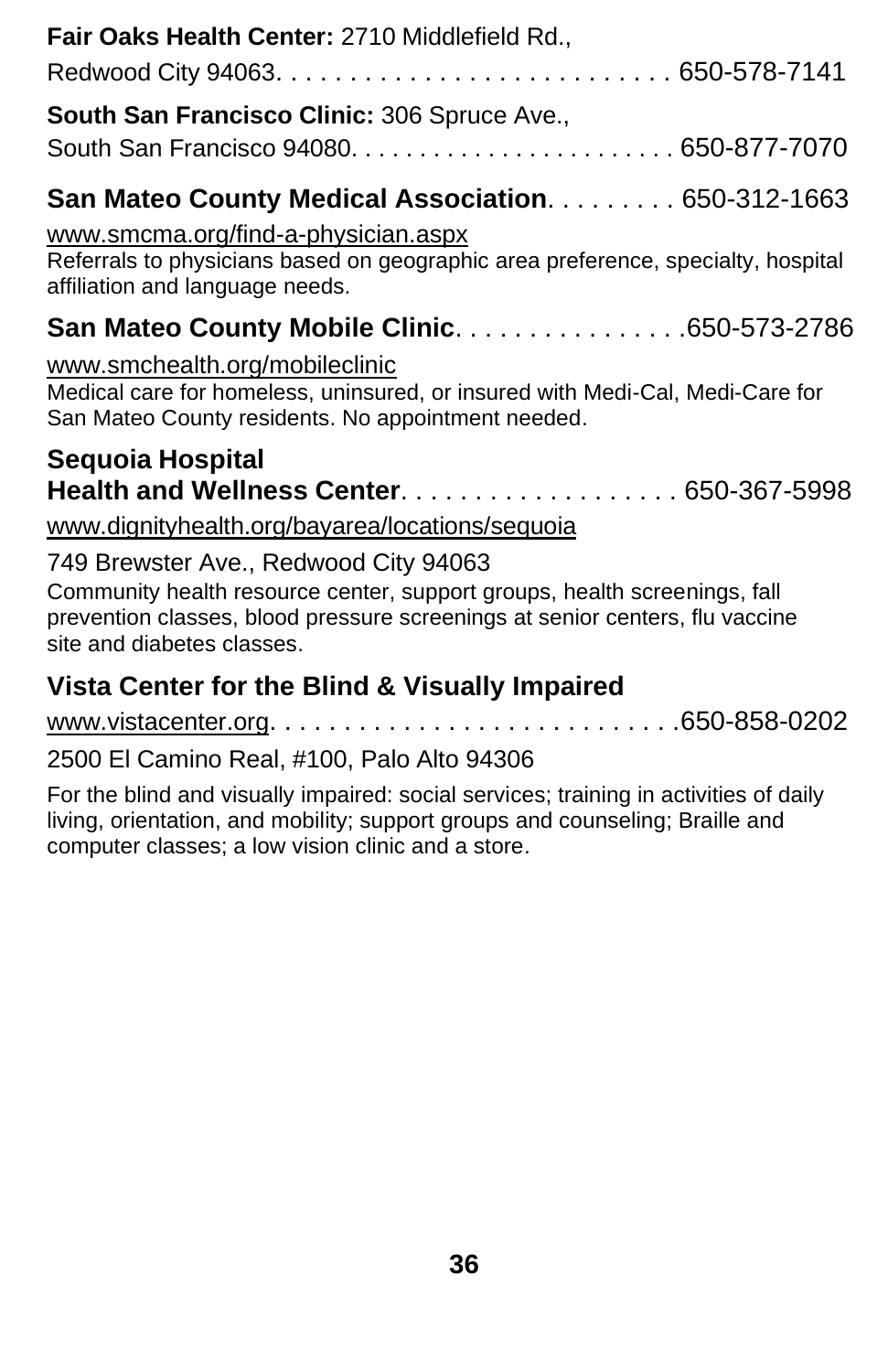### **DENTAL SERVICES**

| Ravenswood Family Health Center. 650-289-7700                                                                                                                                      |
|------------------------------------------------------------------------------------------------------------------------------------------------------------------------------------|
| www.ravenswoodfhc.org/services/dental<br>1807 Bay Rd., East Palo Alto 94303<br>Primary and preventative health care to all, regardless of ability to pay or<br>immigration status. |
|                                                                                                                                                                                    |
| www.samaritanhousesanmateo.org<br>San Mateo Free Clinic: 19 W. 39th Ave.,                                                                                                          |
| Redwood City Free Clinic: 114 Fifth Ave.,                                                                                                                                          |
|                                                                                                                                                                                    |
| San Mateo County Dental Society. 650-637-1121<br>www.smcds.com<br>San Mateo Referrals for dental care.                                                                             |
| <b>Medical Center</b><br>www.smchealth.org/smmc-services-dental                                                                                                                    |
| Coastside Clinic: 225 S. Cabrillo Hwy., #100A,                                                                                                                                     |
| Fair Oaks Health Center: 2710 Middlefield Rd.,                                                                                                                                     |
| <b>Sonrisas Dental Health</b><br>www.sonrisasdental.org                                                                                                                            |
| 430 N. El Camino Real, San Mateo 94401. 650-727-3480                                                                                                                               |

210 San Mateo Rd., #104, Half Moon Bay 94019. . . . . . 650-726-2411 Preventative and restorative care for patients with or without insurance.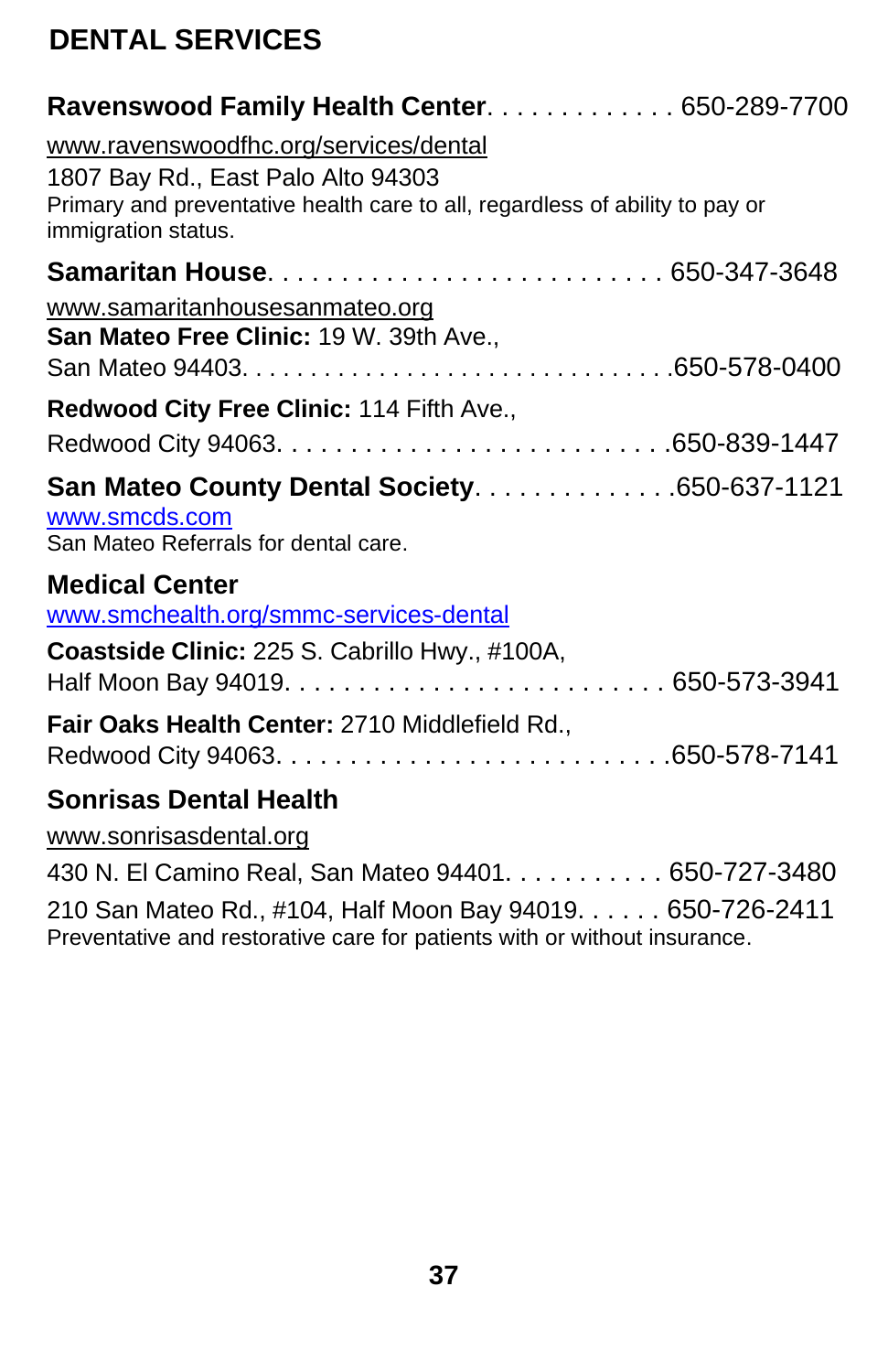# **SENIOR / COMMUNITY CENTERS**

Senior / Community Centers are the entry point for many services for older adults, leisure activities and meal programs. These programs may offer information about, and referral to, services and agencies which may assist older adults to remain at home.

| www.covia.org/programs/well-connected<br>Offers free activities, conversation, classes and support groups throughout<br>the Bay Area to older adults. Participation is through free telephone<br>conference calls. Available in English & Spanish. |
|----------------------------------------------------------------------------------------------------------------------------------------------------------------------------------------------------------------------------------------------------|
| <b>Belmont</b><br>Twin Pines Senior & Community Center. 650-595-7441                                                                                                                                                                               |
| www.belmont.gov<br>20 Twin Pines Ln., Belmont 94002                                                                                                                                                                                                |
| <b>Brisbane</b><br>www.brisbaneca.org/parksrec/page/senior-sunrise-room<br>2 Visitacion Ave., Brisbane 94005                                                                                                                                       |
| <b>Daly City</b>                                                                                                                                                                                                                                   |
| www.dalycity.org/329/Active-AdultsSeniors<br>101 Lake Merced Blvd., Daly City 94015                                                                                                                                                                |
| Lincoln Community Center. 650-991-8018<br>901 Brunswick St., Daly City 94014                                                                                                                                                                       |
| <b>East Palo Alto</b><br>East Palo Alto Senior Center. 650-853-3149<br>560 Bell St., East Palo Alto 94303                                                                                                                                          |
| <b>Foster City</b>                                                                                                                                                                                                                                 |
| <b>Foster City Parks and Recreation Department</b>                                                                                                                                                                                                 |
| 650 Shell Blvd., Foster City 94404                                                                                                                                                                                                                 |
| <b>Peninsula Jewish Community Center (PJCC)</b>                                                                                                                                                                                                    |
| 800 Foster City Blvd., Foster City 94404                                                                                                                                                                                                           |
|                                                                                                                                                                                                                                                    |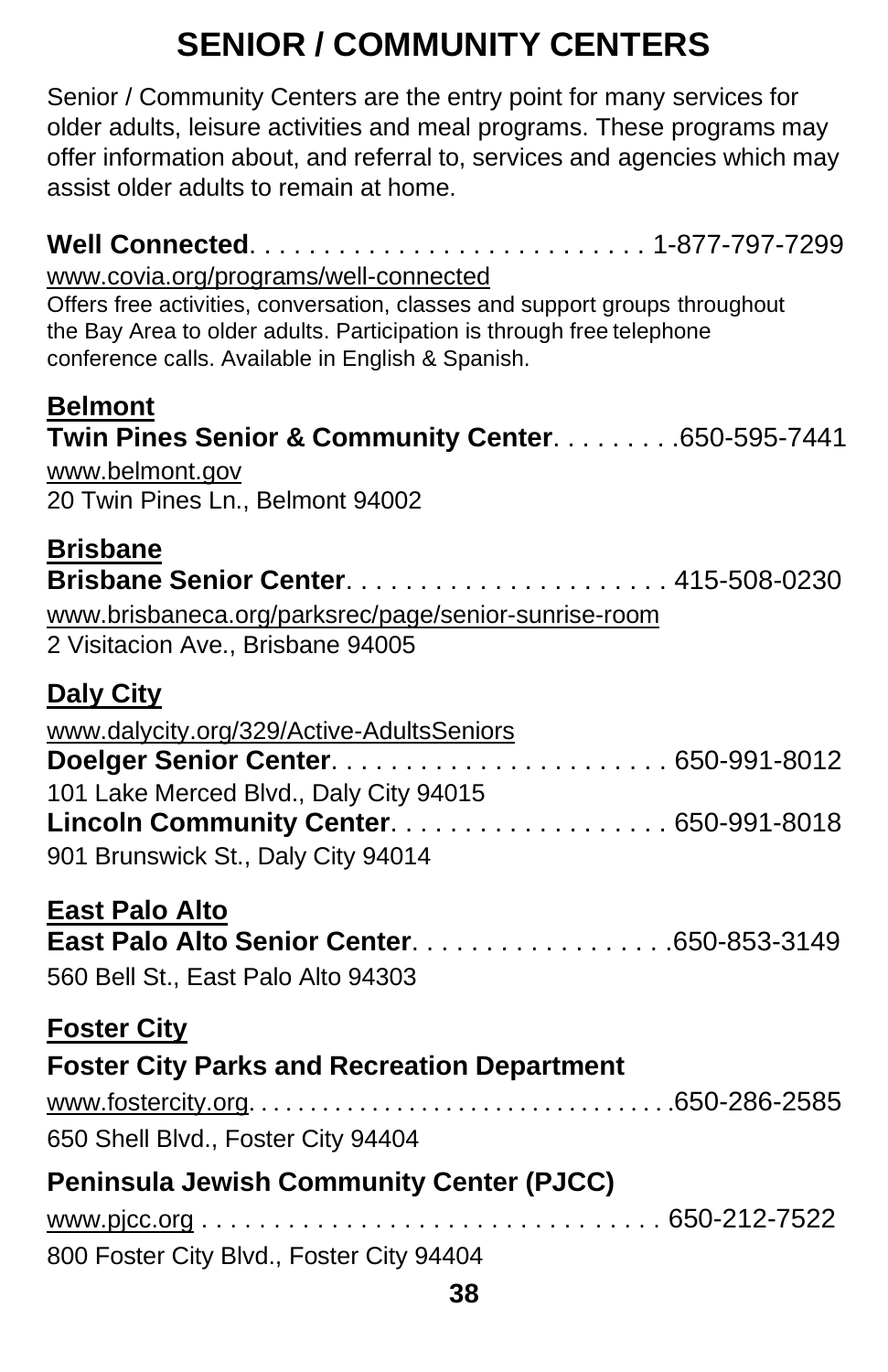| <b>Half Moon Bay</b>                                                                                                       |
|----------------------------------------------------------------------------------------------------------------------------|
|                                                                                                                            |
| www.seniorcoastsiders.org                                                                                                  |
| 925 Main St., Half Moon Bay 94019                                                                                          |
| <b>Menlo Park</b>                                                                                                          |
|                                                                                                                            |
| www.menlopark.org                                                                                                          |
| 110 Terminal Ave., Menlo Park 94025                                                                                        |
| Peninsula Volunteers, Inc. - Little House. 650-326-0665<br>www.penvol.org/littlehouse<br>800 Middle Ave., Menlo Park 94025 |
| <b>Pacifica</b>                                                                                                            |
|                                                                                                                            |
| www.cityofpacifica/seniorservices.org                                                                                      |
| 540 Crespi Dr., Pacifica 94044                                                                                             |
| <b>Redwood City</b>                                                                                                        |
| Fair Oaks Adult Activity Center. 650-780-7525                                                                              |
| www.peninsulafamilyservice.org                                                                                             |
| 2600 Middlefield Rd., Redwood City 94063                                                                                   |
| <b>Redwood City Veterans Memorial Senior Center</b><br>www.redwoodcity.org/departments/parks-recreation-and-community-     |
| 1455 Madison Ave., Redwood City 94061                                                                                      |
| <b>San Bruno</b>                                                                                                           |
| San Bruno Senior Center. 650-616-7150                                                                                      |
| www.sanbruno.ca.gov                                                                                                        |
| 1555 Crystal Springs Rd., San Bruno 94066                                                                                  |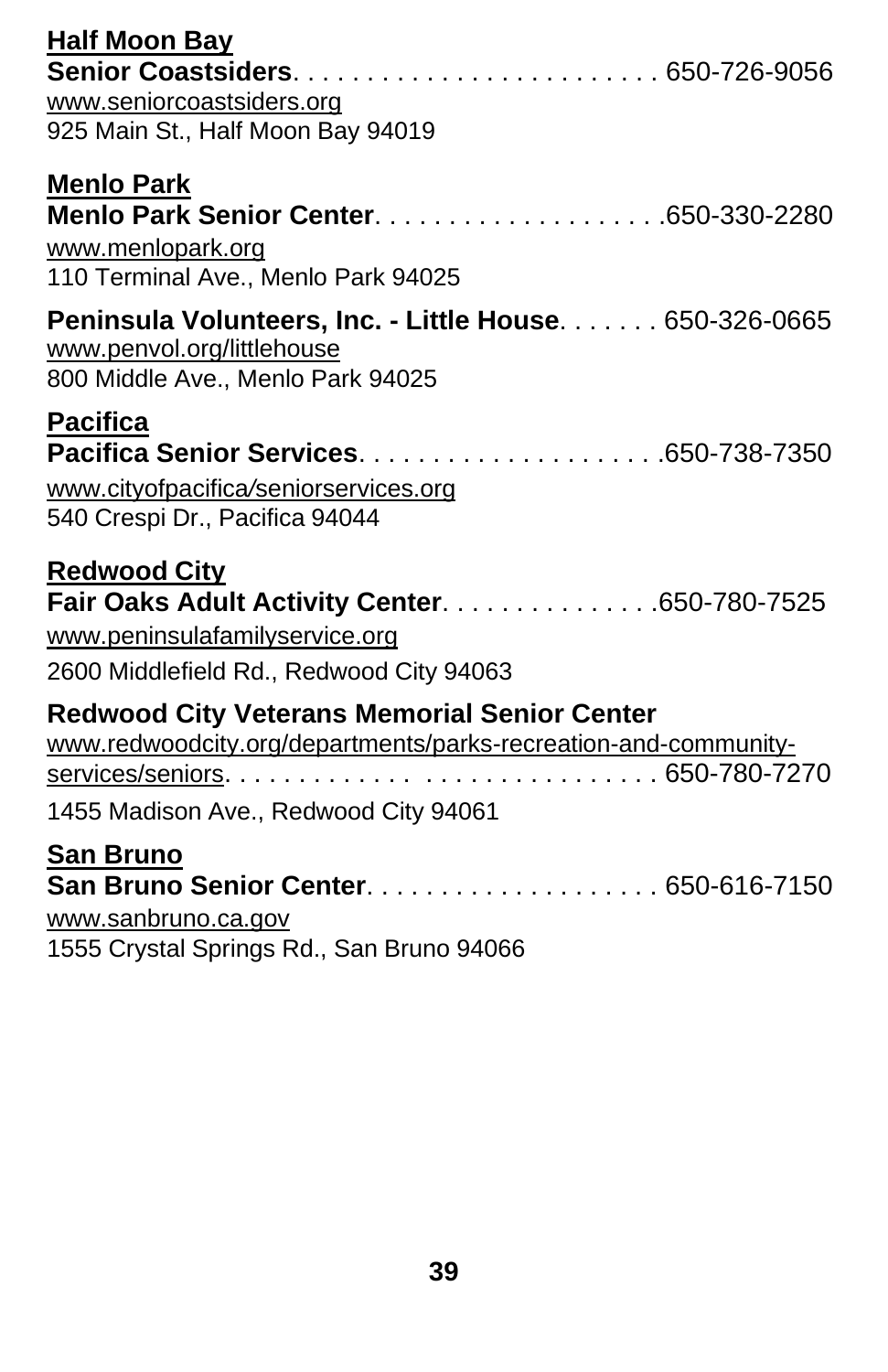| <b>San Carlos</b><br>San Carlos Adult Community Center. 650-802-4384                                                                         |
|----------------------------------------------------------------------------------------------------------------------------------------------|
| www.cityofsancarlos.org/acc<br>601 Chestnut St., San Carlos 94070                                                                            |
| <b>San Mateo</b><br>Martin Luther King Jr. Community Center. 650-522-7498<br>www.cityofsanmateo.rec.org<br>725 Monte Diablo, San Mateo 94401 |
| <b>San Mateo Japanese American Community Center</b>                                                                                          |
|                                                                                                                                              |
| 415 S. Claremont St., San Mateo 94401                                                                                                        |
| www.cityofsanmateo.org                                                                                                                       |
| 2645 Alameda de las Pulgas, San Mateo 94403                                                                                                  |
| www.selfhelpelderly.org<br>50 E. 5th Ave., San Mateo 94401                                                                                   |
| <b>South San Francisco</b>                                                                                                                   |
| Roberta Cerri Teglia Center                                                                                                                  |
| (formerly Magnolia Center). 650-829-3820                                                                                                     |
| www.ssf.net<br>601 Grand Ave., South San Francisco 94080                                                                                     |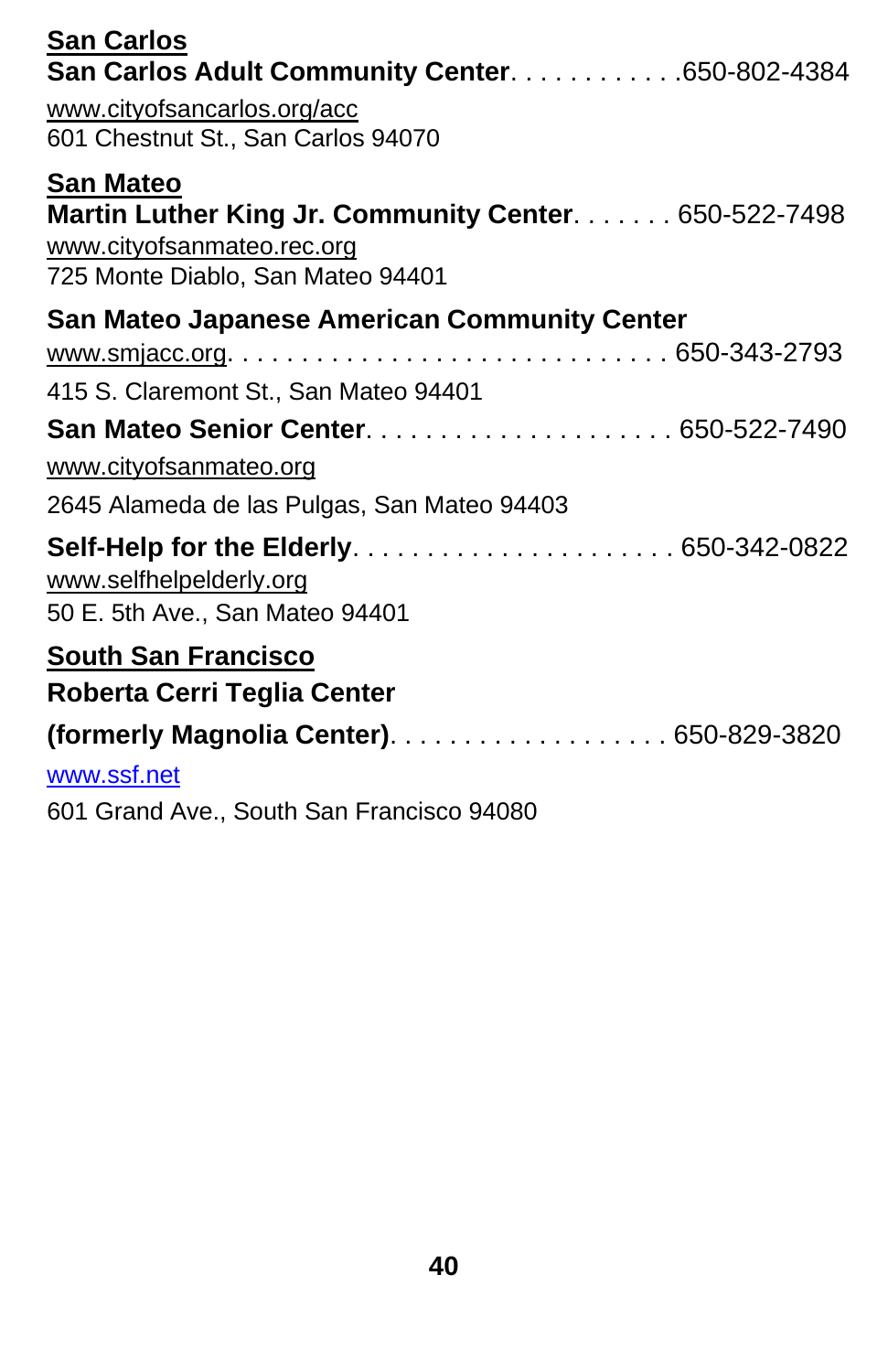# **SUPPORT GROUPS**

<span id="page-44-0"></span>Regularly scheduled groups are available in the community to provide information exchange ideas and offer mutual encouragement. Most of these organizations offer information and referral. Phone your local hospital, senior center or religious organization for additional support group information.

| www.211bayarea.org                                                  |  |
|---------------------------------------------------------------------|--|
| www.alanonmidpeninsula.org                                          |  |
| www.aa-san-mateo.org                                                |  |
| <b>ALS Association</b>                                              |  |
| www.webgw.alsa.org/site/PageServer?pagename=GW_homepage             |  |
| Alzheimer's Association. 24-hours: 1-800-272-3900                   |  |
|                                                                     |  |
| American Cancer Society. 24-hours: 1-800-227-2345<br>www.cancer.org |  |
| American Diabetes Association. 408-241-1922<br>www.diabetes.org     |  |
| <b>American Heart Association and</b>                               |  |
| American Stroke Association. 510-903-4050<br>www.heart.org          |  |
| www.arthritis.org                                                   |  |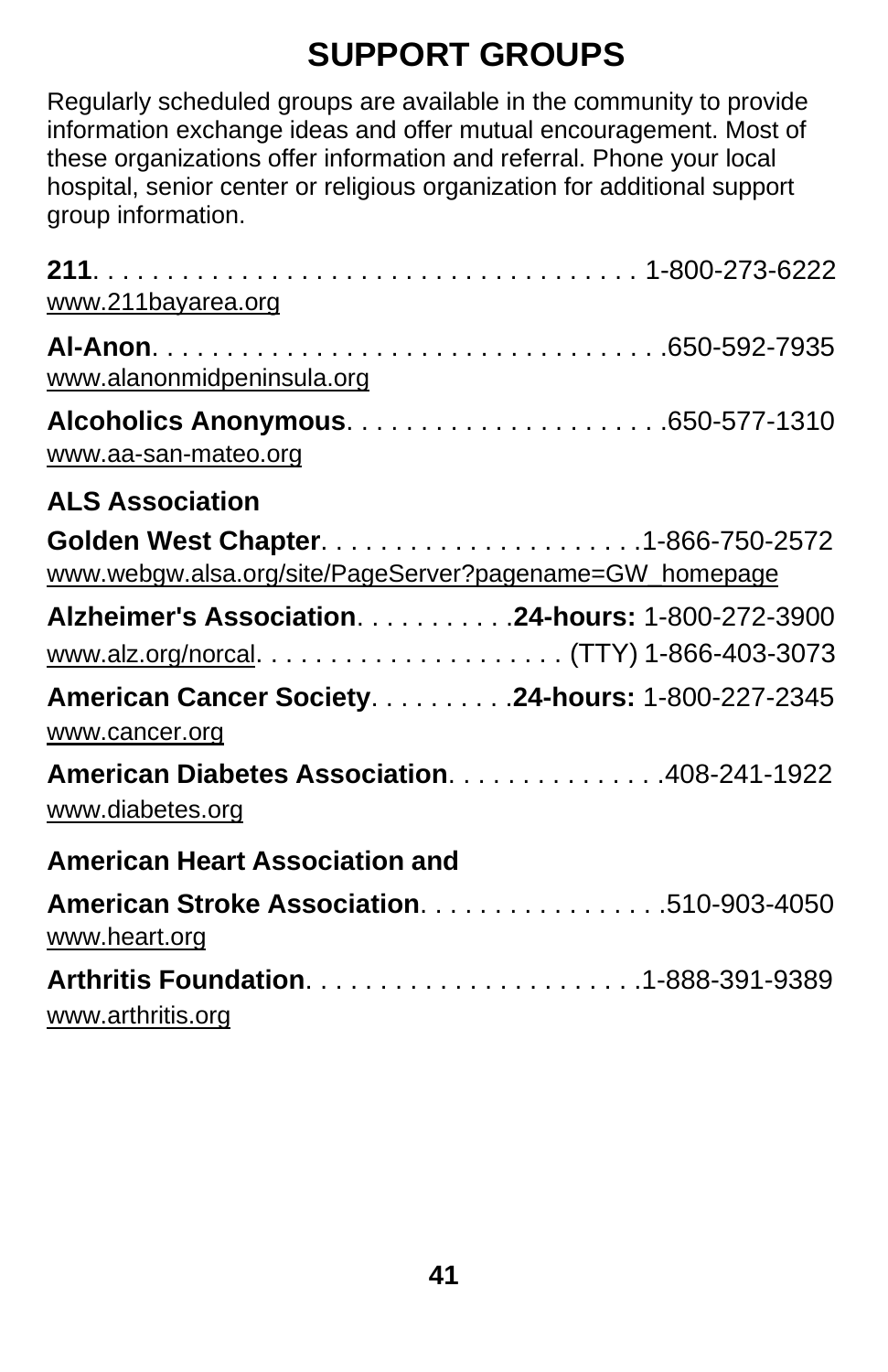| www.lungsrus.org/senior-resources                                                                                                                                                                                                                                    |
|----------------------------------------------------------------------------------------------------------------------------------------------------------------------------------------------------------------------------------------------------------------------|
| Catholic Charities Adult Day Services. 650-592-9325<br>www.catholiccharitiessf.org<br>787 Walnut St., San Carlos 94070                                                                                                                                               |
| <b>Center for Independence of Individuals with Disabilities</b>                                                                                                                                                                                                      |
|                                                                                                                                                                                                                                                                      |
| 2001 Winward Wy., #103, San Mateo. 650-645-1780<br>Information and referral; peer counseling and support groups; assistive<br>technology; financial counseling; housing modification; independent living skills;<br>advocacy and personal assistance programs.       |
|                                                                                                                                                                                                                                                                      |
| www.ca.org                                                                                                                                                                                                                                                           |
| <b>Community Overcoming Relationship Abuse</b><br>Serving victims of domestic violence in San Mateo County. Provides<br>counseling, emergency housing & legal assistance.                                                                                            |
| www.epilepsynorcal.org/support-groups                                                                                                                                                                                                                                |
| Family Caregiver Alliance. 1-800-445-8106<br>101 Montgomery St., #2150, San Francisco 94014<br>Provides services to family caregivers of adults with physical and cognitive<br>impairments such as Parkinson's, stroke, Alzheimer's, and other types of<br>dementia. |
| www.gamblersanonymous.org                                                                                                                                                                                                                                            |
| www.hearingloss.org<br>Volunteer organization that provides support, education, and advocacy.<br>For more information, email: info@hearinglosspen.org.                                                                                                               |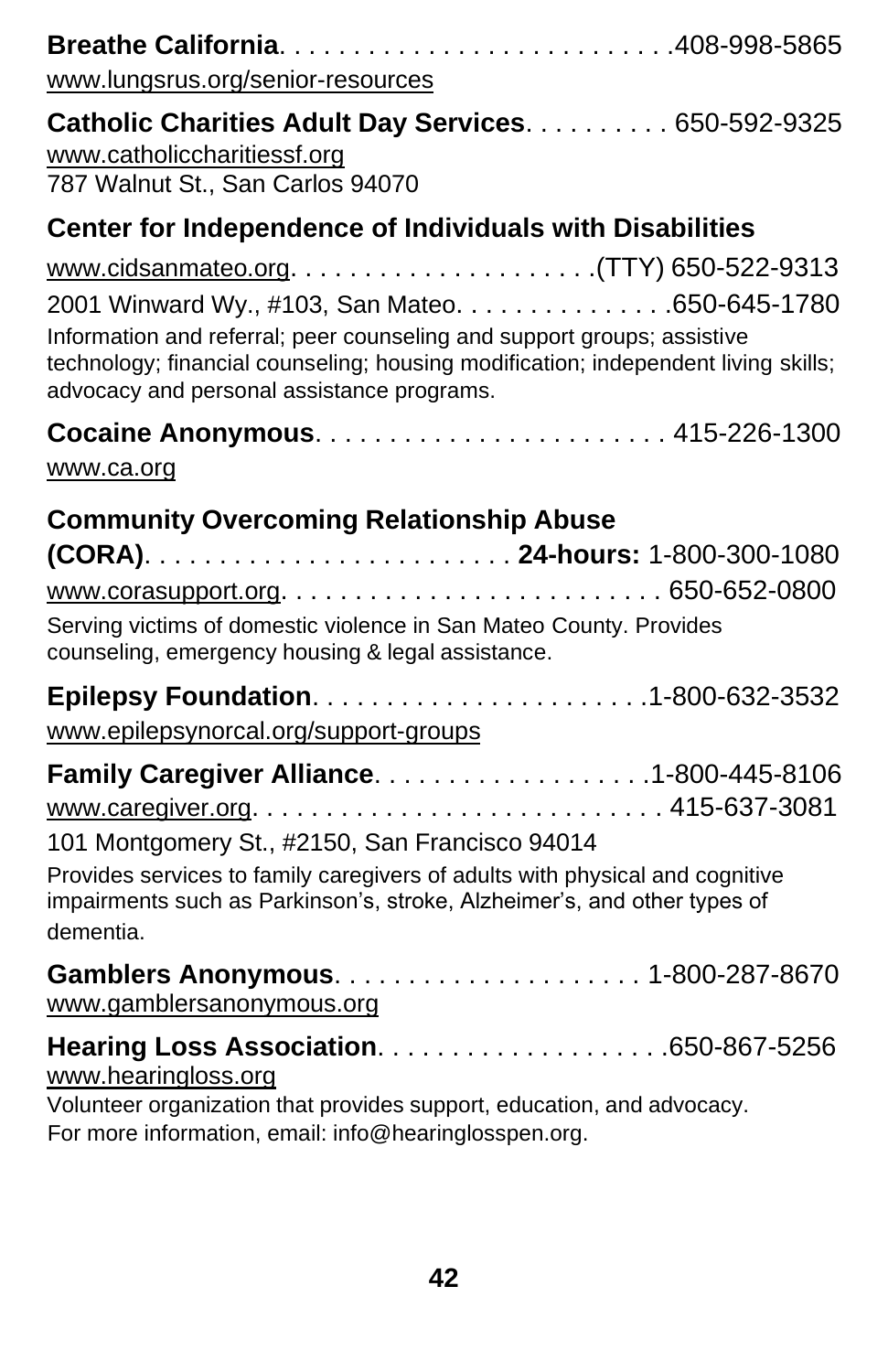| www.kara-grief.org/support-for/adults                                                                                                                                                                      |
|------------------------------------------------------------------------------------------------------------------------------------------------------------------------------------------------------------|
| Lupus Foundation of Northern California 408-954-8600<br>www.lfnc.org/online-support-groups                                                                                                                 |
| Muscular Dystrophy Association. 415-673-7500                                                                                                                                                               |
| www.mdausa.org                                                                                                                                                                                             |
| <b>National Alliance on Mental Illness of</b><br>www.namisanmateo.org/support/for-individuals-with-a-mental- health-<br>diagnosis                                                                          |
| National Kidney Foundation. 1-800-622-9010<br>www.kidney.org/treatment-support                                                                                                                             |
| National Multiple Sclerosis Society. 1-800-344-4867                                                                                                                                                        |
| www.nationalmssociety.org/Resources-Support                                                                                                                                                                |
| Neurological Support Network. 650-814-0848<br>www.brainsupportnetwork.org/support-group<br>Caregiving Support Groups dealing with Alzheimer's Disease, Parkinson's                                         |
| Disease, Lewy Body Dementia, and other neurodegenerative diseases.                                                                                                                                         |
| www.nicotine-anonymous.org/find-a-meeting                                                                                                                                                                  |
| Pacifica Stroke Association. 650-565-8485<br>www.pacificstrokeassociation.org/stroke-support-groups                                                                                                        |
| Peninsula Family Service Peer Counseling. 650-403-4300                                                                                                                                                     |
| www.peninsulafamilyservice.org/our-programs/older-adult-services<br>Trained volunteer counselors provide support to adults (55+) in English,<br>Mandarin, Spanish, Tagalog, and to the LGBTQIA+ community. |
| Vista Center for the Blind & Visually Impaired                                                                                                                                                             |
| 2500 El Camino Real, #100, Palo Alto 94306                                                                                                                                                                 |
| For the blind and visually impaired: social services; training in activities of daily<br>living, orientation, and mobility; support groups and counseling; Braille and<br>computer classes.                |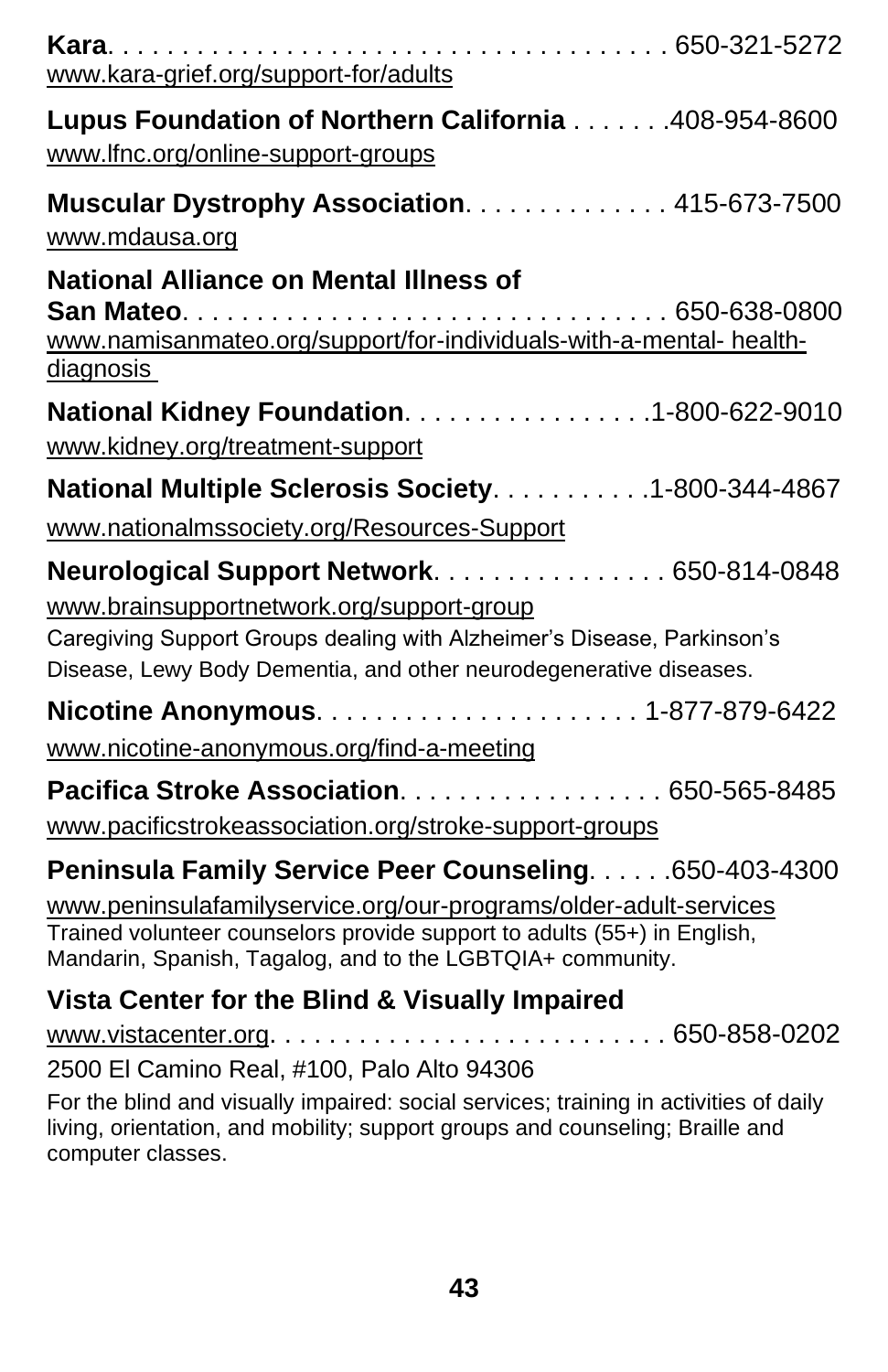# **TECHNOLOGY**

<span id="page-47-0"></span>Most libraries and many senior centers provide support and instructions helping older adults to make the best use of their smart phones, tablets, and laptops. Check your local library and senior center for details.

**AARP Senior Planet**. . . . . . . . . . . . . . . . . . . . . . . 1-888-713-3495 [www.seniorplanet.org/about/our-purpose](http://www.seniorplanet.org/about/our-purpose). . . . . . . . . . . 650-918-5570 Courses and information helping older adults use technology to learn new skills, save money, get in shape, and make new friends. Senior Planet @Avenidas, located in Palo Alto, offers tech tutoring and other courses in English and Mandarin.

### **Community Tech Network (CTN)**. . . . . . . . . . . . .1-855-983-0318

[www.communitytechnetwork.org](http://www.communitytechnetwork.org/)

Nonprofit organization seeking to eliminate the digital divide by providing digital skills training while helping learners to acquire home internet and a device.

### **GCF Global LearnFree.org**

#### [www.edu.gcfglobal.org](http://www.edu.gcfglobal.org/)

GCFLearnFree.org offers more than 200 topics, including more than 2,000 lessons, more than 1,000 videos, and more than 50 inter actives and games, completely free.

#### **Peninsula Family Service Help@Hand**. . . . . . . . . . . . . . . . . . . . . . . . . .650 403-4300 x 4328

[www.peninsulafamilyservice.org/our-programs/older-adult-services](http://www.peninsulafamilyservice.org/our-programs/older-adult-services)

Offers San Mateo County residents the opportunity to attend Get App-Y workshops, in person or virtually, to learn new technology skills and how to use APPs to improve health and wellness. Services available in English and Spanish.

### **Peninsula Volunteers, Inc.**

**Little House**. . . . . . . . . . . . . . . . . . . . . . . . . . . . . . . .650-326-2025

[www.penvol.org/littlehouse/programs/technology](http://www.penvol.org/littlehouse/programs/technology)

Offers a variety of technology classes that are affordable for seniors on a tight budget and a tech lab.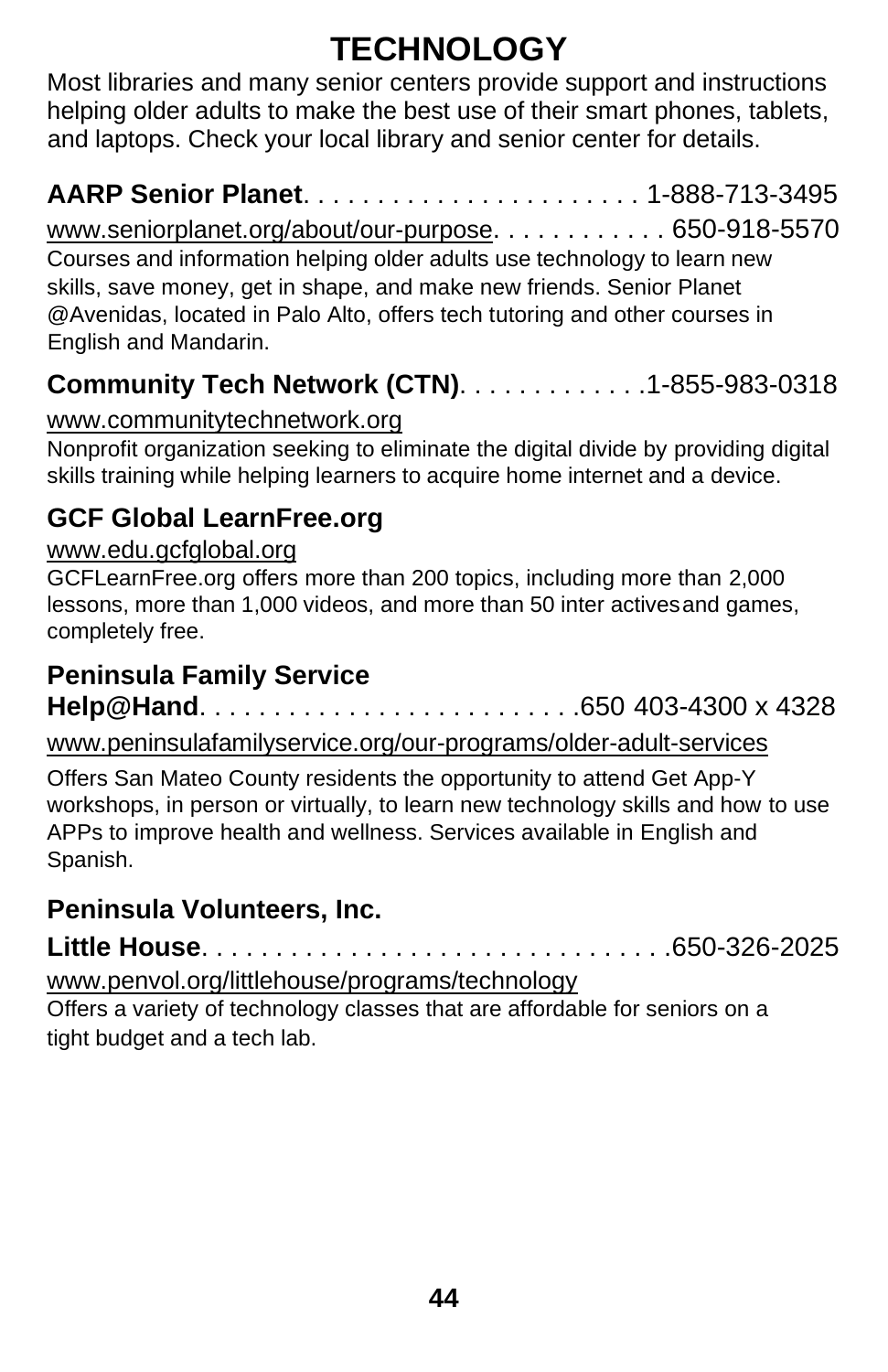# **TRANSPORTATION**

<span id="page-48-0"></span> Some programs are suspended due to the pandemic. Call each program for status of service, eligibility, fee, route and schedule details.

### **American Cancer Society Road to Recovery Helpline**

[www.cancer.org](http://www.cancer.org/). . . . . . . . . . . . . . . . . . . . . . . . . . . . . . . . . . .1-800-227-2345 Volunteer-based transportation to and from treatment centers for ambulatory cancer patients only.

#### **City of Menlo Park**. . . . . . . . . . . . . . . . . . . . . . . . . . 650-330-6770 [www.menlopark.org/shuttles](http://www.menlopark.org/shuttles)

The community shuttle services local destinations in Menlo Park. All shuttles are wheelchair accessible and have bicycle rack accommodations. Connections with services of other regional transit agencies.

**City of Pacifica Connect a Ride**. . . . . . . . . . . . . . . .650-738-7350 [www.cityofpacifica.org/dpts/pbr/senior\\_services/transportation/default.asp](http://www.cityofpacifica.org/dpts/pbr/senior_services/transportation/default.asp) Participant must be a Pacifica resident (65+). Rides must begin or end in Pacifica. All locations within the City of Pacifica, to / from Colma Bart Station and rides to / from hospitals between Daly City and Burlingame.

#### **City of San Mateo Get Around**. . . . . . . . . . . . . . . . .650-522-7490 [www.cityofsanmateo.org/3795/Get-Around-Senior-Rides-Program](http://www.cityofsanmateo.org/3795/Get-Around-Senior-Rides-Program)

San Mateo residents (60+) Provides up to 8 one-way or 4 round-trip trips per month for \$5 @ one-way ride (\$2.00 per ride if the Recreation Fee Assistance Scholarship is approved.) On demand, 24/7 service. Register in person or by mail: 2645 Alameda de las Pulgas, San Mateo CA 94403.

**Friends in Service to Humanity (FISH)**. . . . . . . . . .650-593-1288 Rides to medical appointments Mon.-Fri. 9am-4pm. Requires 4 business days' notice in advance. Serves residents of Belmont, San Carlos & Redwood City.

#### **Peninsula Family Services (PFS) Got Wheels**. . . . . . . . . . . . . . . . . . . . . . . . . . 650-403-4300 x 4329

[www.peninsulafamilyservice.org/our-programs/older-adult-s](http://www.peninsulafamilyservice.org/our-programs/older-adult-)ervices Provides up to 6 taxi rides for \$5 @ one-way ride point-to-point in Daly City, Colma, Brisbane, South San Francisco, San Bruno, Millbrae, Burlingame, Hillsborough, Half Moon Bay, El Granada, Moss Beach, and Montara residents (70+).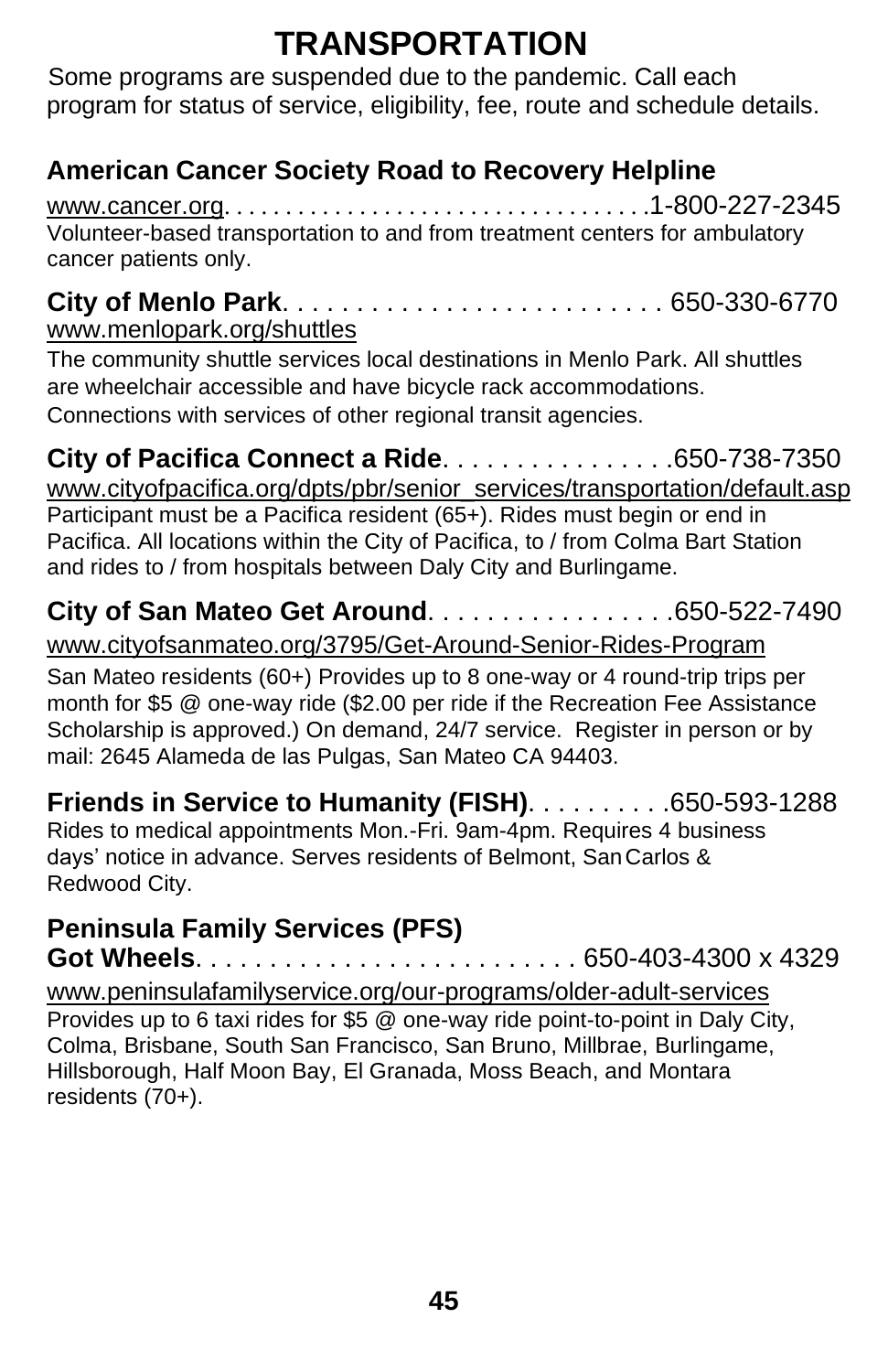#### **Peninsula Jewish Community Center (PJCC) Get Up & Go**. . . . . . . . . . . . . . . . . . . . . . . . . . . . . . 650-378-2750

#### [www.pjcc.org](http://www.pjcc.org/)

A family-oriented community center that enables non-driving older adults (50+) to get to medical, dental appointments, or food shopping. Advance registration required. Available Mon.-Fri. Free service!

#### **Peninsula Volunteers, Inc. Little House**

**Lyft Partnership**. . . . . . . . . . . . . . . . . . . . . . . . . . . . 650-272-5040 [www.penvol.org/littlehouse/transportation](http://www.penvol.org/littlehouse/transportation/)

Provides Lyft rides between your residence and Little House, the doctor or dentist, grocery stores, and pharmacies between 9 am-4 pm for \$5 to \$9 one way, depending on zones. Serving East Palo Alto, Palo Alto, Stanford, Portola Valley, Menlo Park, Redwood City, Atherton, Woodside, San Carlos, Belmont, Foster City, and parts of San Mateo. Registration required.

### **San Mateo County Transit District (SamTrans)**

**Redi-Wheels and RediCoast**. . . . . . . . . . . . . . . . .1-800-660-4287 [www.samtrans.com](http://www.samtrans.com/). . . . . . . . . . . . . . . . . . . . . . .(TTY) 650-508-6448 Curb-to-curb paratransit service for people whose disabilities prevent them from riding accessible San Trans busses. Call for certification information. Redi-Wheels serves San Mateo County except for the coast south of Pacifica; RediCoast serves the Coastside.

#### **South City Shuttle**. . . . . . . . . . . . . . . . . . . . . . . . . .650-877-8550

[www.ssf.net/services/free-south-city-shuttle](http://www.ssf.net/services/free-south-city-shuttle)

Free shuttle around South San Francisco, with trips to local stores, senior center, libraries, city hall, and parks. The connects with SamTrans and BART.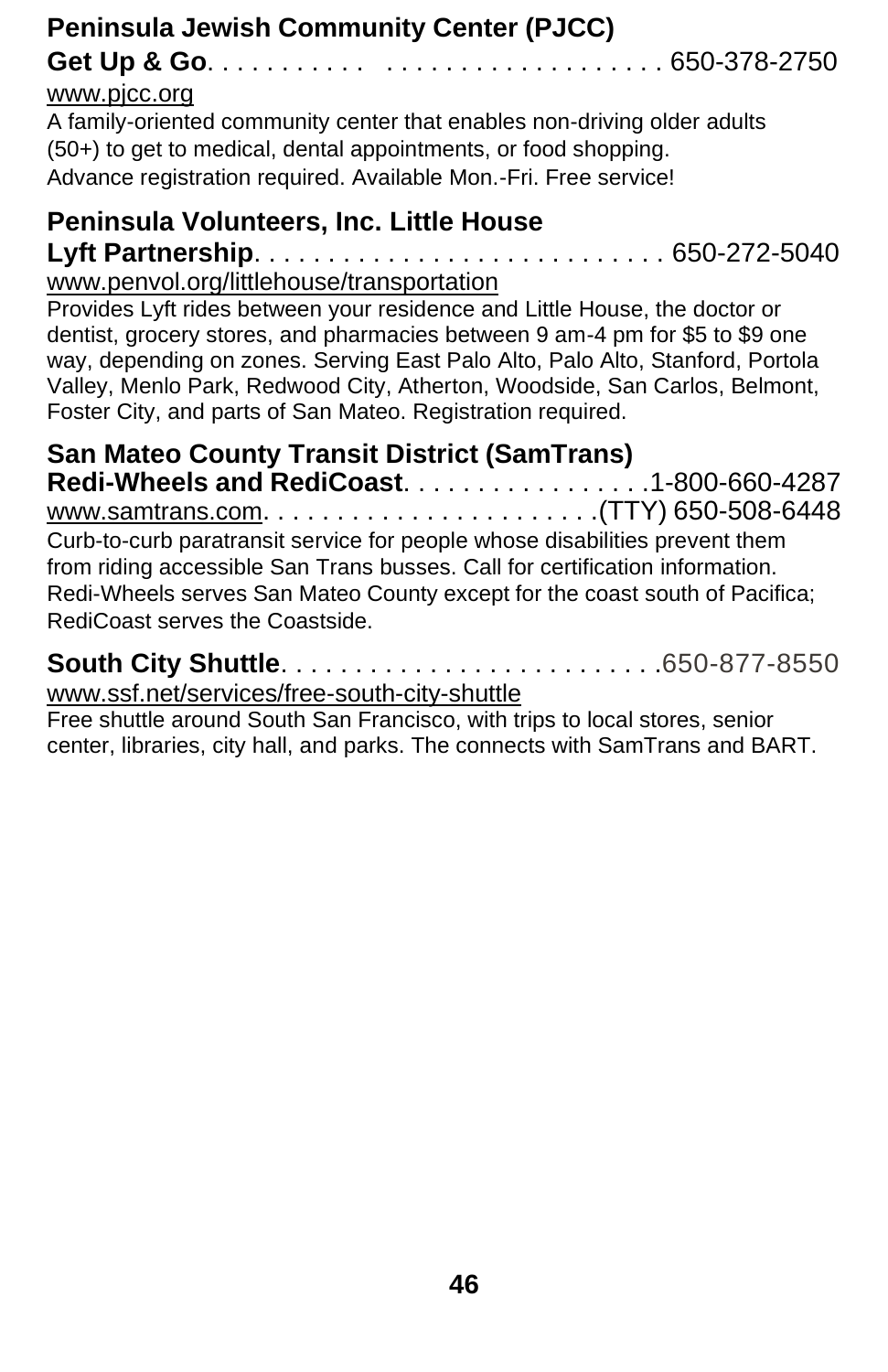### **OTHER TRANSPORTATION SERVICES**

Some agencies provide transportation services related only to their programs. Call each service for eligibility, fee, route and schedule details.

| <b>Belmont Twin Pines Senior &amp; Community Center</b><br>20 Twin Pines Ln., Belmont 94002                                                    |  |
|------------------------------------------------------------------------------------------------------------------------------------------------|--|
| Catholic Charities Adult Day Services. 650-592-9325<br>www.catholiccharitiessf.org                                                             |  |
| Coastside Adult Day Health Center. 650-726-5067<br>www.coastsideadultdayhealth.org                                                             |  |
| East Palo Alto Senior Center650-853-3149                                                                                                       |  |
| www.menlopark.org<br>110 Terminal Ave., Menlo Park 94025                                                                                       |  |
| www.cityofpacifica.org<br>540 Crespi Dr., Pacifica 94044                                                                                       |  |
| Peninsula Volunteers, Inc.<br>Rosener House Adult Day Services. 650-322-0126<br>www.penvol.org/rosenerhouse<br>500 Arbor Rd., Menlo Park 94025 |  |
| Roberta Cerri Teglia Center<br>(formerly Magnolia Center) 650-829-3820<br>www.ssf.net<br>601 Grand Ave., South San Francisco 94080             |  |
|                                                                                                                                                |  |
| www.sanbruno.ca.gov<br>1555 Crystal Springs Rd., San Bruno 94066                                                                               |  |
|                                                                                                                                                |  |
| www.seniorcoastsiders.org<br>925 Main St., Half Moon Bay 94019                                                                                 |  |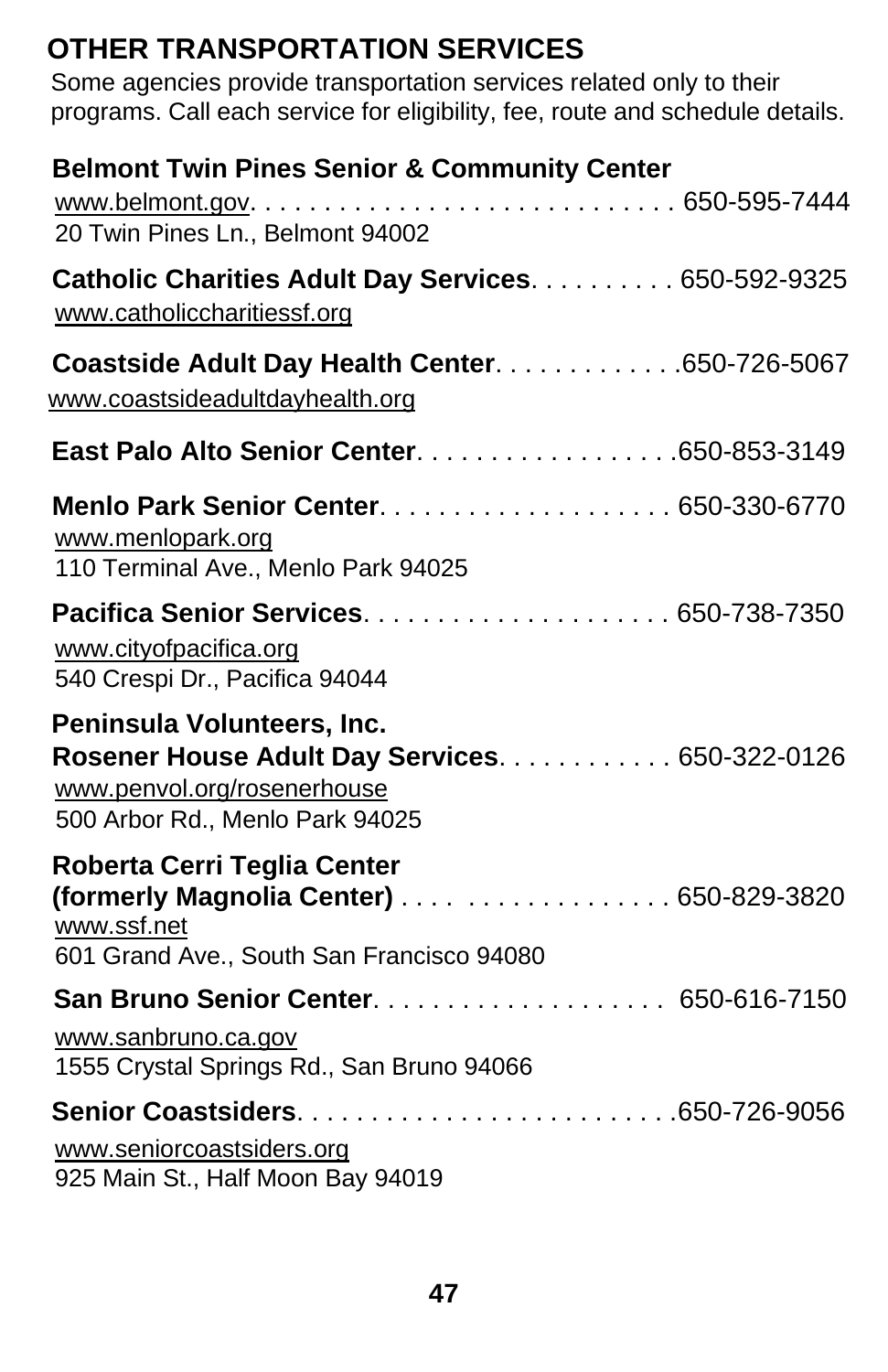# **TRANSPORTATION RESOURCES**

Call each program for status of service, eligibility, fee, route and schedule details.

### **AARP Driver Safety Classes**. . . . . . . . . . . . . . . . .1-888-227-7669

#### [www.aarp.org/drive](http://www.aarp.org/drive)

Nation's largest classroom and online driver safety course and is designed especially for drivers (50+).

#### **California Highway Patrol (CHP)** . . . . . . . . . . . . . . 650-363-4570 **Age Well-Drive Smart Older Driver Traffic Safety Seminars**

[www.chp.ca.gov/programs-services/programs/age-well-drive-smart](http://www.chp.ca.gov/programs-services/programs/age-well-drive-smart) Provides the highest level of safety, service and security by addressing older drivers safety / mobility. Seminar topics include: myths about olderdrivers; compensating for age related changes; "Tune Up" your driving skills; rules of the road; safe driving tips and transportation alternatives.

# **Clipper Card**. . . . . . . . . . . . . . . . . . . . . . . . . . . . . 1-877-878-8883

#### [www.clippercard.com/ClipperWeb/discounts](http://www.clippercard.com/ClipperWeb/discounts.html)

Senior Clipper Cards (65+) provide discounts on public transportation in the Bay Area including BART, Caltrain, and SamTrans.

### **Department of Motor Vehicles (DMV)**. . . . . . . . . 1-800-777-0133

[www.dmv.ca.gov](http://www.dmv.ca.gov/). . . . . . . . . . . . . . . . . . . . . . . (TTY) 1-800-368-4327

#### **Identification Placard for the Disabled**

People who are mobility impaired may apply for a placard to hang from the rear view mirror of the car in which they are riding. They will allow parking in specially designated parking spaces. Call Department of Motor Vehicles for application and physician's certification.

**Mobility Ambassadors**. . . . . . . . . . . . . . . . . . . . . . .650-508-6362

#### [www.samtrans.com/Planning/Strategic\\_Development/Mobility\\_Ambassad](http://www.samtrans.com/Planning/Strategic_Development/Mobility_Ambassador_Program.html) [or\\_Program](http://www.samtrans.com/Planning/Strategic_Development/Mobility_Ambassador_Program.html)

Mobility Ambassador are volunteers who help older adults and adults with disabilities become familiar with their transportation options.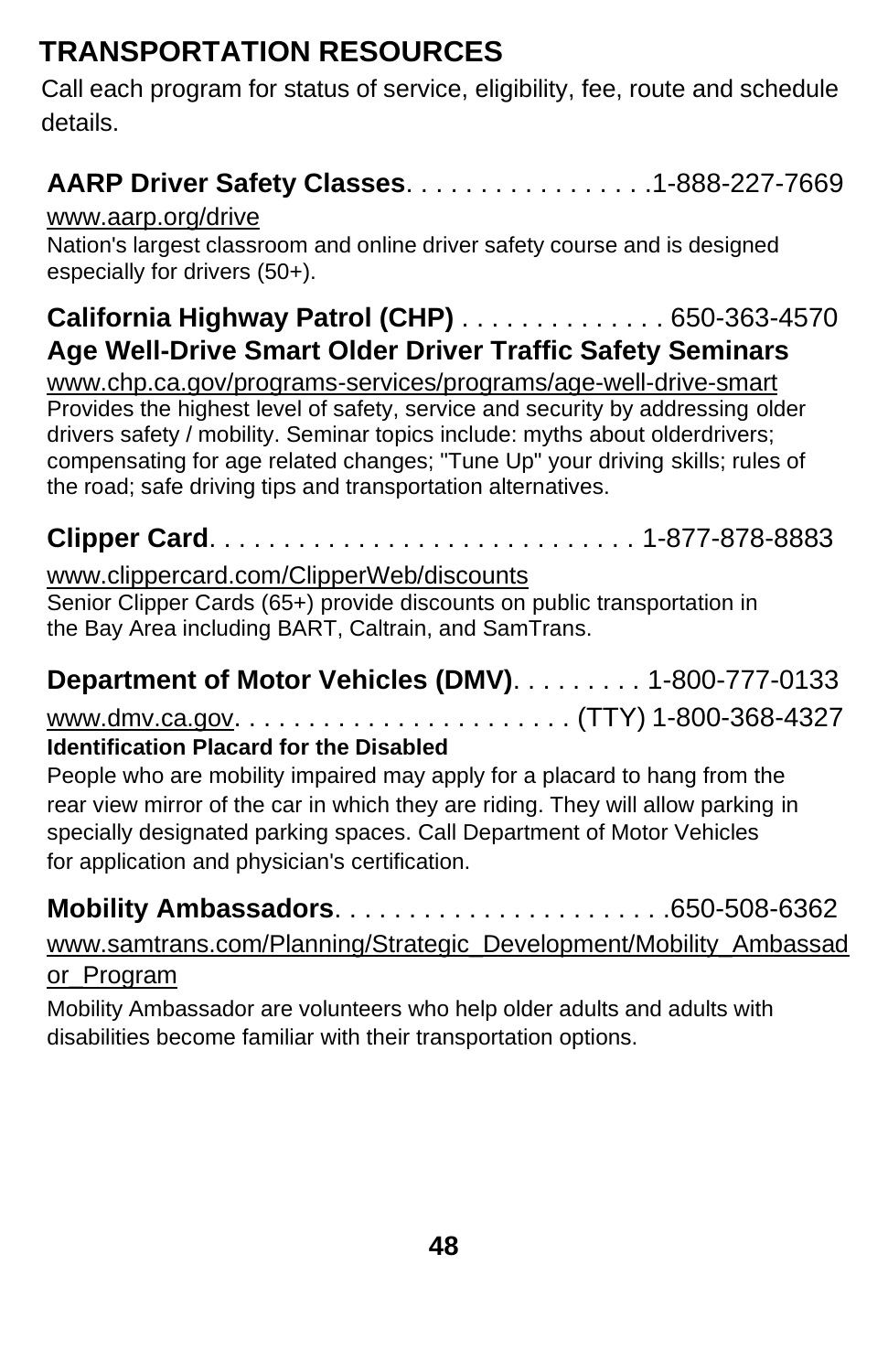### **Senior Mobility Guide**. . . . . . . . . . . . . . . . . . . . . . 1-800-660-4287

#### [www.peninsularides.com](http://www.peninsularides.com/)

Provides information about transportation options for older people in San Mateo County. The Guide includes information about driver safety, shuttles, public transportation, walking, and other mobility topics.

#### **Senior Ombudsman Program**. . . . . . . . . . . . . . . . . 510-563-8998

The DMV has established a unit that assists older adults at risk of losing their licenses. Their small staff also provides outreach on issues facing older drivers, and talks to family members about how best to approach parents when driving becomes too dangerous. Additionally, they advocate for older adults who may wrongly have had their driver's licenses removed.

# **VACCINATIONS & COVID-19 TESTING**

COVID-19 information frequently changes and websites are updated often. The following government sponsored services provide up-todate data and advice.

| California COVID-19 Hotline. 1-833-422-4255<br>www.covid19.ca.gov/get-local-information                                                                                                                                               |
|---------------------------------------------------------------------------------------------------------------------------------------------------------------------------------------------------------------------------------------|
| <b>Centers for Disease Control and Prevention1-800-232-4636</b><br>www.cdc.gov/coronavirus/2019-ncov/vaccines/index<br>Information about COVID-19 & flu vaccines. Help is available in English,<br>Spanish, and many other languages. |
| www.smchealth.org/coronavirus                                                                                                                                                                                                         |
| San Mateo County COVID-19 Testing. 211 or 1-800-273-6222<br>www.smcgov.org/testing                                                                                                                                                    |
| <b>San Mateo County COVID-19</b>                                                                                                                                                                                                      |
| www.smchealth.org/covid-19-vaccination-program-overview                                                                                                                                                                               |

### **San Mateo County Vaccination programs (general)**

| Flu shots for home-bound patients. 1-800-675-8437 |  |
|---------------------------------------------------|--|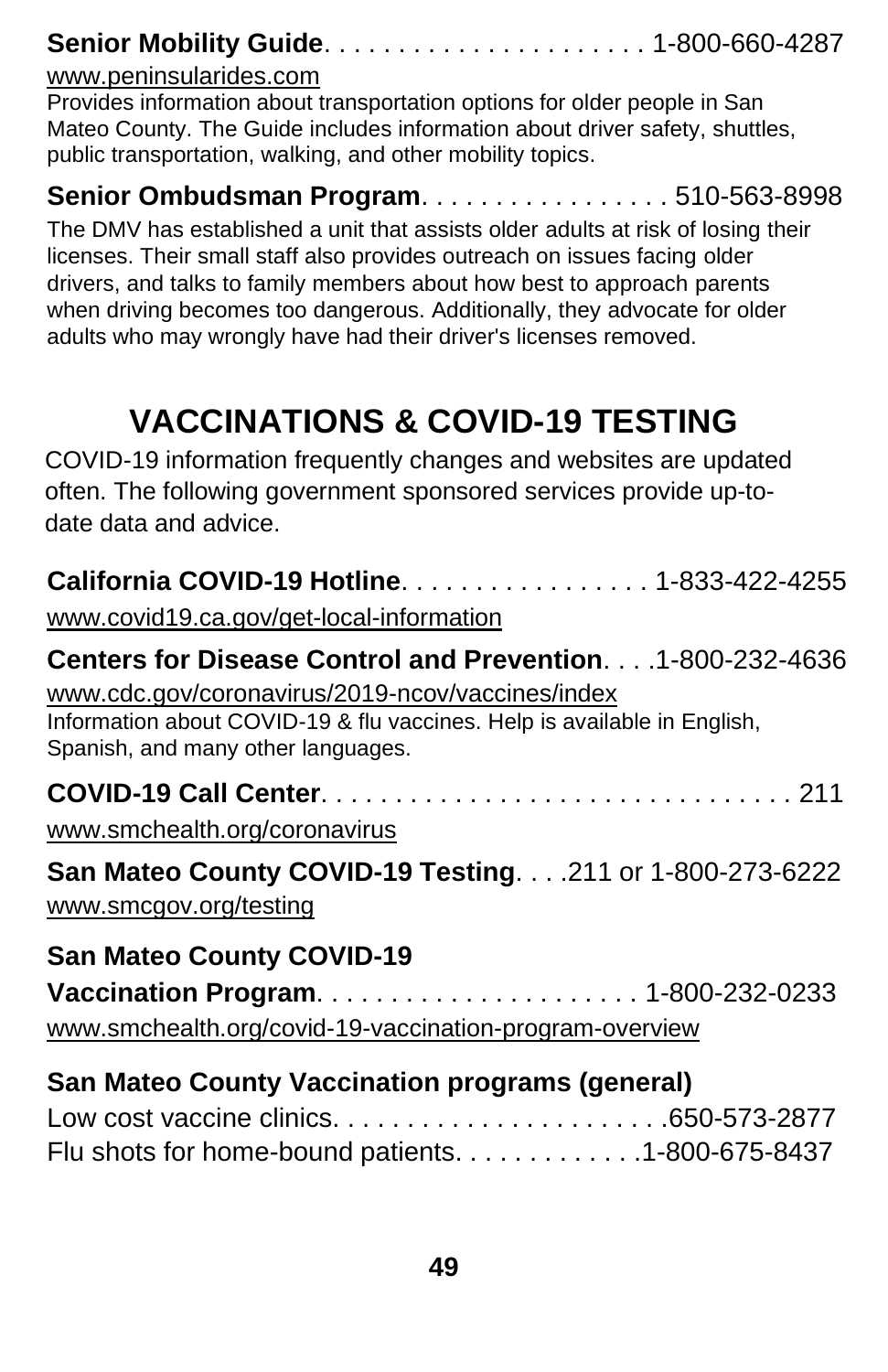# **VILLAGES**

<span id="page-53-0"></span>"Villages" are virtual communities of neighbors helping neighbors. They are nonprofit membership organizations, largely run by volunteers. The goal is to make it possible for older adults to continue living in their own homes and communities as they age, by providing services such as transportation, technology assistance, and minor home repairs. The Village programs emphasize home safety, healthy living, and social interaction. Members pay dues to belong to the Village, and there are typically a number of different levels of membership that can be seen on the website for each Village listed below. Financial assistance is often available for those with lower income levels.

| www.avenidas.helpfulvillage.com                                                                                                                         |  |
|---------------------------------------------------------------------------------------------------------------------------------------------------------|--|
| 450 Bryant St., Palo Alto 94301                                                                                                                         |  |
| Serving Palo Alto and surrounding communities.                                                                                                          |  |
| Brisbane Village Helping Hands. 415-508-2185<br>www.brisbanevillage.org<br>Serving residents of Brisbane.                                               |  |
|                                                                                                                                                         |  |
| www.fostercityvillage.org                                                                                                                               |  |
| Community Center - 1000 E. Hillsdale Blvd., Foster City 94404<br>Serving residents in the 94404 ZIP Code.                                               |  |
| Villages of San Mateo County is the umbrella 501(c)(3) nonprofit<br>organization for three local Villages in San Mateo County.<br>www.villagesofsmc.org |  |
|                                                                                                                                                         |  |
| PO Box 813, San Carlos 94070<br>Serving San Mateo, Burlingame, and Hillsborough.                                                                        |  |
| 2.<br>PO Box 813, San Carlos 94070                                                                                                                      |  |
| Serving Belmont, San Carlos, and Redwood City.                                                                                                          |  |
|                                                                                                                                                         |  |
| PO Box 1595, El Granada 94018<br>Serving the area from Pescadero to Pacifica.                                                                           |  |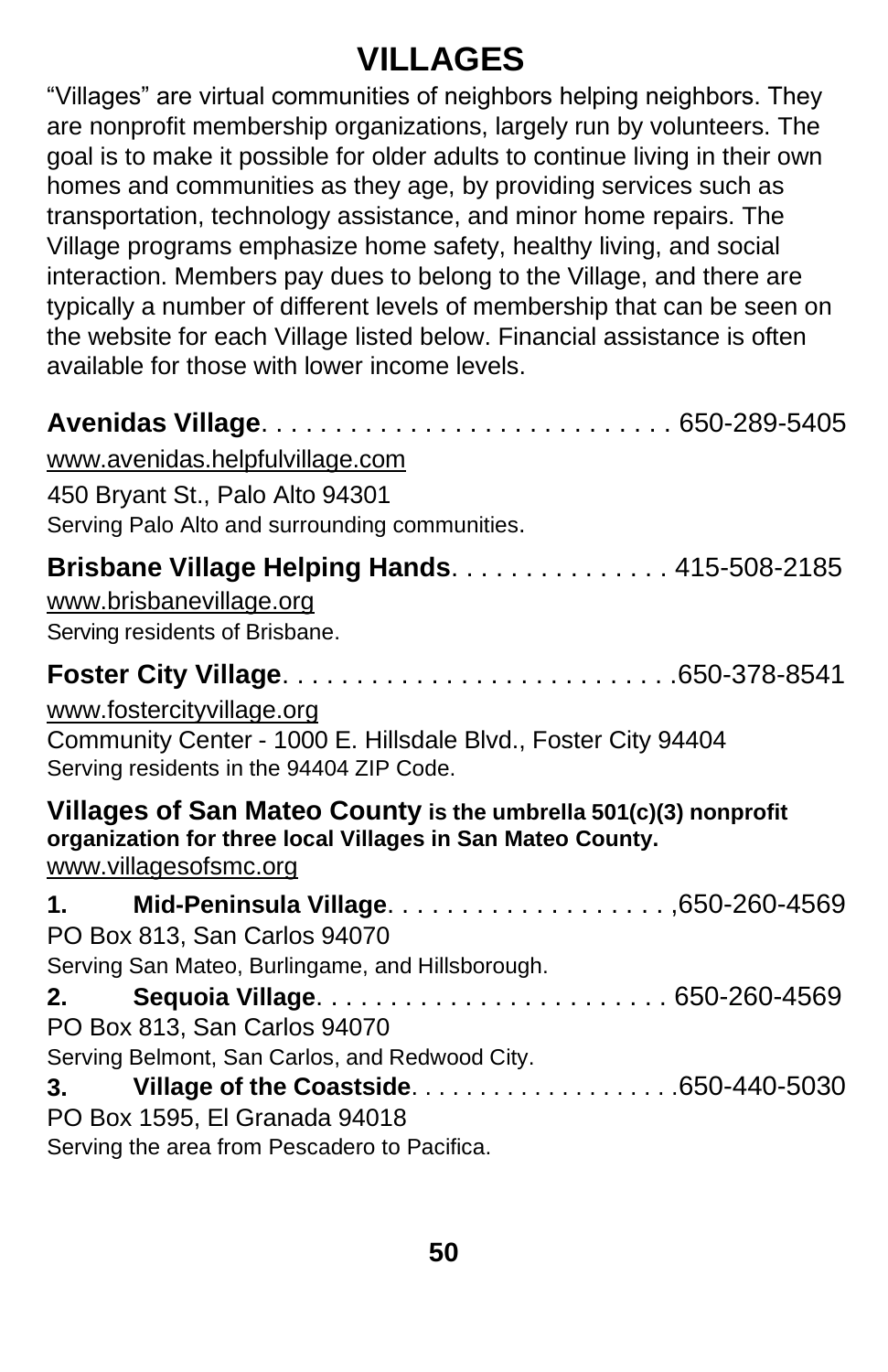# **VOLUNTEER SERVICES**

<span id="page-54-0"></span>Below is a list of organizations that focus - at least a significant portion of their work - on connecting individuals with volunteer opportunities. Many of the organizations listed throughout this resource guide also rely on volunteers. If there is an organization that focuses on a cause that aligns with your interests, call them to inquire about any volunteer opportunities they may have. Many senior centers, libraries, hospitals and schools also coordinate volunteer services in their communities.

### **AmeriCorps Seniors**

[www.americorps.gov/serve/americorps-seniors](http://www.americorps.gov/serve/americorps-seniors) Volunteers (55+) serve with organizations dedicated to helping others.

**City of San Mateo Get Connected**. . . . . . . . . . . . . . 650-522-7277 [www.cityofsanmateo.org/2309/Volunteer-Opportunities](http://www.cityofsanmateo.org/2309/Volunteer-Opportunities)

**Create the Good**. . . . . . . . . . . . . . . . . . . . . . . . . . .1-866-740-7719 [www.createthegood.org](http://www.createthegood.org/)

ARRP program that connects to volunteer opportunities.

### **Engage**

#### [www.engage.pointsoflight.org](http://www.engage.pointsoflight.org/)

A new website for creating, sharing, and participating in volunteering opportunities.

### **Hands On Bay Area**. . . . . . . . . . . . . . . . . . . . . . . . . 415-541-9616

[www.handsonbayarea.org](http://www.handsonbayarea.org/)

Connects people with high-quality volunteer projects through their extensive network of local nonprofits and schools in need.

### **Veterans Administration Health Care System** . . . 650-858-3903

[www.va.gov/palo-alto-health-care/work-with-us/volunteer-or-](http://www.va.gov/palo-alto-health-care/work-with-us/volunteer-or-)

donate/#become-a-volunteer

#### 3801 Miranda Ave., Palo Alto 94304 Volunteers may help at the info desk, with shuttle cart driving and / or other tasks depending on needs.

#### **Volunteer Match**. . . . . . . . . . . . . . . . . . . . . . . . . . . .415-241-6868

#### [www.volunteermatch.org](http://www.volunteermatch.org/)

Website that connects people with volunteer opportunities at local organizations and causes.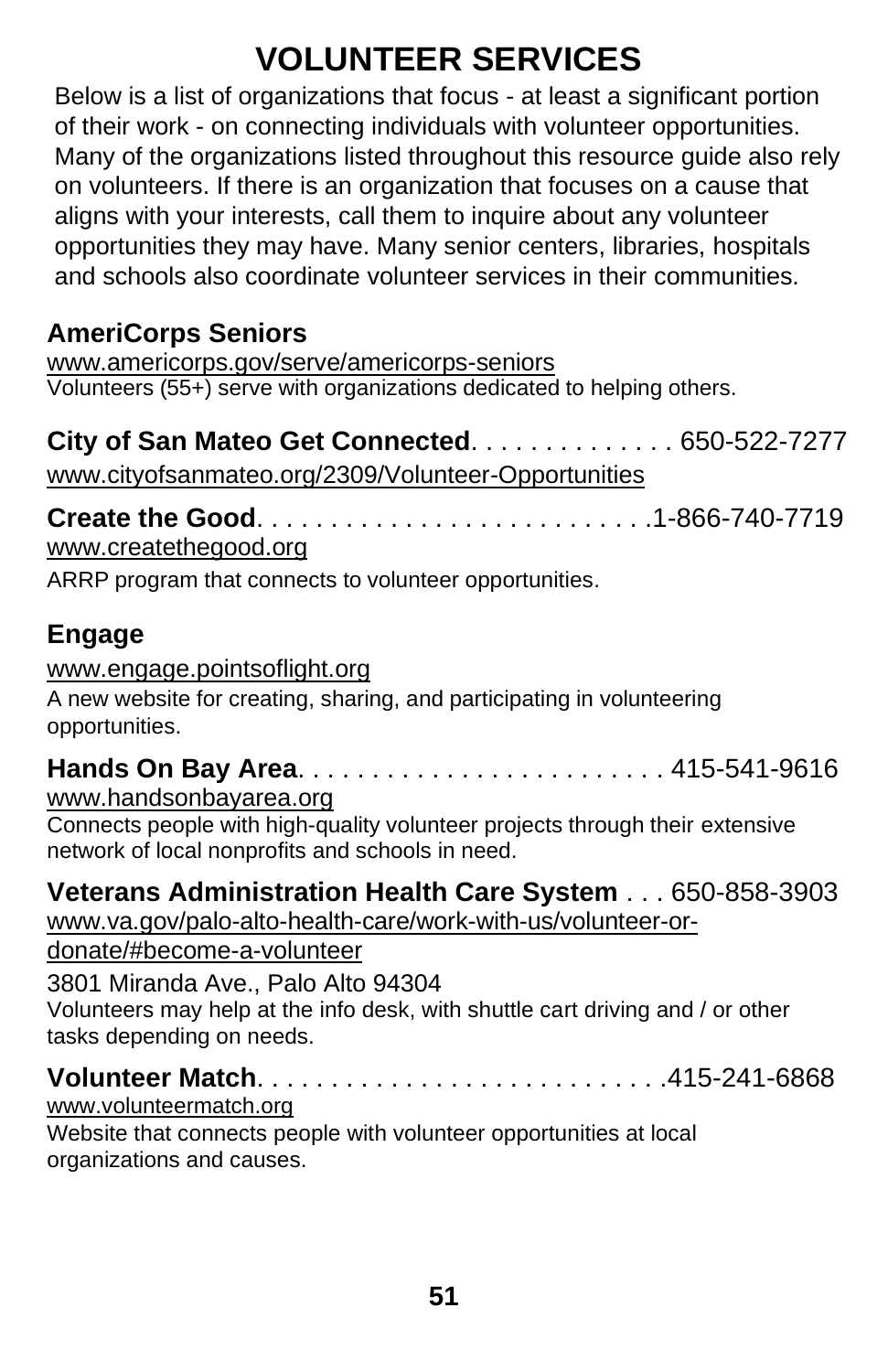# **Acknowledgements**

**San Mateo County Board of Supervisors**

**San Mateo County Commission on Aging**

### **San Mateo CountyHealth System Aging and Adult Services Division**

**Commission on Aging Resource Access Committee**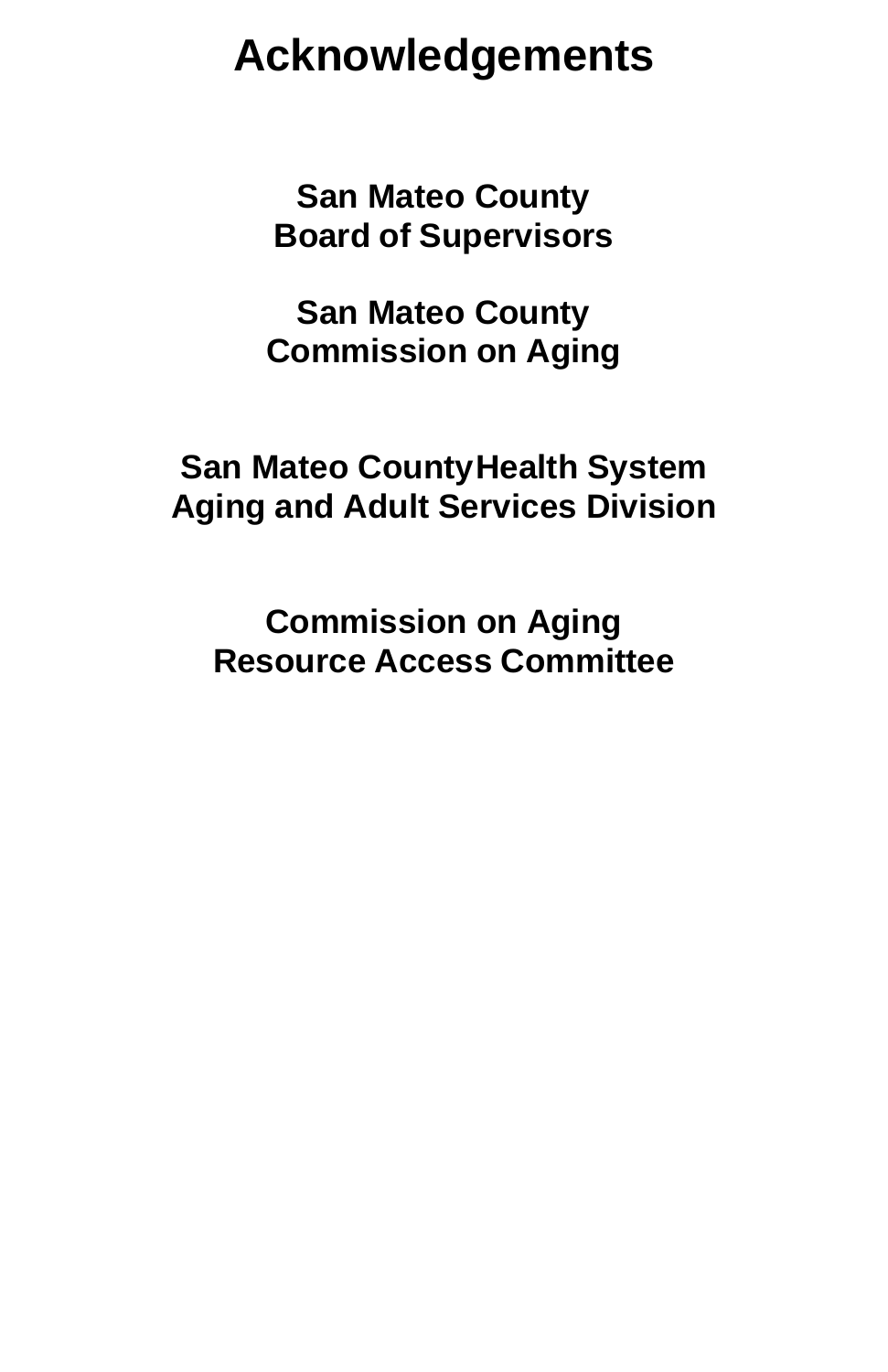### Please email **Lindsey Joyner @ [ljoyner@smcgov.org](mailto:ljoyner@smcgov.org)**

at San Mateo County Aging and Adult Services to request printed copies in English, Spanish, or Chinese.

For PDF versions of the *Help at Home* online: **[www.smchealth.org/helpathome](http://www.smchealth.org/helpathome)**

or

#### **[www.sanmateo.networkofcare.org/aging](http://www.sanmateo.networkofcare.org/aging)**

**Current as of April 2022**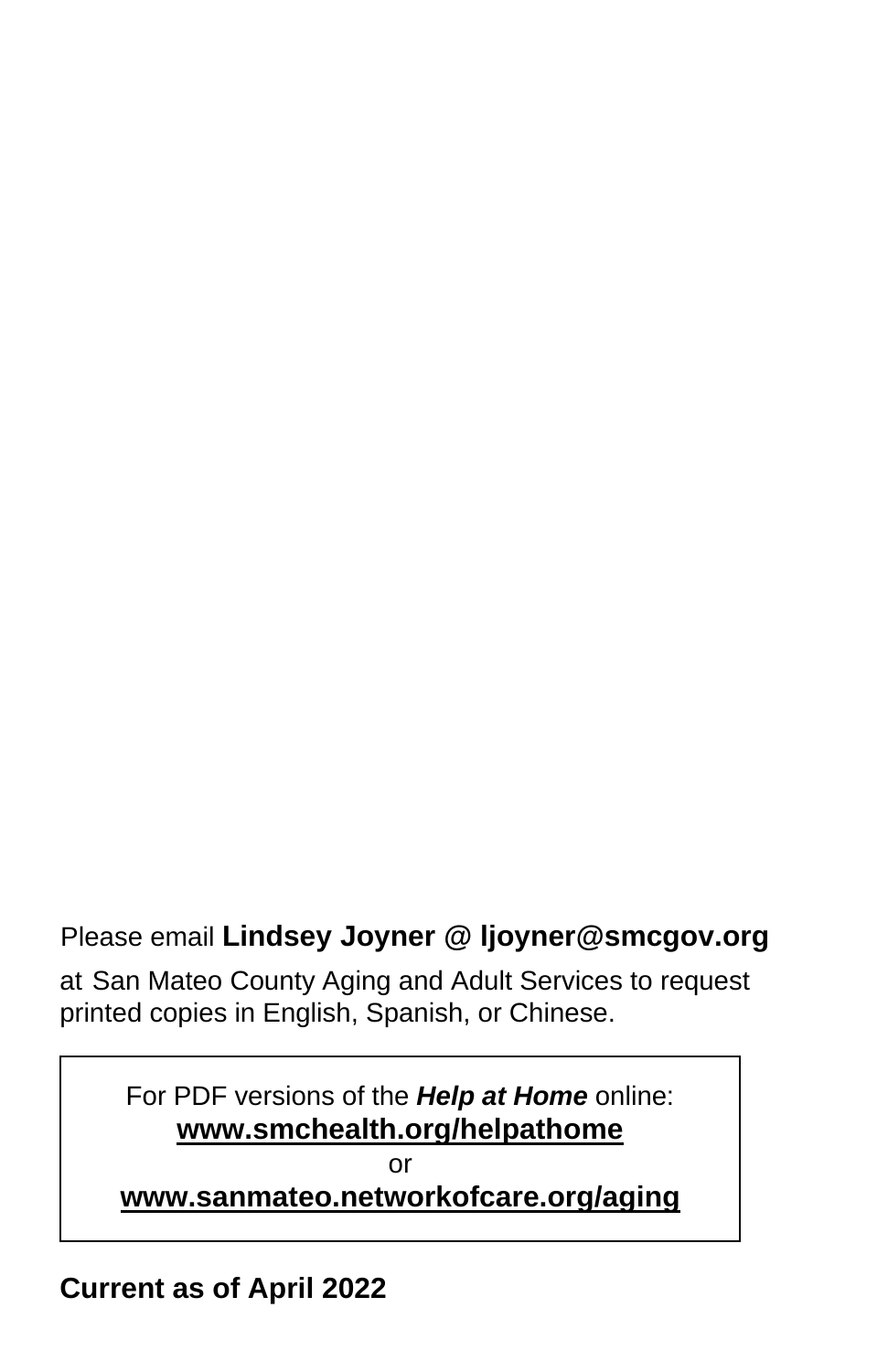# **INDEX**

| A                                                            |  |
|--------------------------------------------------------------|--|
|                                                              |  |
|                                                              |  |
|                                                              |  |
|                                                              |  |
|                                                              |  |
|                                                              |  |
| Age Well-Drive Smart Older Driver Traffic Safety Seminars 43 |  |
| Aging & Adult Services…………………………………………………………………3             |  |
|                                                              |  |
|                                                              |  |
|                                                              |  |
|                                                              |  |
|                                                              |  |
|                                                              |  |
| American Cancer Society Road to Recovery Helpline 41, 45     |  |
|                                                              |  |
|                                                              |  |
|                                                              |  |
|                                                              |  |
|                                                              |  |
|                                                              |  |
|                                                              |  |

### $\mathbf B$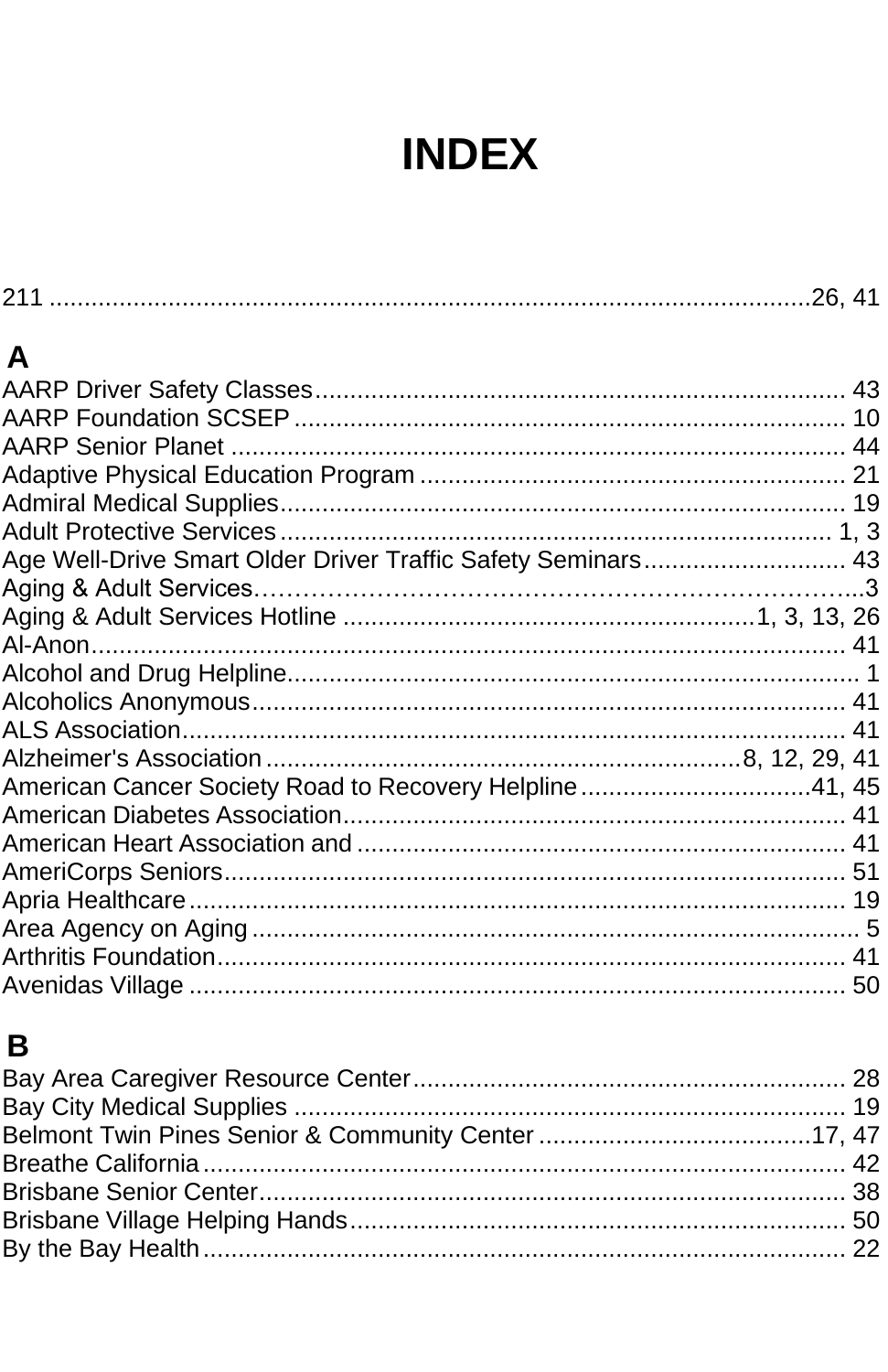# $\mathbf C$

| Center for Independence of Individuals with Disabilities19, 26, 42 |  |
|--------------------------------------------------------------------|--|
|                                                                    |  |
|                                                                    |  |
|                                                                    |  |
|                                                                    |  |
|                                                                    |  |
|                                                                    |  |
|                                                                    |  |
|                                                                    |  |
|                                                                    |  |
|                                                                    |  |
|                                                                    |  |
|                                                                    |  |
|                                                                    |  |
| Community Overcoming Relationship Abuse (CORA)1, 28, 29, 42        |  |
|                                                                    |  |
|                                                                    |  |
|                                                                    |  |
|                                                                    |  |

### D

| Daly City Partnership Healthy Aging Response Team (HART) 26 |  |
|-------------------------------------------------------------|--|
|                                                             |  |
|                                                             |  |
|                                                             |  |
|                                                             |  |
|                                                             |  |
|                                                             |  |
|                                                             |  |
|                                                             |  |
|                                                             |  |
|                                                             |  |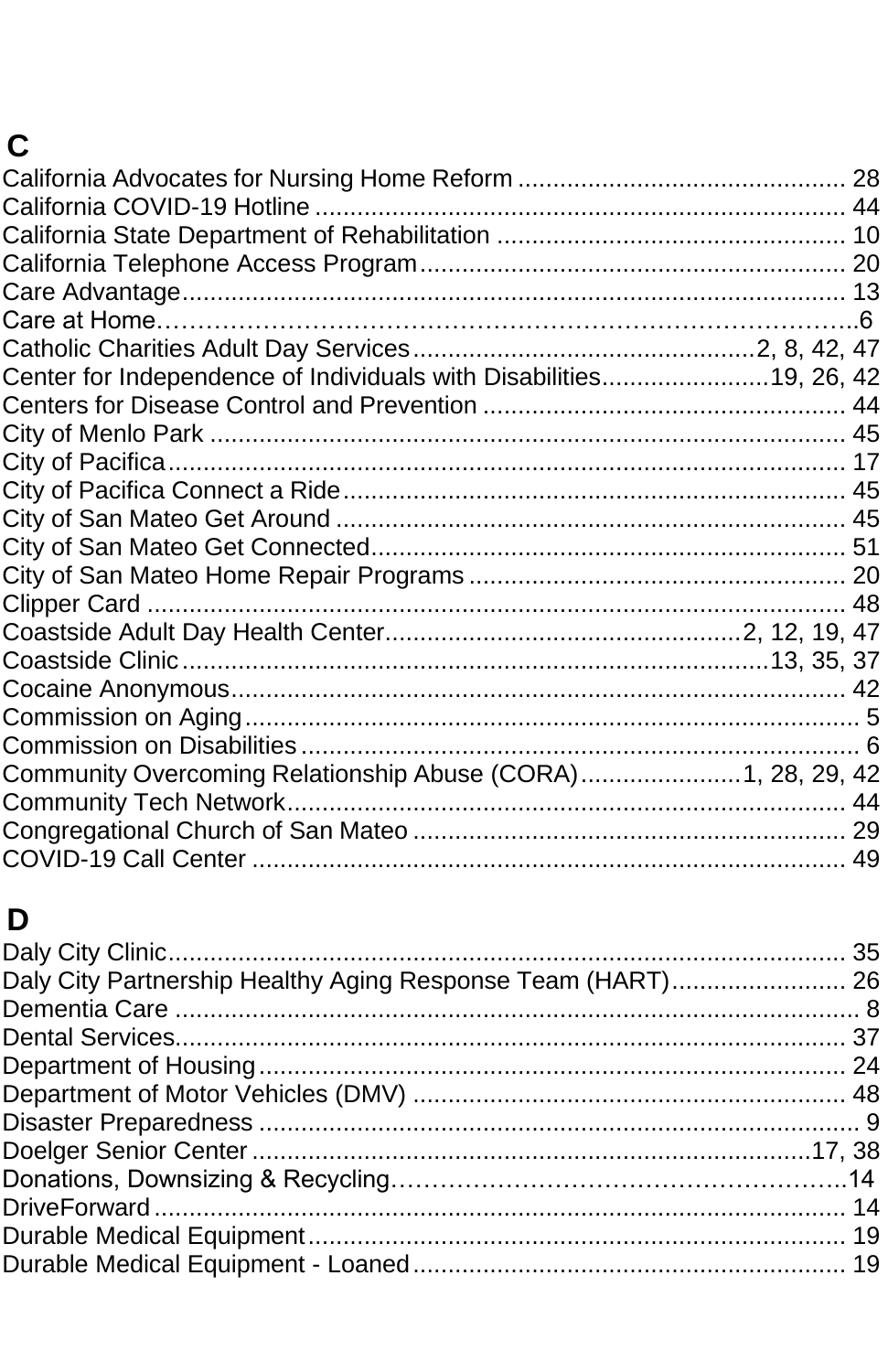# $\mathsf E$

### $\mathsf F$

# G

# $\overline{\mathsf{H}}$

| Health Insurance Counseling Advocacy Program (HICAP)  13 |  |
|----------------------------------------------------------|--|
|                                                          |  |
|                                                          |  |
|                                                          |  |
|                                                          |  |
|                                                          |  |
|                                                          |  |
|                                                          |  |
|                                                          |  |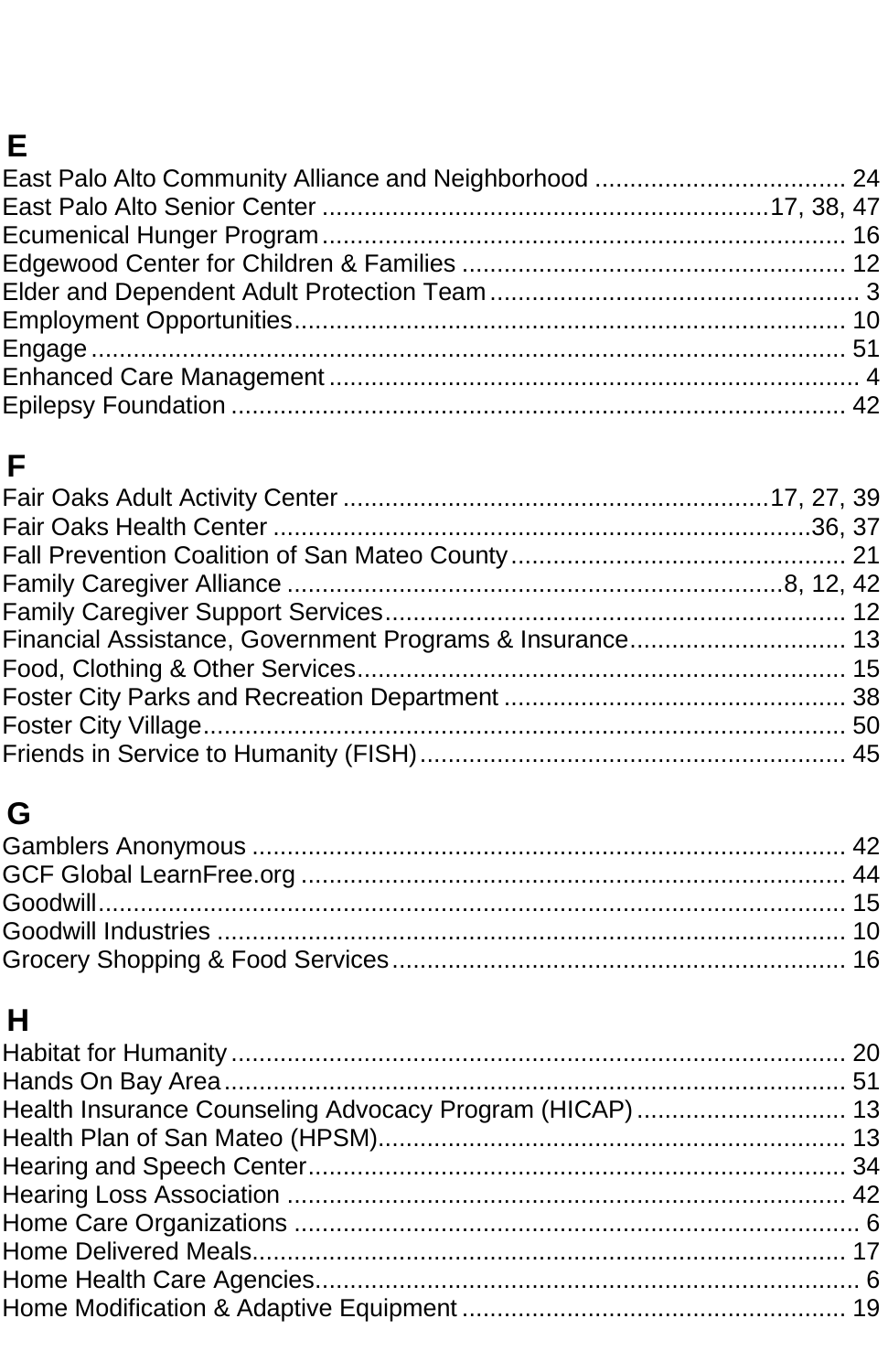# $\overline{\mathbf{I}}$

# $\overline{\mathsf{J}}$

| Job |  |  |
|-----|--|--|
|-----|--|--|

# $\overline{\mathsf{K}}$

# L

| Lesbian, Gay, Bisexual & Trangender Community Services  29 |  |
|------------------------------------------------------------|--|
|                                                            |  |
|                                                            |  |
|                                                            |  |
|                                                            |  |
|                                                            |  |
|                                                            |  |
|                                                            |  |
|                                                            |  |
|                                                            |  |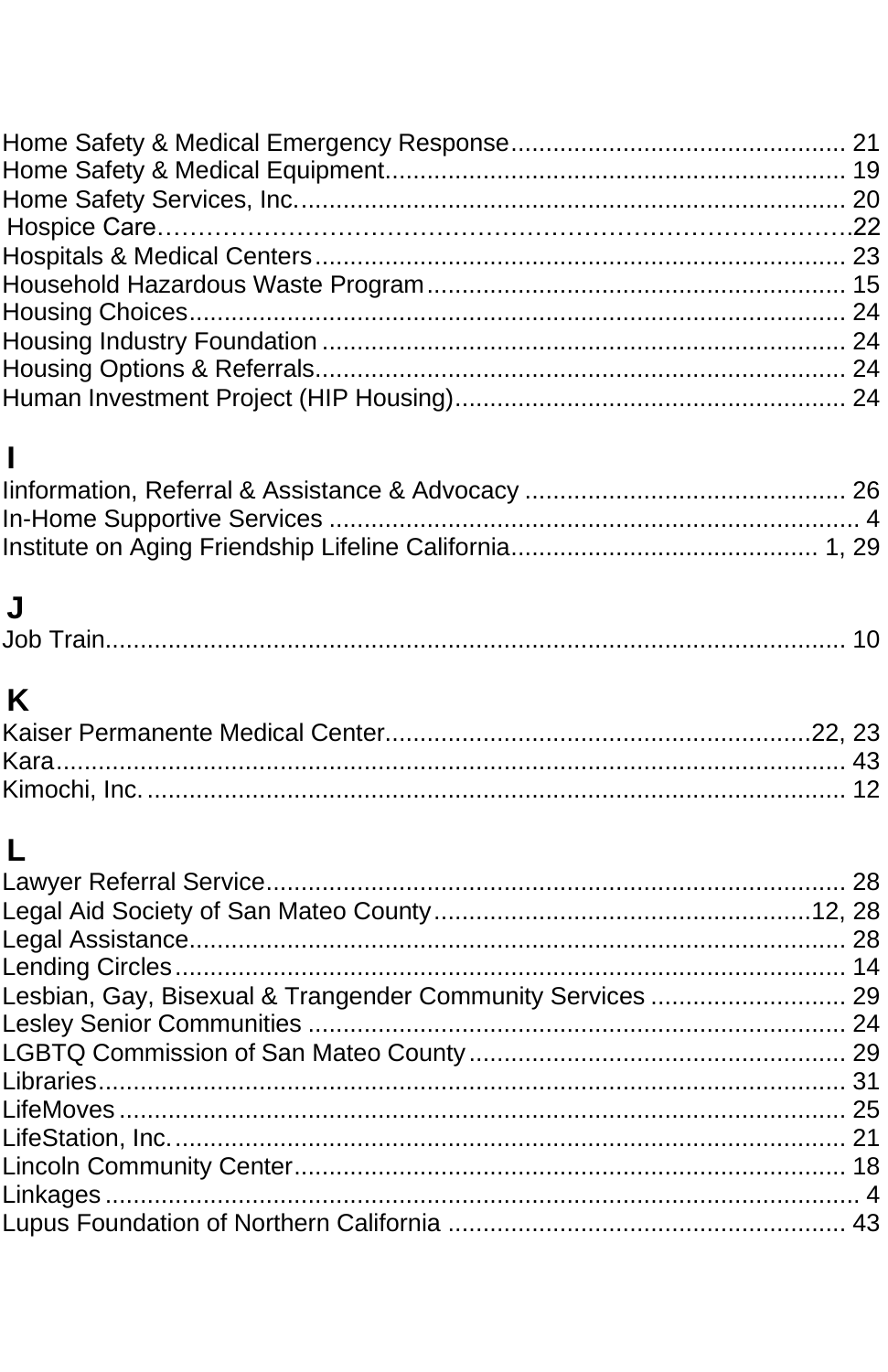### $\mathsf{M}% _{T}=\mathsf{M}_{T}\!\left( a,b\right) ,\ \mathsf{M}_{T}=\mathsf{M}_{T}$

# $\overline{\mathsf{N}}$

# $\mathbf O$

### $\mathsf{P}$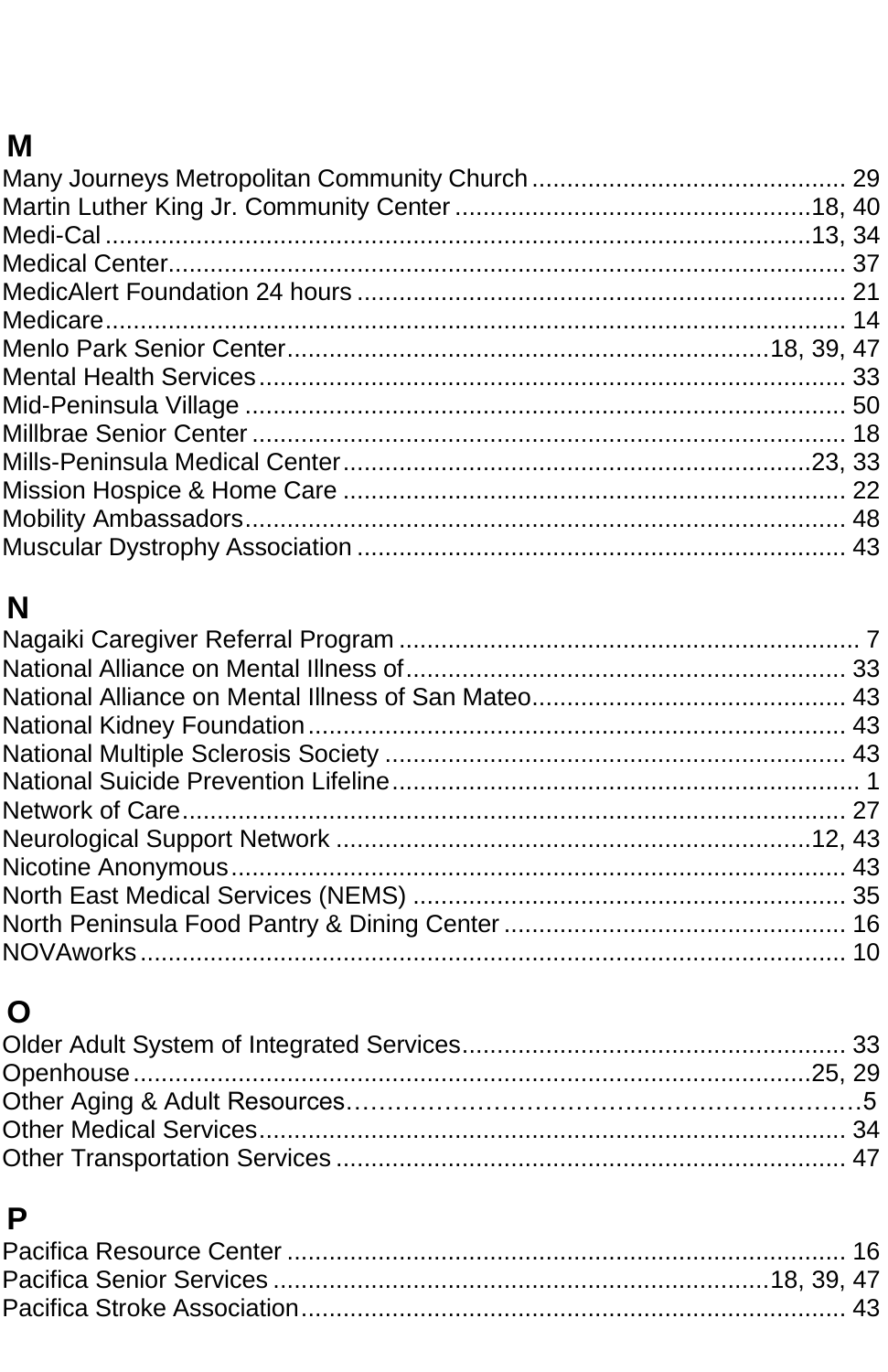| Peninsula Family Services (PFS) 11, 14, 30, 33, 43, 44, 45 |  |
|------------------------------------------------------------|--|
|                                                            |  |
|                                                            |  |
|                                                            |  |
|                                                            |  |
| PG&E                                                       |  |
|                                                            |  |
|                                                            |  |
|                                                            |  |
|                                                            |  |
|                                                            |  |
|                                                            |  |
|                                                            |  |
|                                                            |  |

# $\overline{\mathsf{R}}$

| Roberta Cerri Teglia Center (formerly Magnolia Center) 2, 18, 40, 47 |  |
|----------------------------------------------------------------------|--|
|                                                                      |  |
|                                                                      |  |
|                                                                      |  |

# $\mathbf S$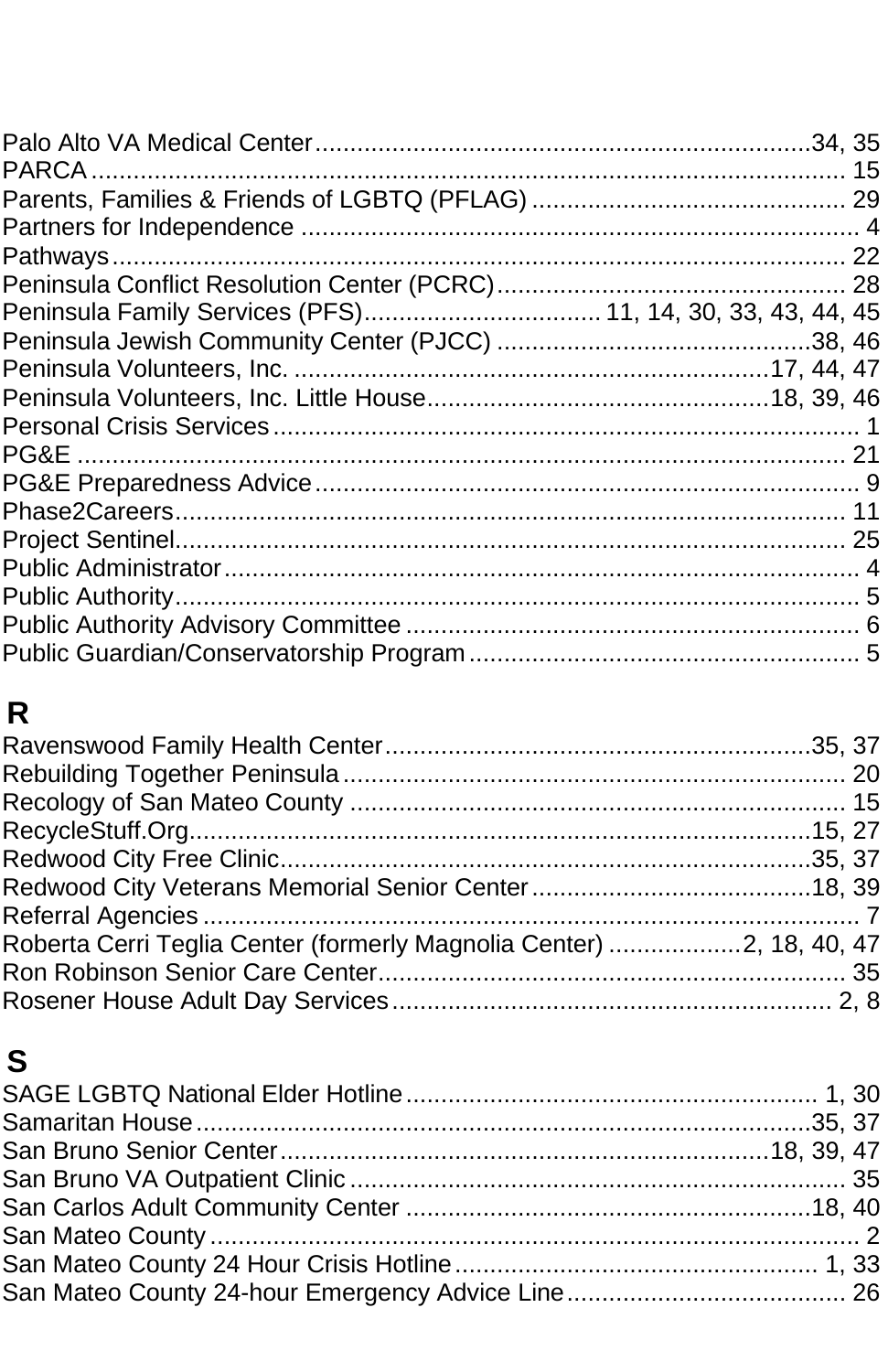| San Mateo County Behavioral Health and Recovery Services |  |
|----------------------------------------------------------|--|
|                                                          |  |
|                                                          |  |
|                                                          |  |
|                                                          |  |
| San Mateo County Health Emergency Preparedness Guide 9   |  |
|                                                          |  |
|                                                          |  |
|                                                          |  |
|                                                          |  |
|                                                          |  |
|                                                          |  |
|                                                          |  |
|                                                          |  |
|                                                          |  |
|                                                          |  |
|                                                          |  |
|                                                          |  |
|                                                          |  |
|                                                          |  |
|                                                          |  |
|                                                          |  |
|                                                          |  |
|                                                          |  |
|                                                          |  |
|                                                          |  |
|                                                          |  |
|                                                          |  |
|                                                          |  |
|                                                          |  |
|                                                          |  |
|                                                          |  |
|                                                          |  |
|                                                          |  |
|                                                          |  |
|                                                          |  |
|                                                          |  |
|                                                          |  |
|                                                          |  |